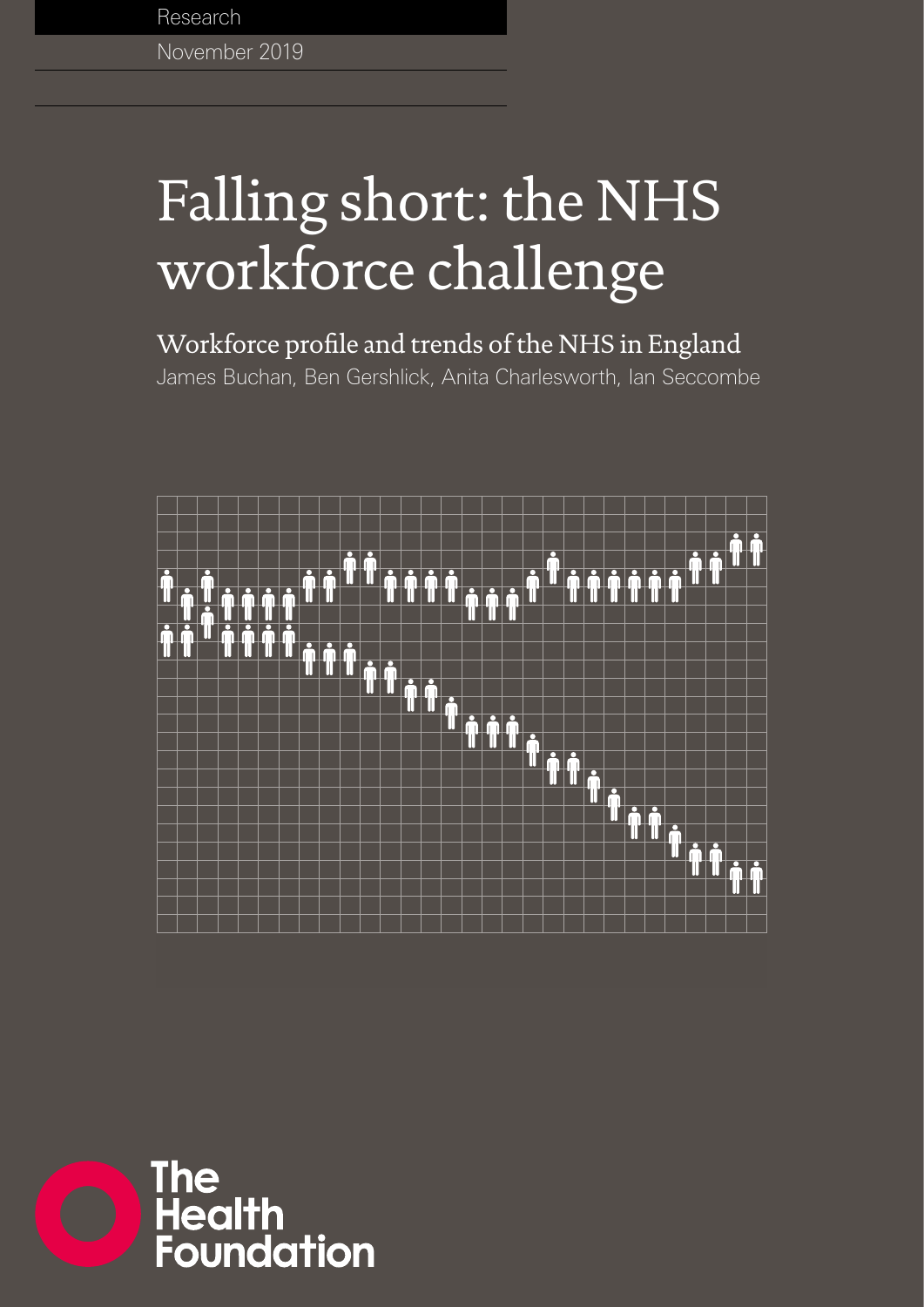#### **Acknowledgements**

The authors would like to gratefully acknowledge the input of those Health Foundation staff who commented on and contributed to this text in a variety of ways.

They would also like to thank the *Nursing Standard* for collaboration on the attrition analysis and those that peer reviewed the publication. Errors or omissions remain the responsibility of the authors alone.

*Falling short: the NHS workforce challenge* is published by the Health Foundation, 8 Salisbury Square, London EC4Y 8AP

ISBN: 978-1-911615-43-9 © 2019 The Health Foundation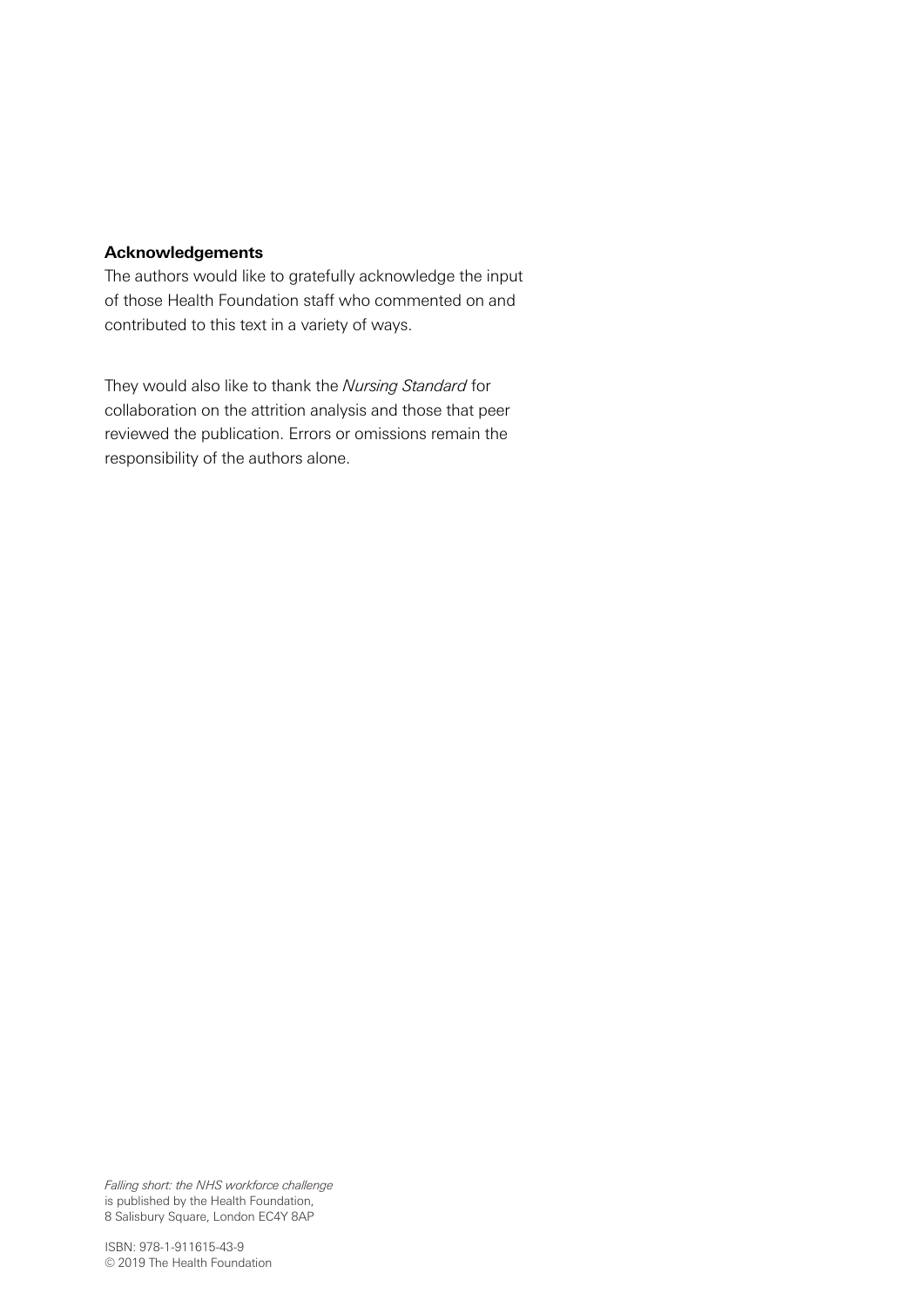## **Contents**

| <b>Executive summary</b>                                                   | $\mathbf 2$ |
|----------------------------------------------------------------------------|-------------|
| 1 Background                                                               | 8           |
| 2 The NHS workforce in England: profile and trends                         | 12          |
| 2.1 The NHS workforce profile                                              | 12          |
| 2.2 Midwives, nurses and health visitors                                   | 15          |
| 2.3 Nursing support staff                                                  | 18          |
| 2.4 General practice                                                       | 20          |
| 2.5 Summary                                                                | 21          |
| 3 Student nurses                                                           | 23          |
| 3.1 The UK picture                                                         | 23          |
| 3.2 How the UK compares internationally                                    | 24          |
| 3.3 Trends in applications and acceptances by branch of nursing and course | 26          |
| 3.4 Attrition from pre-registration nurse education                        | 33          |
| 4 The international context and international recruitment                  | 34          |
| 4.1 International comparisons                                              | 34          |
| 4.2 Levels of reliance on international health professionals               | 37          |
| 4.3 Summary                                                                | 42          |
| 5 Retention                                                                | 43          |
| 6 Key points and conclusion                                                | 45          |
| References                                                                 | 48          |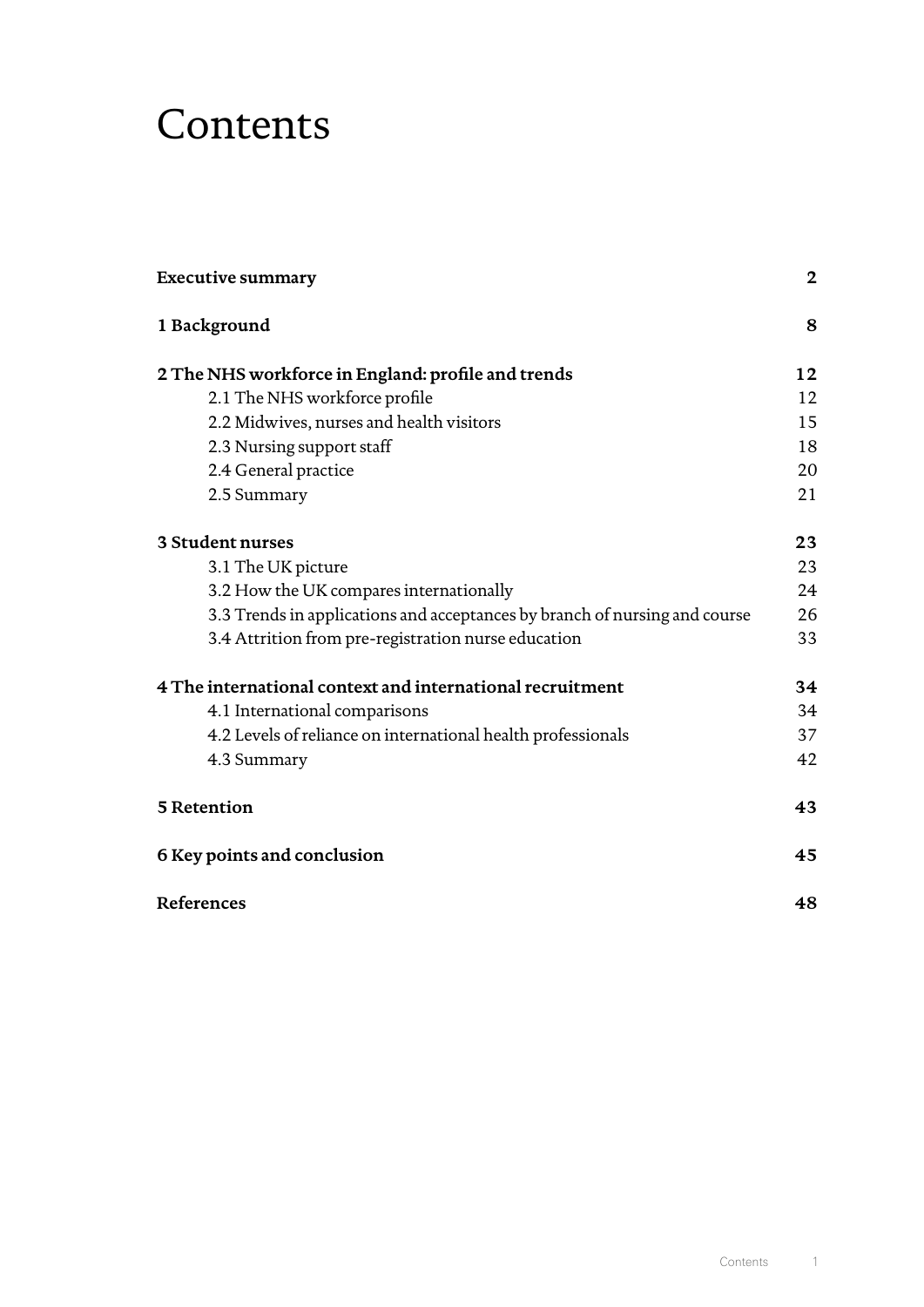## <span id="page-3-0"></span>Executive summary

This is the fourth annual NHS workforce trends report published by the Health Foundation. In it, we analyse the changes in the size and composition of the NHS workforce in England in the context of long-term trends, policy priorities and future projected need. The key findings are as follows.

### Staff working in NHS hospitals, mental health and community services

- The number of full-time equivalent (FTE) staff working in the NHS in England increased in 2018/19 by 2.8% (almost 30,000 extra FTE staff). This is the fastest rate of increase in the NHS workforce this decade, but there are marked variations for different staff groups.
- Over the past decade, the proportion of the health service clinical workforce who are registered nurses has fallen, as numbers of doctors employed in NHS hospitals, mental health and community services have grown at a faster rate than nurses.
- 2018/19 saw a continuation of this trend: there was a 2.5% increase in the number of FTE doctors, while the number of FTE nurses grew by just 1.5%. Over the past 5 years the number of FTE doctors has increased by 10%, while the number of FTE nurses has increased by just 3%. At the beginning of the decade there were 3.0 nurses per doctor in the NHS, but this figure has now fallen to 2.6.
- The last decade has also seen a major change in the mix of nurses and clinical support staff (including health care assistants and nursing assistants). In 2009/10 there were equal numbers of nurses and support staff, with one clinical support staff member for every FTE nurse in the NHS. By 2018/19, the number of support staff per FTE nurse had risen 10% to 1.1 FTE per nurse.
- This skill mix change continued last year. In 2018/19 the NHS employed 6,500 more clinical support staff to doctors, nurses, and midwives, which represented a 2.6% increase. This compares to 4,500 more FTE nurses, an increase of just 1.5%.
- Changes in skill mix within the NHS may reflect a range of factors: changing patient needs, technological developments and legislative changes to allow some staff groups to expand the scope of their practice. In many cases, skill mix changes are implemented well, being policy- and evidence-led, with effective programmes to support teams – for example, the introduction of nurse practitioners and pharmacy prescribing.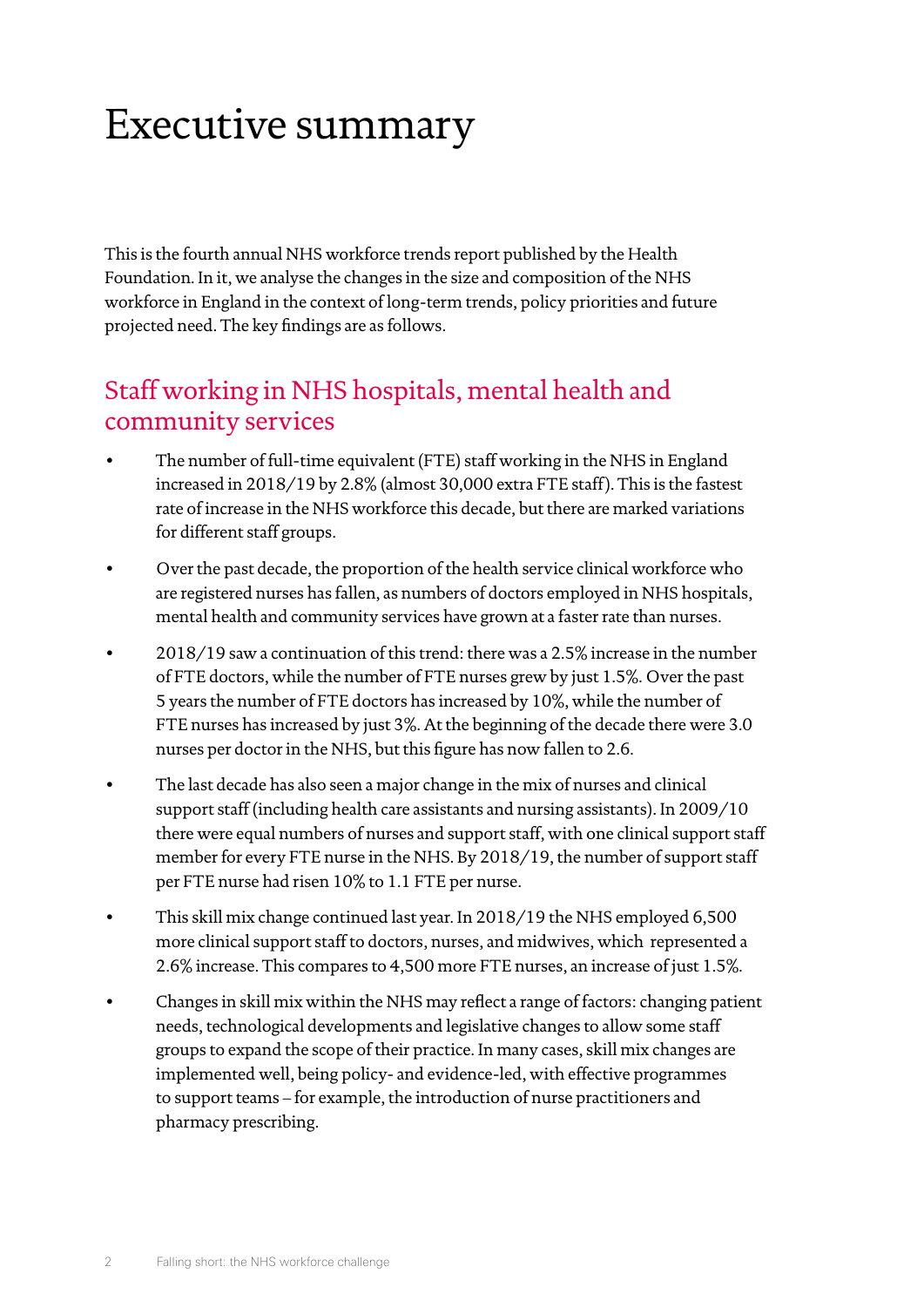- It is important that quality and safety are at the forefront of any skill mix change. There is cause for concern about skill mix changes being introduced in an unplanned way in response to negative factors – such as cost pressures or recruitment difficulties – rather than positive drivers of improvement.
- Last year's staffing increases were unevenly distributed across different parts of the NHS. Ambulance staff numbers grew by 5.1% in 2018/19, while the numbers of doctors working in hospital and community health services grew by 2.5%, compared to a less than 1% increase in the numbers working in general practice, including locums and registrars.
- Within nursing, the number of FTE nurses employed in children's nursing grew by 2.7%, but mental health nursing numbers grew by just 0.6% and community nursing service numbers (excluding health visitors) by just 0.7%. The *NHS long term plan* ring-fences funding for community and mental health services. But, judging by changes in the nursing workforce, translating this funding commitment into increased capacity at the front line has been, and will be, a significant challenge.
- The combined number of nurses working in community and mental health services in 2019 remains below nurse staffing levels in 2014, although higher than the lows experienced over the last 4 years, but demand has risen due to population growth, increasing need and the commitment to improve these services.
- The *NHS long term plan* and *Advancing our health: prevention in the 2020s* both emphasise the importance of health promotion and disease prevention and research suggests school nursing services provide cost-effective prevention. Despite this, in 2018/19 the number of school nurses fell by a further 3.1% to just 2,220 FTEs across England.
- As in recent years, the largest percentage increase was among managers (6.2%) and senior managers (5.7%). The number of managers and senior managers has now increased for 29 consecutive months, although this is in the context of large reductions in numbers in 2013/14.
- While the NHS is experiencing significant staffing pressures, the issues in social care are even greater and the outlook is concerning. Registered nurse jobs in adult social care have decreased by 10,400, or 20%, since 2012, and by 2% between 2017/18 and 2018/19.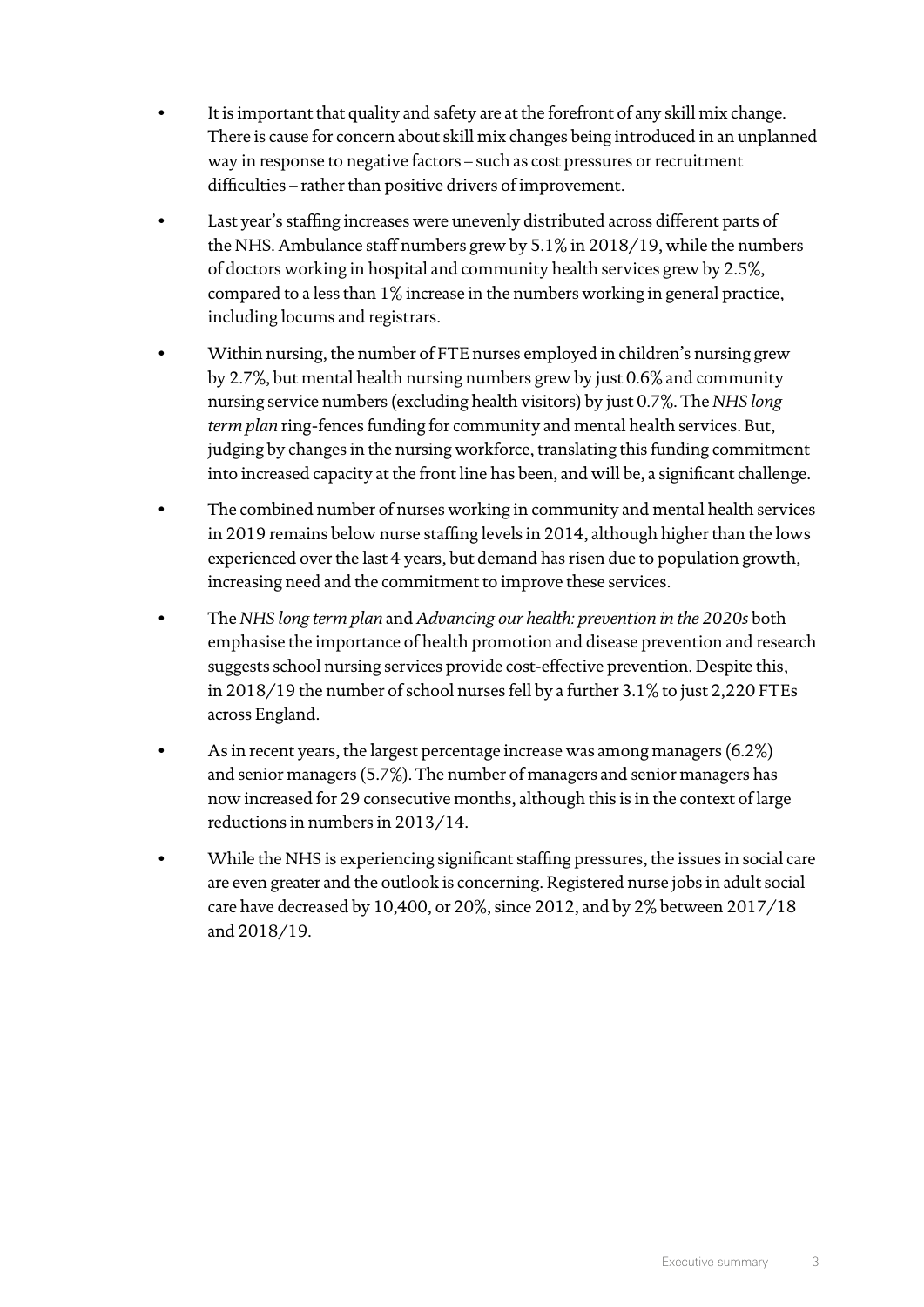## The changing general practice workforce

- Alongside investment in community and mental health services, The *NHS long term plan* prioritises investment in general practice. In 2016 the *General practice forward view* set a target to increase the number of GPs by 5,000 by 2020, compared with the number working in the NHS in England in 2014. The target is now that this will be reached 'as soon as possible'.
- However, the number of people working as fully qualified, permanently employed FTE GPs continues to fall – there was a 1.6% decline from 27,834 in March 2018 to 27,381 in March 2019. Temporary staff (locums) and doctors in training (registrars on placement) are making up a greater proportion of the GP workforce, rising from 19% in 2018 to 21% in 2019. The growth in temporary and training staff means that overall GP numbers increased by 0.9% last year. But it is almost impossible to see how the original target for 5,000 extra GPs could be met by 2020; if this is to be reached over and above 2015 numbers the number of qualified permanent FTE GPs would need to increase by 6,250 next year.
- The number of patients that each FTE qualified permanent GP is responsible for continues to grow, increasing from 2,120 to 2,180 over the past year. Given the ageing population, the rise in chronic disease, and the aim to support more people's health needs within the community, general practice services will need to continue to widen the skill mix of their workforce in order to match need and ensure patients can access care.
- There are now more non-GP clinical staff working in general practice in England than GPs. Nurses form an important part of the team in most general practices, with around one nurse for every two GPs. In 2018/19 the number of practice nurses fell by 0.4%, but this was more than offset by an increase in the number of advanced practice nurses (9.8%). Advanced practice nurses now account for 22% of the nurses working in GP practices, compared with 17% in 2015.
- Alongside the expansion in nursing, within general practice other professions are playing an increasing role in the delivery of care. The past year has seen an almost 40% growth in the number of FTE pharmacists working in general practice, from 743 to 1,029.
- This is a trend that will continue with the new contract for general practice, agreed in January 2019, which commits to grow the number of staff from other professions (pharmacists, physiotherapists and paramedics) by 20,000 by 2023/24. Additional funding of £900m has been ring-fenced for this purpose.
- The growth in the UK of registered pharmacists per 1,000 population has been the second highest of EU-15 countries. As a result it has gone from being below both the OECD and EU-15 averages to above both of them.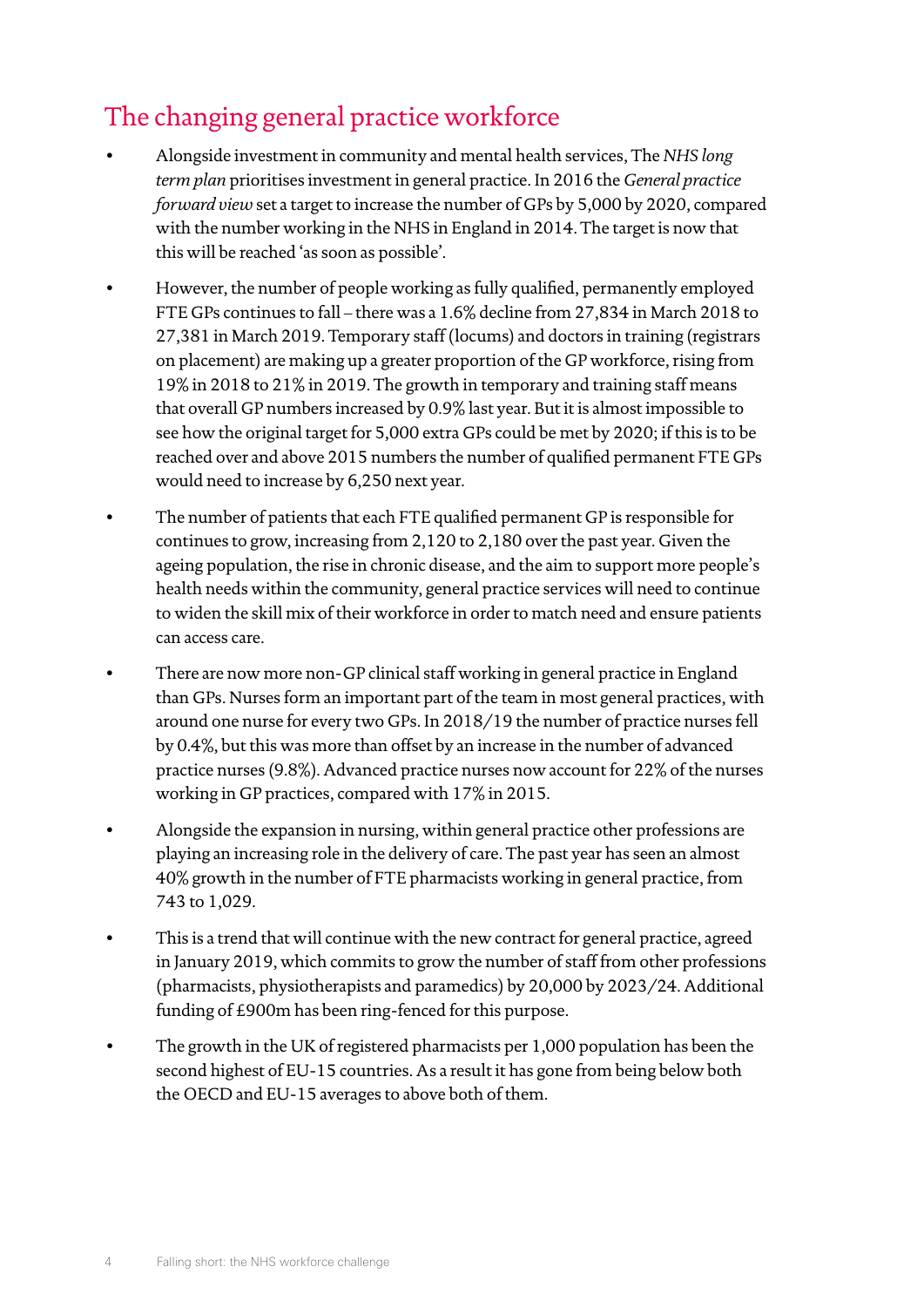## Training new nurses

- The 2018/19 workforce statistics confirm that nursing remains the key area of shortage and pressure across the NHS. The modest growth in nurse numbers has not kept pace with demand, and nursing vacancies increased to almost 44,000 in the first quarter of 2019/20, which is equivalent to 12% of the nursing workforce. Research by the Health Foundation, The King's Fund and the Nuffield Trust projected that, without major policy action, the gap between the number of FTE nurses that are needed to keep up with demand and those available to the NHS could grow to 100,000 in a decade's time.
- To prevent nursing shortages growing further, urgent action is needed to increase the numbers of nurses in training, reduce attrition and improve retention.
- In 2017, the government set out its intention to grow nursing undergraduate places by 25%. This year, the number of applicants to nursing courses in England increased for the first time since the NHS bursary was withdrawn in 2017. This 4.6% increase reversed 2 years of decline in which the number of applicants fell by almost a quarter. The number of applicants in England has now risen to 40,780, but nevertheless it remains below the figure for 2017.
- Scotland, where the NHS bursary has been retained and its value increased, has seen a 6.7% increase this year, taking the number of applicants to its highest ever level.
- Applications tell part of the story, but as applications have historically significantly exceeded the number of places available, the key issue for the NHS is not so much how many people apply, but rather how many students actually start training (acceptances). In 2018, there were only 80 fewer acceptances in England despite a 13.6% fall in applications compared with 2017.
- The total number of applicants accepted onto nursing courses starting in 2019 will not be known until the Universities and Colleges Admissions Service (UCAS) releases the end-of-cycle statistics. In the latest set of figures, released 28 days after A-level results day, the number of applicants from England who have been placed at universities in the UK is up by 3.9%, at 21,030. This is below the number of students accepted in 2016, but the second highest number of students starting a nursing degree this decade. It is still some way short of the additional 4,000 people in training by 2023/24 pledged in the *NHS long term plan.*
- If the NHS is to reduce vacancies and grow the pool of qualified nurses to recruit from, the forthcoming *NHS people plan* will need to set out measures that will rapidly expand the number of people starting undergraduate nursing degrees in England. The 2019 data show that there are different patterns of applications and acceptances by age, branch of nursing and geography.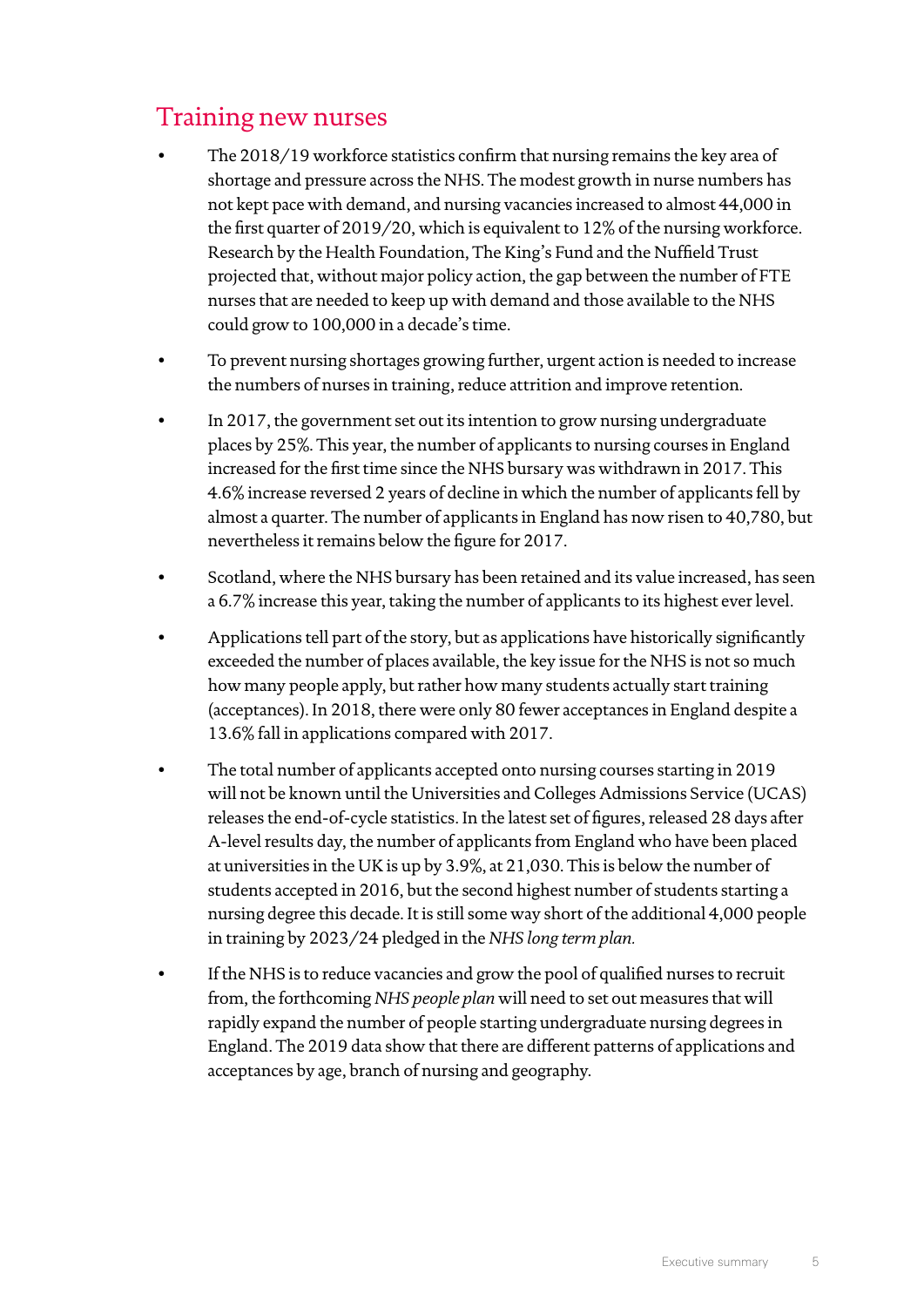- New data looking at trends in nurse training between 2014 and 2018 show that the numbers starting mental health and learning disabilities nursing fell significantly in 2017, by 10% and 30% respectively. All continuously running learning disability courses have fewer students in 2018 than in 2014. This is in contrast to children's nursing, where around two-thirds (63%) have increased in size. We also see that fewer over-25s started nursing degrees in 2018 compared with 2016, particularly impacting learning disability and mental health courses.
- Overall trends can also hide pressure points in different areas of the country. Adjusting for population size London and theSouth East are in the bottom three regions for the number of acceptances to study nursing and the top three for the number of vacancies per 100,000 people.
- A relatively high proportion of students who start a nursing degree do not graduate within 3 years – either dropping out completely or putting their studies on hold. The latest data show that attrition remains high despite government commitments to reduce it. One in four nurses who were expected to graduate in 2018 did not do so, and this was highest for learning disability courses.

### International recruitment

- One consequence of the failure to train, recruit and retain domestic nurses is that the UK is, and will continue to be, heavily reliant on international recruitment to maintain care quality and access. Previous research by the Health Foundation, The King's Fund and the Nuffield Trust found that the NHS will need to recruit at least 5,000 nurses a year internationally to avoid a substantial further increase in unfilledposts. The latest data available suggest that in 2017/18 the NHS recruited just 1,600 nurses internationally.
- Since 2016 and the referendum on the UK leaving the European Union (EU), as well as changes to English language testing requirements, there has been a rapid decline in nurses joining the Nursing and Midwifery Council (NMC) register from the EU, but some increase in non-EU international inflow – mainly from India and the Philippines. Overall, the number of international nurses joining the NMC register grew last year, although it is still below the level in 2016/17. How this compares to the 5,000 nurses a year required will depend on how many of these nurses choose to work and stay in the NHS following registration.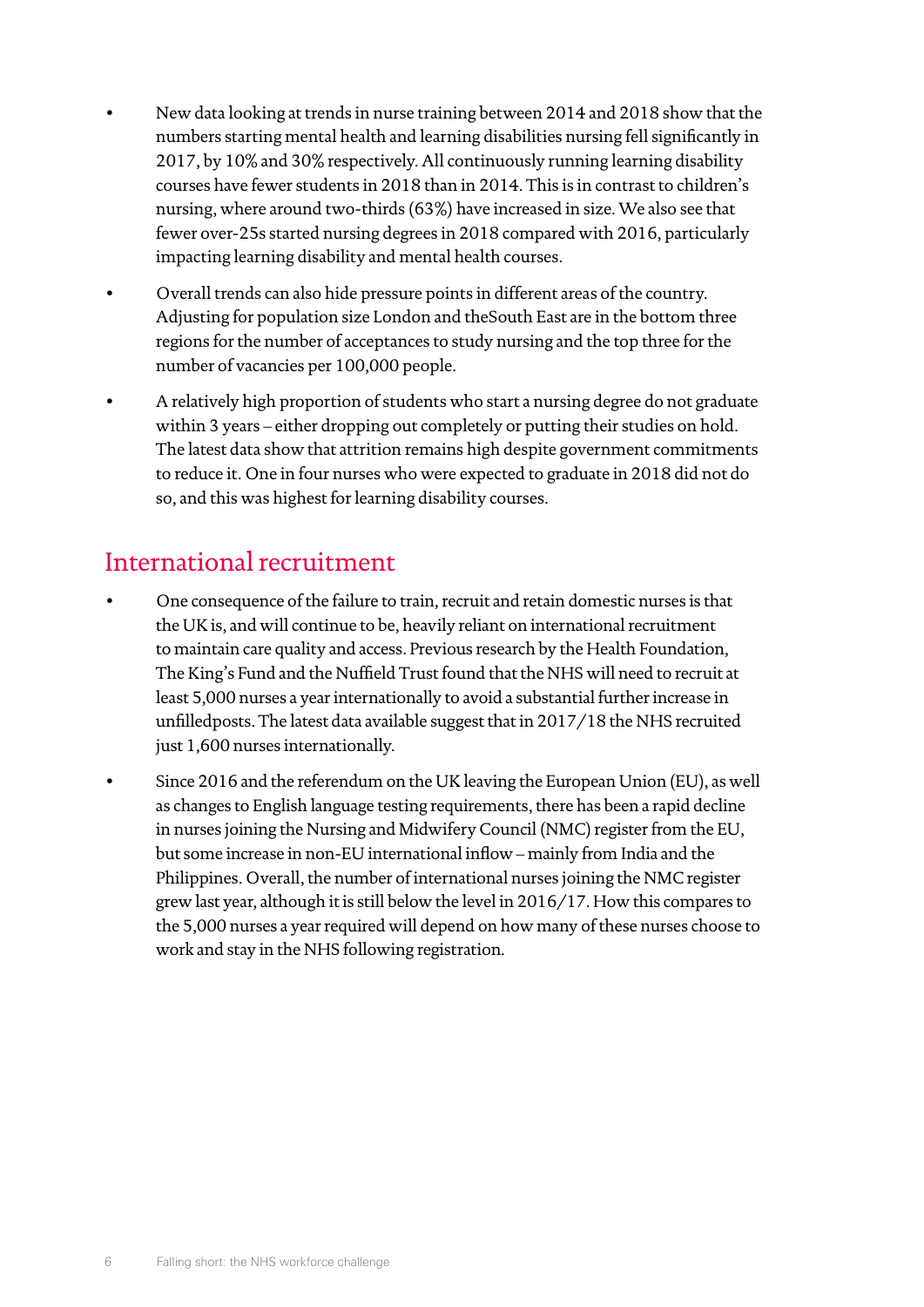## **Conclusions**

- This analysis further highlights the deeply embedded challenge of skills shortages in key areas of the NHS – nursing, GP services, and community and mental health services. The effect of these shortages is increasingly felt through problems with access and quality, and this is rippling out to other sectors – notably social care and the nursing home sector.
- Our analysis of the nursing workforce this year reinforces several points: the UK has relatively few 'new' nurses graduating from higher education compared to other OECD countries; in England NHS nursing numbers have not changed markedly over the last few years; attrition during undergraduate nurse education continues to be persistently high; and reliance on international recruitment, which has ebbed and flowed, is on the up again, but with non-EU source countries now being the target.
- Against this background of supply-side issues, continuing concerns about relatively low increases in student nurse numbers in England become even more pronounced. Without radical and concerted action in the forthcoming *NHS people plan*, there is a very real risk that the additional funding committed to the NHS by the current and previous prime ministers will not deliver tangible improvements in care.

#### **Box 1: Recent changes in staff numbers**

Our analysis focuses on long-term trends in the number of staff working in the NHS and how these trends have changed over the most recent financial year. Due to the importance of NHS staff, new data is frequently published detailing the numbers of staff working in the NHS. The latest NHS workforce statistics at the time of publication (data 21 November) reinforce the long-term trends we highlight in this report. Overall growth of the workforce was 3.0%. Nurse numbers grew at just half the rate of support staff (for doctors, nurses, and midwives) at 2.0% vs 4.0%. The lack of growth for nurses working in community services continued, with a fall of 0.2%, while in mental health services there was some growth (1.7%) although levels remain below those in 2014. We set out some of these recent changes in Table 1, but our report as a whole focuses on a consistent basis on changes over financial years.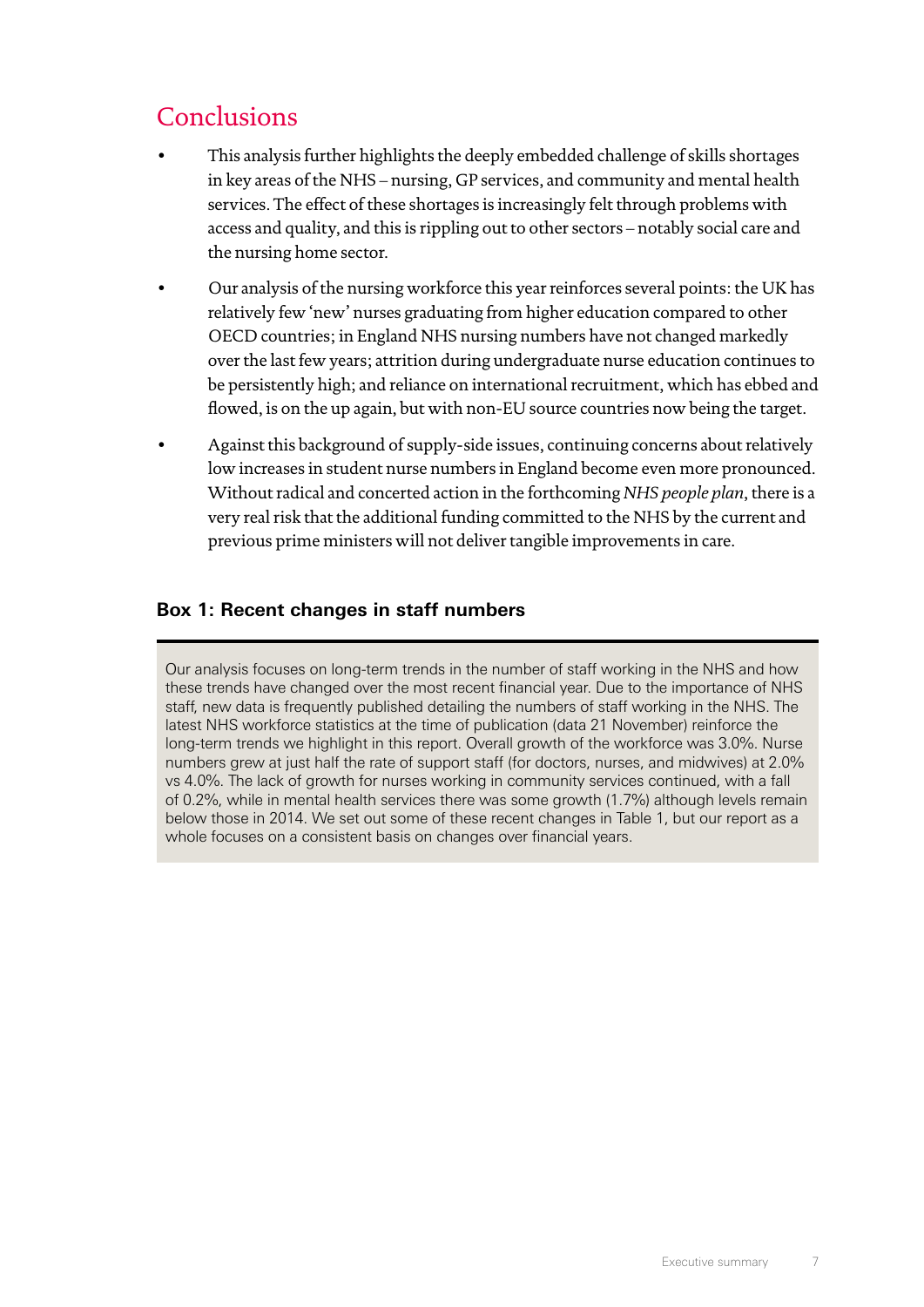## <span id="page-9-0"></span>1 Background

This report is the Health Foundation's annual assessment of trends in the NHS workforce. It examines changes in the overall staff profile of the NHS and identifies key trends. This is the fourth such report. Our aim over time has been to build progressively on each annual assessment to provide a long-term picture of trends and changing profiles, while also taking a year-by-year look at specific 'pressure points' that warrant more detailed attention.

For this annual cycle, we continue with the primary aim of providing long-term trends and analysis to place immediate NHS workforce challenges in the appropriate policy and planning context. This is the last annual report that will be published in this format. It will be replaced in the future with more rapid periodic evidence updates and analysis on NHS workforce issues, reflecting both the increased speed with which some workforce data are available and the rapidly changing NHS funding and policy environments. The Health Foundation will complement these evidence updates with more in-depth analysis of key health workforce issues that are clear and pressing national priorities.

Recent years have seen major staff shortages with national debate focusing on their negative impact on NHS services. The Health Foundation has contributed to informing debate, emphasising the need for more effective targeted funding, more responsive and flexible workforce planning, and investment that is focused on improved staff productivity and retention.

Staff shortages continue to dominate the discourse in 2019. Early in the year, the Health Foundation, in collaboration with The King's Fund and the Nuffield Trust, published *Closing the gap* – a joint report on the NHS workforce, in the context of the 10-year plan for the NHS.<sup>[1](#page-49-1)</sup> The joint report argued that staffing was 'the make-or-break issue for the NHS in England'. It pointed out that shortages are already having a direct impact on patient care and staff experience, and that without significant funding and policy action the staff shortfall was likely to become more pronounced, notably in nursing and primary care.

The joint report highlighted nursing and general practice as two critical areas, and made a series of recommendations. These included using the skills of other staff – including pharmacists and physiotherapists – much more widely in general practice, a 'radical expansion of nurse training', and an increase in international recruitment. The report also noted that the workforce implementation plan due to be published to underpin the 10-year plan would present 'a pivotal opportunity'. In this review, we return to some of the detailed analysis conducted for *Closing the gap*.

At the time of developing this report, we are awaiting the forthcoming *NHS people plan*. The *Interim NHS people plan* was published in June [2](#page-49-2)019.<sup>2</sup> It set out the 'vision for people who work for the NHS to enable them to deliver the *NHS long term plan*'but it was broad-brush in nature, and awaiting fuller analysis, stakeholder engagement and costing. We do not focus in any detail on the interim plan in this report.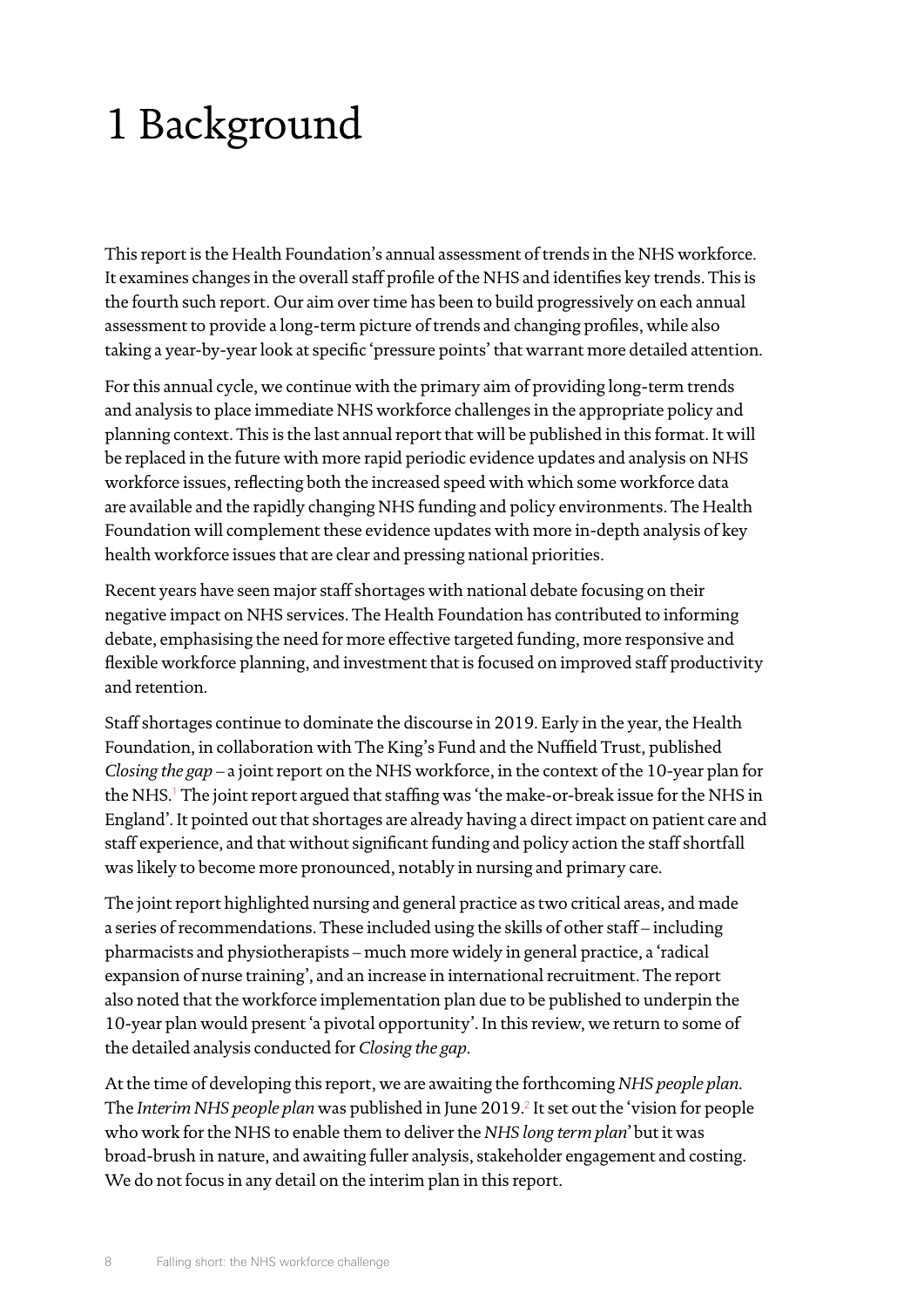Recent independent analysis of the state of the NHS workforce has reinforced the key points made by the Health Foundation and its partners. In May, the Migration Advisory Committee (MAC) was charged with assessing which occupations should be on the Shortage Occupation List (SOL), and therefore eligible for active international recruitment. It reported a 'vast increase' of applications for nurses and doctors.<sup>[3](#page-49-3)</sup> These occupations are currently provisionally on the list, after lobbying from the professions and employers. The MAC recommended that nurses should be included on the SOL, noting that a 'significant number of stakeholders reported difficulties in the recruitment of nurses. Vacancy rates have been rising, even with increased employment, and they ranked relatively highly in the shortage indicators.'[3](#page-49-3) More recently, in October 2019, the MAC's recommendations that all medical practitioners, occupational therapists, psychologists, radiographers, speech and language therapists, and social workers be added to the SOL were implemented by the government.[4](#page-49-4) In this report we will give more attention to active international recruitment and its vital role in shoring up NHS nurse staffing levels.

Another analysis, published by the House of Commons Library in May, noted that there had been overall growth in the workforce in recent years, but significantly slower growth in nursing staff than in most other NHS occupations; it also highlighted that, since 2015, the number of GPs had fallen.<sup>[5](#page-49-5)</sup> A more recent House of Commons Library briefing on international workers in the NHS noted that 87% of NHS staff in England are British, and 5.5% are nationals of other European Union (EU) countries – totalling just over 65,000 staff. While the overall percentage of EU staff has remained at 5.5% since the EU referendum, the number of EU nurses has been in decline, and the number of EU nationals joining the NHS workforce has also been falling.<sup>[6](#page-49-6)</sup>

The deep-rooted problem of staff shortages was also reinforced by the NHS Pay Review Body. In its July 2019 report, it noted that:

'The workforce gap we recognised in our last report persists and continues to create unsustainably high levels of vacancies, work pressures and potential risks to patient care… The trends in the nursing workforce are a particular concern with increasing nursing vacancy rates and substantial declines in the number of people applying for nursing degrees in the last 2 years in particular from mature students who represent 60% of entrants.'[7](#page-49-7)

Over the past year, an additional workforce challenge has emerged, as the impact of the pension cap has led to some senior doctors retiring early, or reducing their working hours. This is reportedly having an effect on waiting lists. The government has recently signed off a short-term scheme to try and alleviate the problem for clinicians. Similarly, a proposed 'fix' to the scheme has been out for consultation. NHS Employers has responded that the proposal 'should apply to all NHS employees, to ensure the NHS Pension Scheme can continue to be used as a central part of the overall reward offer to attract, recruit and retain staff' and that, as proposed, it will 'only partly meet the forthcoming objectives set out in the NHS England/Improvement People Plan'.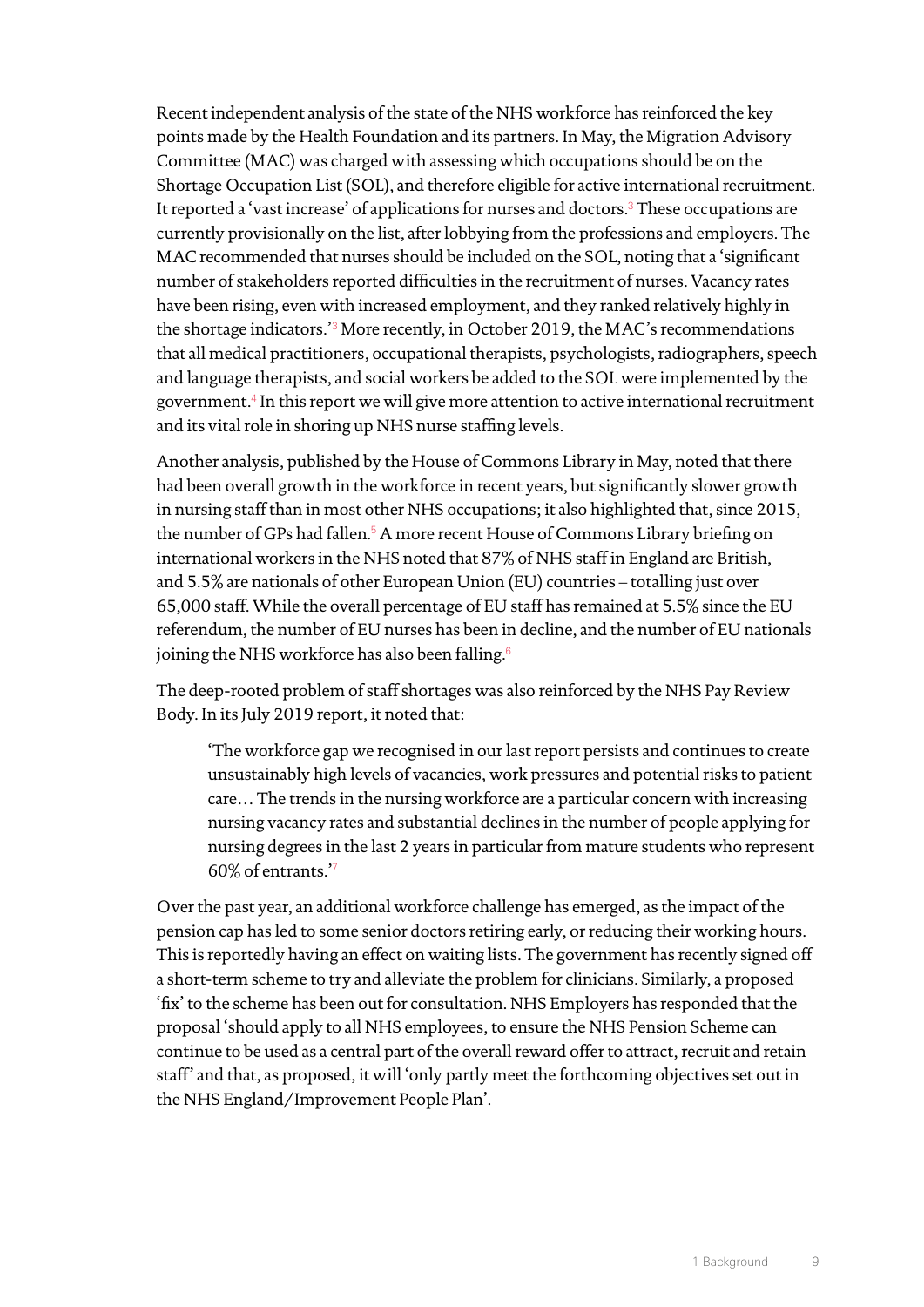Workforce challenges are also highlighted in social care. Both the NHS and social care employers recruit from the same pool for many care-giving roles. Recent analysis $\mathrm{s}$  shows that the estimated number of adult social care jobs in England in 2018 was 1,620,000, of which 1,225,000 (76%) were direct care staff jobs and another 84,000 (5%) were regulated professionals, including 41,000 registered nurses (these are nurses not working in NHS). While overall numbers were up by 1.2% on the previous year, registered nurse jobs in adult social care have decreased by 10,500, or 20%, since 2012. Projections based on the analysis found that if the adult social care workforce grows proportionally to the projected number of people aged 65 and over in the population, then the number of adult social care jobs will increase by 36% (580,000 jobs) to around 2.2 million jobs by 2035.

Much of the emphasis on workforce analysis focuses on the supply side – on trends and numbers, on vacancies and workforce flows. It is also important to keep in mind that the workforce is the means of achieving safe, effective and timely care. This is particularly important when the continued, more rapid growth in activity in comparison to workforce is noted. For example, as shown in Figure 1, while 'output' (including the number of operations, consultations, diagnostic procedures and A&E visits in a year) grew by almost a quarter between 2010/11 and 2016/17, the number of nurses grew by less than a tenth of that.



**Figure 1: Service output and FTE nursing staff numbers in the NHS Hospital and Community Health Service, 2010/11–2016/17**

Source: NHS Digital, NHS Workforce Statistics; ONS, Public service productivity: healthcare, England. Note: output is cost and quality adjusted activity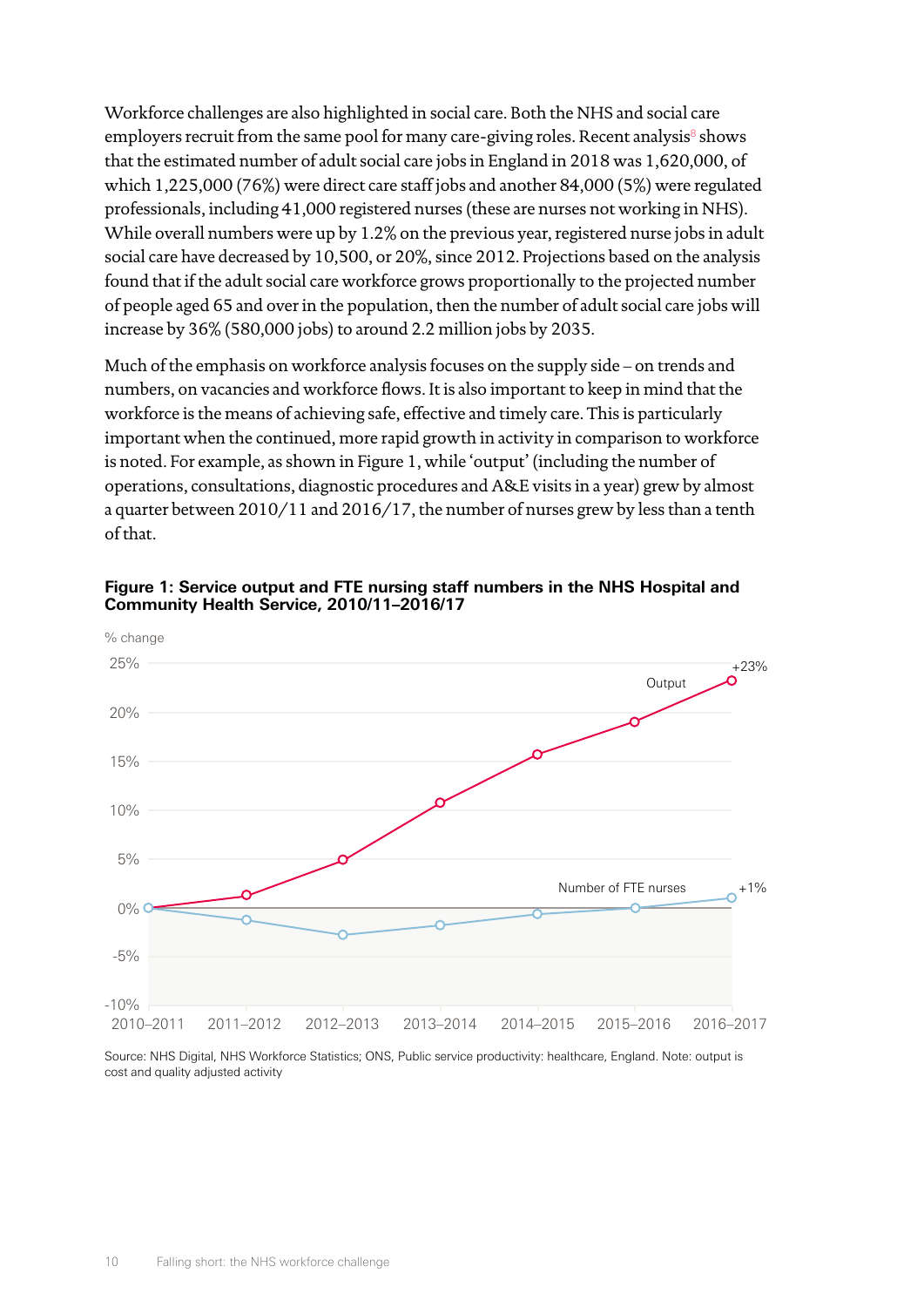The impact of staff shortages on existing staff in terms of increased workload, job-related stress and 'burnout' is also a cause for concern. For example, the most recent NHS Staff Survey highlighted that only a third of NHS workers felt there were enough staff for them to do their jobs properly, and that reported stress levels are at a 5-year high, with 40% of respondents reporting work-related stress within the last 12 months.[9](#page-49-9)

Detailed analysis of Staff Survey results by the Picker Institute and The King's Fund, published in 2018, highlighted that NHS staff workplace experience was associated with sickness absence rates and spend on agency staff and staffing levels, indicating that the workforce was 'overstretched and supplemented by temporary staff' which was negatively affecting staff wellbeing. It also noted that there were negative associations between patient experience and workforce factors, including 'higher spend on agency staff, fewer doctors and especially fewer nurses per bed, and bed occupancy'. The report concluded that care quality was at risk from staffing issues, observing that: 'Staff-reported experience was correlated with patient feedback in several areas, notably between staff perceptions of care quality and patient experience, indicating that staff and patients' perceptions about quality of care are consistent.'[10](#page-49-10)

Further concerns about the impact of workload on staff were highlighted in the report by the Care Quality Commission (CQC), *State of care*, published in mid-October 2019. The CQC reported that 'Growing pressures on access and staffing risk creating a "perfect storm" for people using mental health and learning disability services',<sup>[11](#page-49-11)</sup> with a national shortage of nurses in these areas. It also noted that, more broadly across health and social care, 'access and staffing are presenting challenges across all care settings, with geographic disparities' and also regional variation in the ability of services to recruit and retain staff. The CQC report points to workforce solutions related to the development of new roles and an emphasis on upskilling existing staff, including advanced nurse practitioners, nursing associates, physician associates, pharmacists, district nurses, mental health practitioners and social prescribing workers, working within GP practices.<sup>[12](#page-49-12)</sup>

This report builds on those of previous years to provide analysis of longer-term trends and insights into the changing NHS staff profile. It also focuses specifically on the critical NHS workforce issues that have been repeatedly identified in recent years: nursing shortages, and shortages of staff in general practice and primary care. We first present an overview of the NHS workforce in England, before examining trends in the supply of student nurses. Next, we examine the international flow of health professionals and place the UK in an international context. Finally, we focus on staff retention, before summarising the key workforce challenges that will need to be considered in the development of the full *NHS people plan*.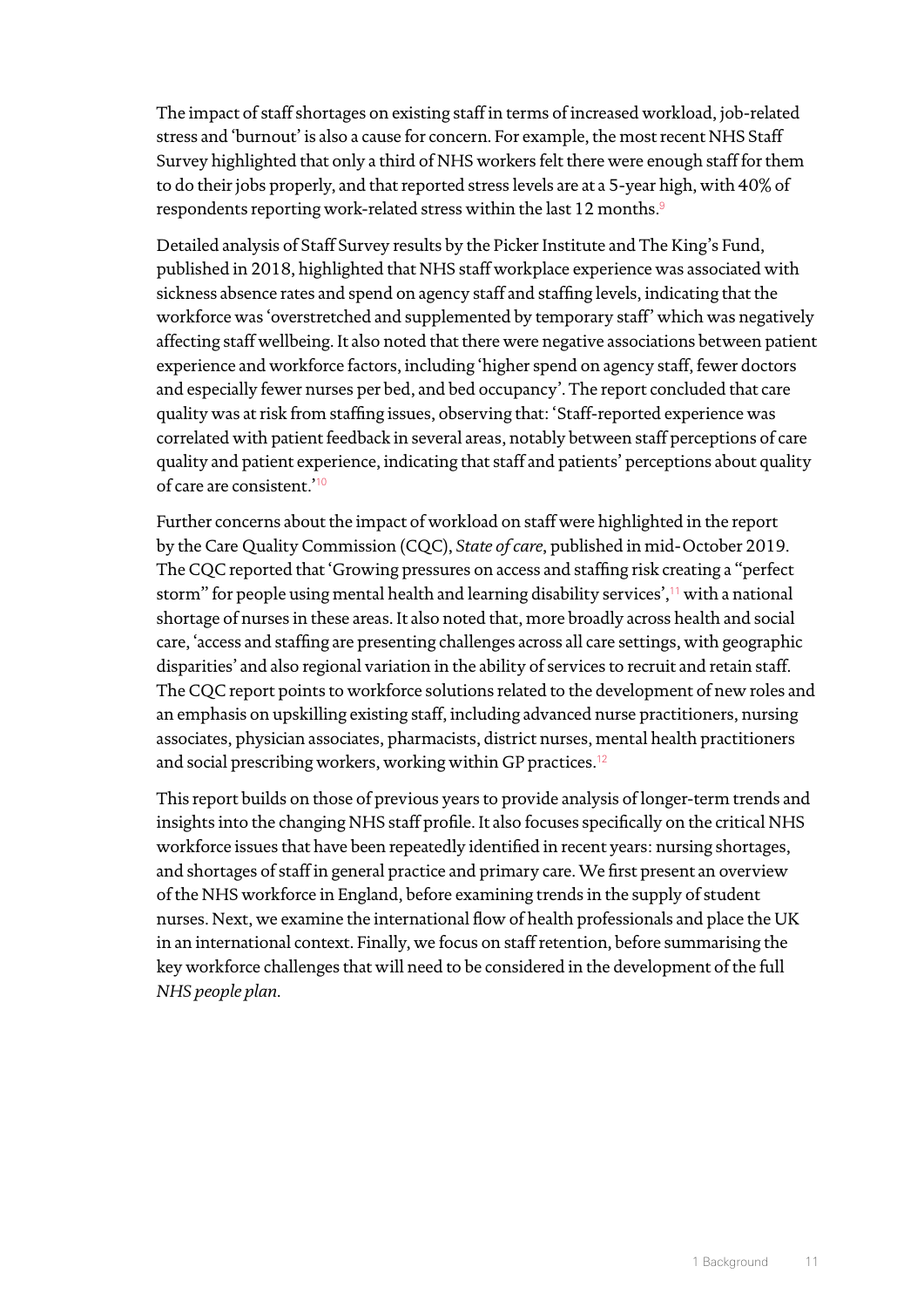## <span id="page-13-0"></span>2 The NHS workforce in England: profile and trends

Our previous report, *A critical moment*, described modest and patchy growth in the NHS workforce, with almost no increase in the overall number of registered nurses and further reductions in the community health services workforce. We acknowledged the changing skill mix and the growing numbers of support staff in employment. In general practice we highlighted the falling number of qualified permanent GPs and the increase in other direct patient care staff. This section summarises recent trends in the NHS and GP practice workforces, looking at the 12 months of the financial year 2018/19 to the end of March 2019.

## 2.1 The NHS workforce profile

The NHS workforce statistics for March 2019,<sup>[13](#page-49-13)</sup> covering NHS Hospital and Community Health Service (HCHS) staff groups in England, show a total workforce of 1.24 million (headcount) and an overall increase of 2.8% (29,355) in the full-time equivalent (FTE) workforce since March 2018. At the same time, the number of posts advertised as vacant in the 3 months to 31 March 2019 was 2.4% higher, at 89,589 FTE, than in the same period in 2018.

This is by far the largest increase in the NHS workforce this decade. However, professionally qualified clinical staff (2.2%) and clinical support staff (2.8%) have grown more slowly than NHS infrastructure support staff (4.7%) – see Table 1.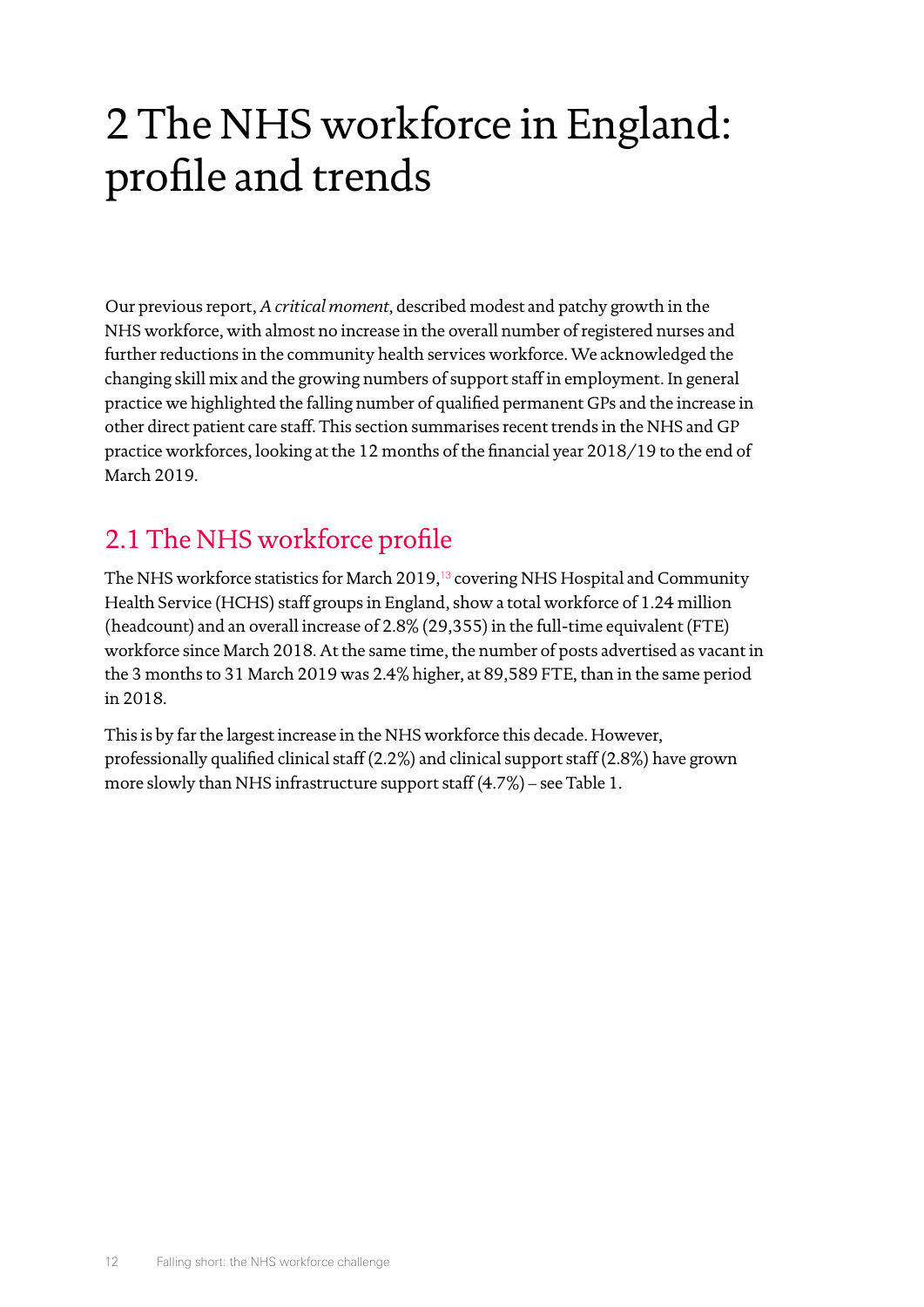#### **Table 1: Change in staff groups in the NHS in England (%), Hospital and Community Health Service, March 2018–March 2019 (FTE)**

| <b>Staff group</b>                                        | 2018      | 2019      | Change | % change<br>2018/19 | August 18 to<br><b>August 19</b> |  |
|-----------------------------------------------------------|-----------|-----------|--------|---------------------|----------------------------------|--|
| <b>Professionally qualified</b><br>clinical staff         | 573,983   | 586,771   | 12,788 | 2.2                 | 1.5                              |  |
| Doctors                                                   | 109,346   | 112,031   | 2,685  | 2.5                 | 2.2                              |  |
| Nurses and health visitors                                | 285,745   | 290,010   | 4,265  | 1.5                 | 2.0                              |  |
| Midwives                                                  | 21,790    | 21,870    | 80     | 0.4                 | 0.6                              |  |
| Ambulance staff                                           | 20,552    | 21,610    | 1,056  | 5.1                 | $\ast$                           |  |
| Scientific, therapeutic and<br>technical staff            | 136,549   | 141,250   | 4,701  | 3.4                 | 3.4                              |  |
| <b>Support to clinical staff</b>                          | 318,133   | 327,018   | 8,886  | 2.8                 | $\ast$                           |  |
| Support to doctors, nurses<br>and midwives                | 245,602   | 252,060   | 6,458  | 2.6                 | 4.0                              |  |
| Support to ambulance staff                                | 15,219    | 15,979    | 760    | 5.0                 | $\ast$                           |  |
| Support to scientific, therapeutic<br>and technical staff | 57,312    | 58,980    | 1,667  | 2.9                 | 3.0                              |  |
| <b>NHS</b> infrastructure<br>support staff                | 167,617   | 175,476   | 7,859  | 4.7                 | 4.7                              |  |
| Central functions                                         | 82,649    | 86,157    | 3,507  | 4.2                 | 5.5                              |  |
| Hotel, property and estates                               | 52,380    | 54,763    | 2,384  | 4.6                 | 3.4                              |  |
| Senior managers                                           | 10,233    | 10,816    | 583    | 5.7                 | 5.3                              |  |
| Managers                                                  | 22,355    | 23,740    | 1,385  | 6.2                 | 4.7                              |  |
| Other/unknown                                             | 4,551     | 4,373     | $-178$ | $-3.9$              | $-42.7$                          |  |
| <b>Total</b>                                              | 1,064,283 | 1,093,638 | 29,355 | 2.8                 | 3.0                              |  |

\* Changes to the way ambulance staff are categorised means that these figures are not consistent with previous years Source: *NHS Digital. NHS Hospital and Community Health Service (HCHS) monthly workforce statistics – March 2019* (2019).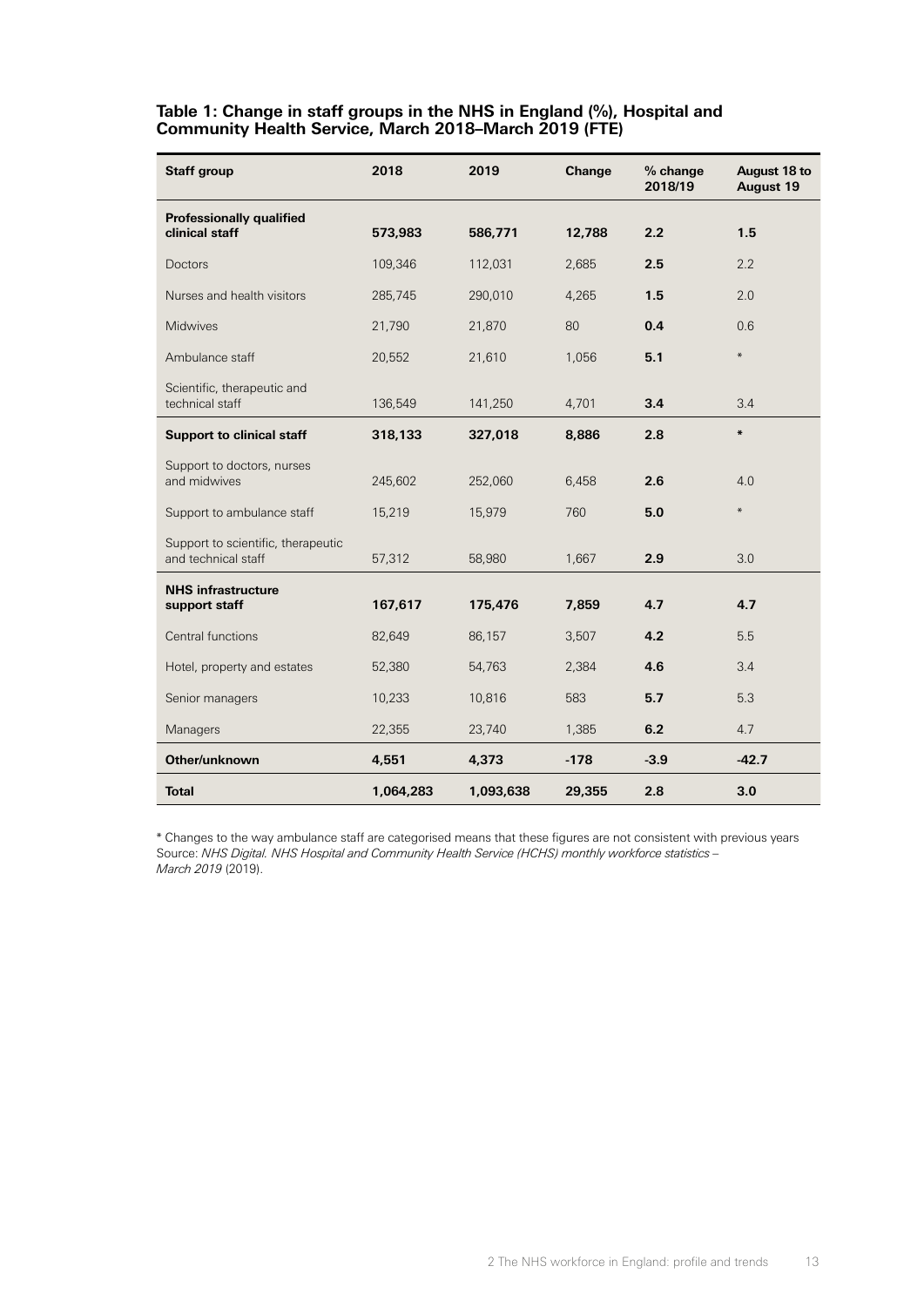As in recent years, the largest percentage increase was among managers (6.2%) and senior managers (5.7%). The number of managers and senior managers has now increased for 29 consecutive months. Of the professionally qualified clinical staff groups, the largest growth was among ambulance staff (5.1%). The number of hospital and community health service doctors has risen by 2.5% (2,682 FTE), a slightly smaller increase than in the previous year. Most of this increase is in the number of consultants (up by 1,380 FTE) and those in core medical training\* (up by 16.1% to 11,732 FTE).

A recent review of medical education, conducted by Health Education England (HEE),<sup>[14](#page-49-14)</sup> highlighted that more than half of those completing the foundation programme were taking one or more years out of training. Quoting a study by the General Medical Council (GMC), HEE reported that 'Many of these doctors remain in the health care workforce either on a regular or ad-hoc basis but the review noted the detrimental effect this uncertainty can have on workforce planning.' HEE noted that 'Doctors currently in training told the review that deferral of entry to specialist training was because of many factors including "burnout", the limited time trainees have to make career decisions and a desire to gain other experiences and skills, both within and outside of medicine.'[14](#page-49-14)

Over the past year, the number of allied health professionals (AHPs, who are within the scientific, therapeutic and technical staff group) has grown by 2.7% (1,756 FTE), up on the 2.3% growth seen in 2017/18. In absolute terms, the largest increases have been in diagnostic radiography, occupational therapy and physiotherapy, with larger percentage increases in some of the smaller specialties, such as orthoptics. AHP support staff numbers have risen at a similar rate, but at an increased pace compared with the previous year. The number of health care scientists† also increased at a similar rate (2.6%), to just over 24,600 FTE.

Core medical training is the 2-year part of postgraduate medical training following foundation years one and two. Successful completion of core medical training is required to enter higher training in the medical subspecialties.

<sup>†</sup> Health care scientists comprise those working in laboratory (pathology) sciences, physiological sciences, medical physics and clinical engineering, and bioinformatics.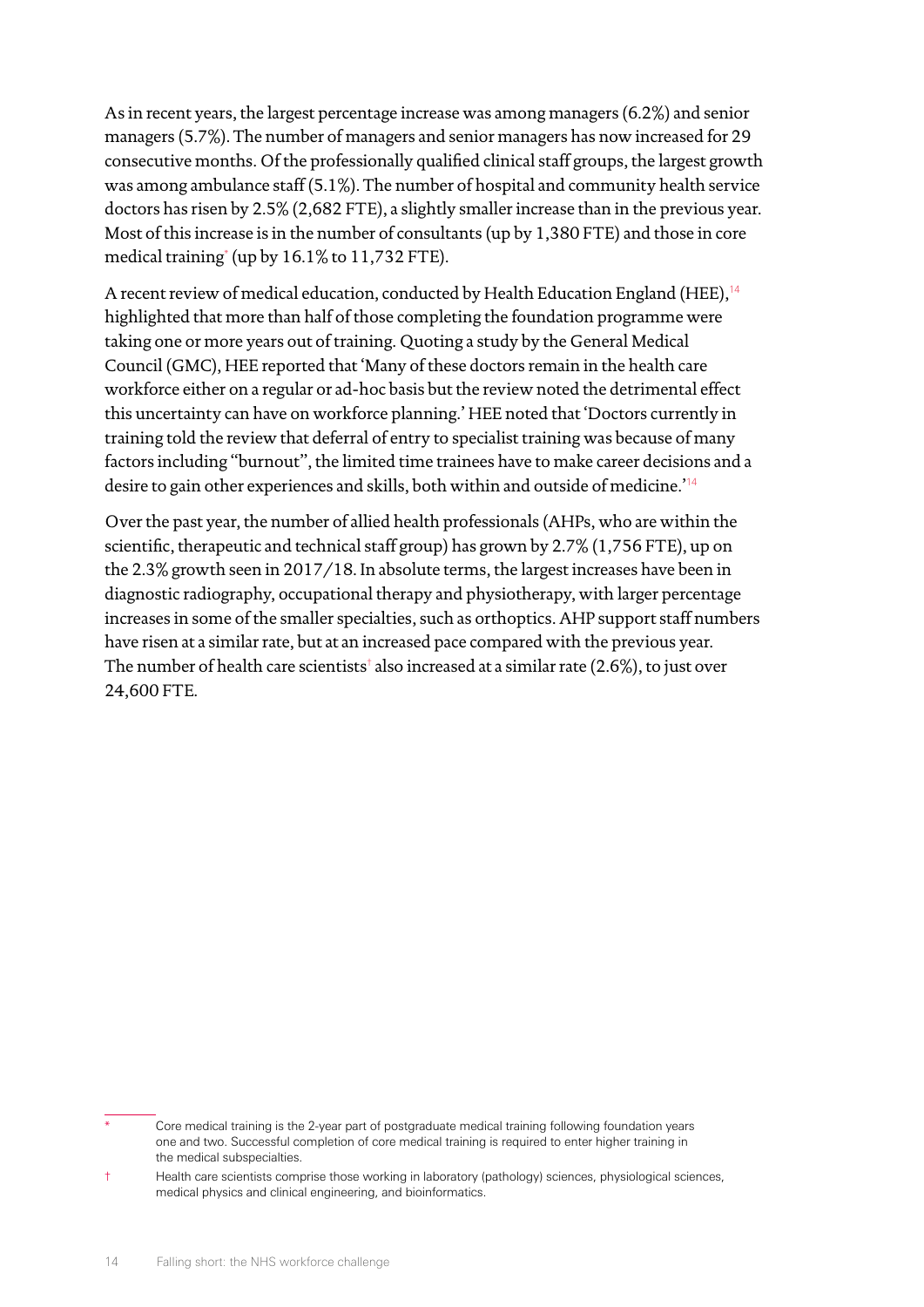## <span id="page-16-0"></span>2.2 Midwives, nurses and health visitors

Compared with the rising numbers in the staff groups summarised above, the number of midwives, nurses and health visitors employed in the NHS has changed little, while advertised vacancies have risen. In the 12 months to the end of March 2019, the number of midwives grew by 0.4% (an increase of just 80 FTE), while nurse and health visitor numbers rose by 1.5%. At the same time, the FTE number of posts advertised in the period 1 January to 31 March 2019 was 37,378, some 7.6% higher than the same period in 2018. Even this limited growth masks some wide differences between work areas (see Figure 2). For example, while the FTE number of staff employed in children's nursing grew by 2.7%, mental health nursing numbers only grew by 0.6% and community nursing services by 0.7%.





Source: NHS Digital. *NHS Hospital and Community Health Service (HCHS) monthly workforce statistics – March 2019* (2019).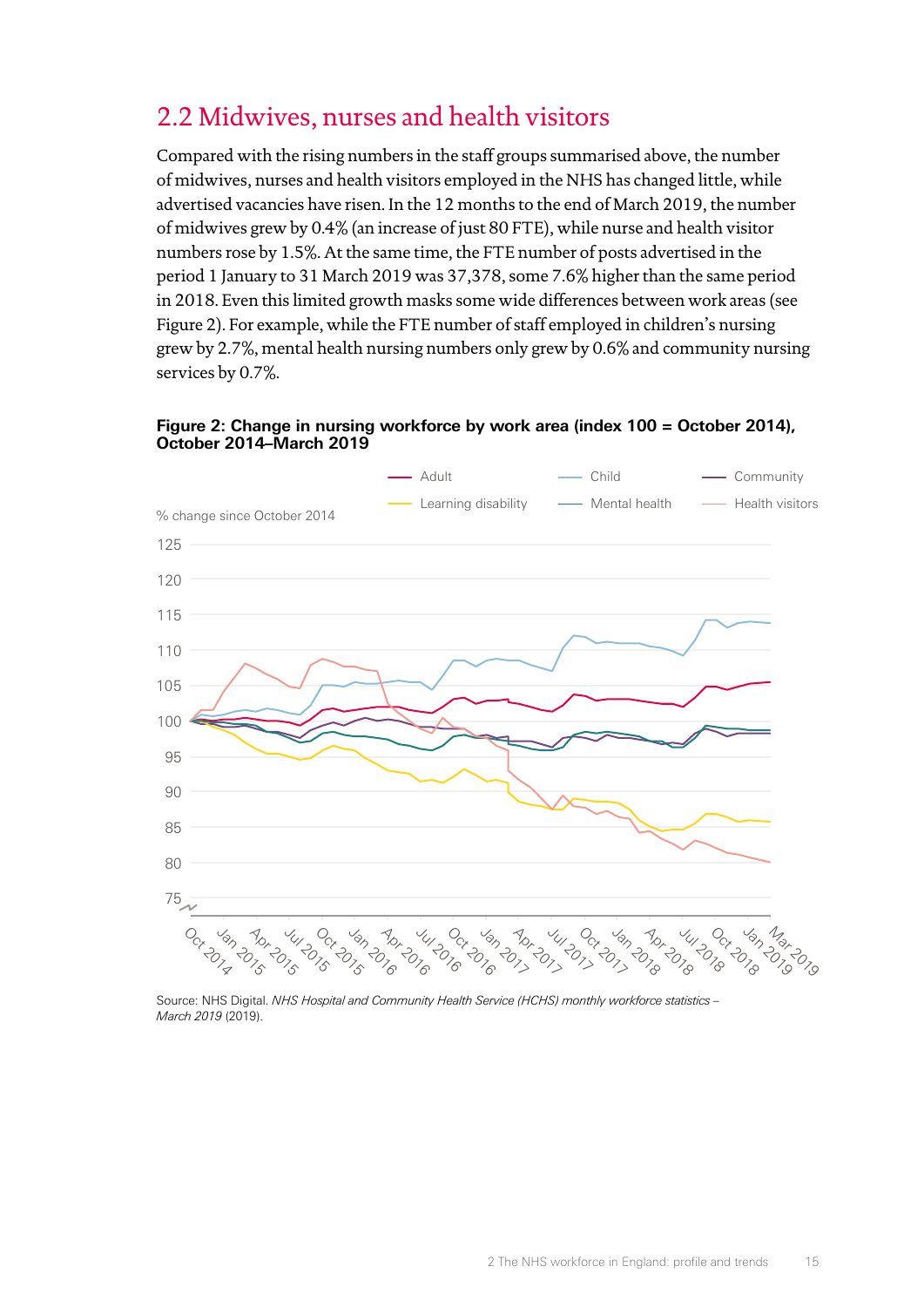Moving care from hospital to community settings has been a stated policy priority for successive governments. But, judging by changes in the nursing workforce, there is little evidence that this is being translated into practice. The number of district nurses has increased slightly over the past year (by 116 to 4,331 FTE), but shows an overall decline in recent years, while the number of health visitors has continued a long-term decline, falling 7.1% in the last year (to 7,588 FTE). The number of other registered nurses working in community settings has scarcely changed, at 24,560 FTE – almost exactly the same as it was three years ago (see Figure 3). In previous reports we have also highlighted the drop in school nurse numbers. This has continued: the number of school nurses fell by a further 3.1% to just 2,220 FTE.



#### **Figure 3: Change in community nursing and health visiting, selected occupations (index 100 = October 2014), October 2014–March 2019**

Source: NHS Digital. *NHS Hospital and Community Health Service (HCHS) monthly workforce statistics – March 2019* (2019).

As a consequence, the relative sizes of the hospital and community nursing workforces have diverged even further over the past year (see Figure 4). While the number of nurses working in adult hospital nursing (acute, elderly and general) grew by 2.2% to 179,745 FTE, those working in community nursing (including school nursing and health visitors) actually fell by almost 1% to 43,218 FTE, while excluding health visitors this rose by just 0.7%..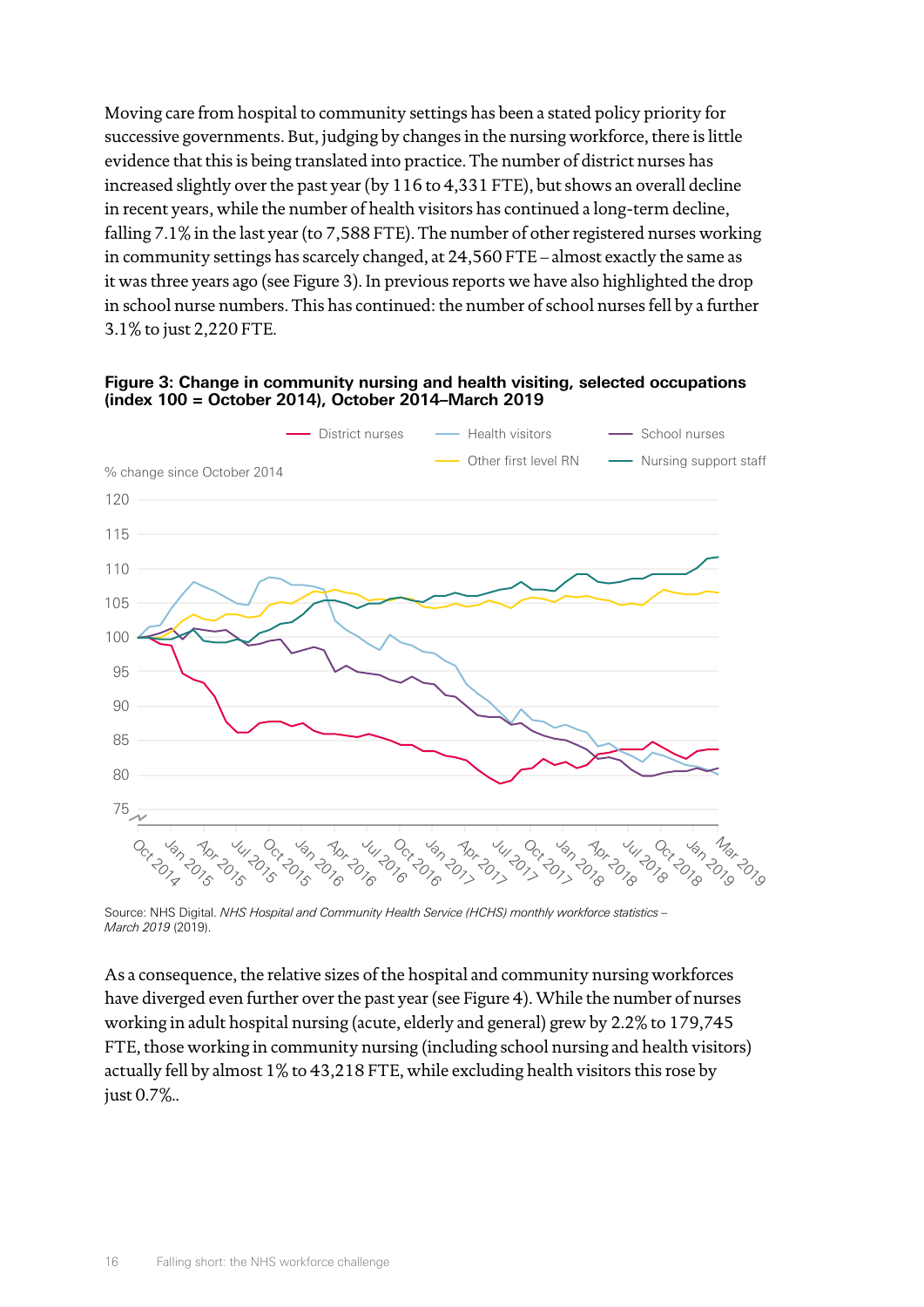

#### **Figure 4: Change in adult hospital nursing and community nursing/health visiting in the NHS in England (index 100 = October 2014), October 2014–March 2019**

Source: NHS Digital. *NHS Hospital and Community Health Service (HCHS) monthly workforce statistics – March 2019* (2019).

The *NHS long term plan* reaffirms the commitment of the *Five year forward view*, the 2014 plan for the NHS, to improve mental health services with new ring-fenced funding. Improving these services depends crucially on recruiting and retaining enough appropriately skilled staff. However, the number of nurses working in this area has risen by only 0.6% (216 FTE) over the last year (to 36,269 FTE), bringing it back up to the level it was four years ago and still well below where it was at the start of the decade. The number of nurses working in community mental health has risen by 2.9% (509 FTE) in the past year to 17,512 FTE, but the number of nurses working in other areas of mental health has fallen over the same period by 1.5%, to 18,757 FTE. The combined number of nurses in community and mental health nursing, including health visitors, is below the levels in 2014.

As noted earlier, registered nurses are also employed in social care. There are about 41,000 registered nursing jobs in adult social care in England, but there has been a significant decrease in recent years (of 10,500, or 20%, since 2012), and by 2% between 2017/18 and 2018/19. Skills for Care notes that this decline could be related to recruitment and retention issues, 'but also may be a result of some organisations creating "nursing assistant" roles to take on some tasks previously carried out by nurses.'[8](#page-49-8)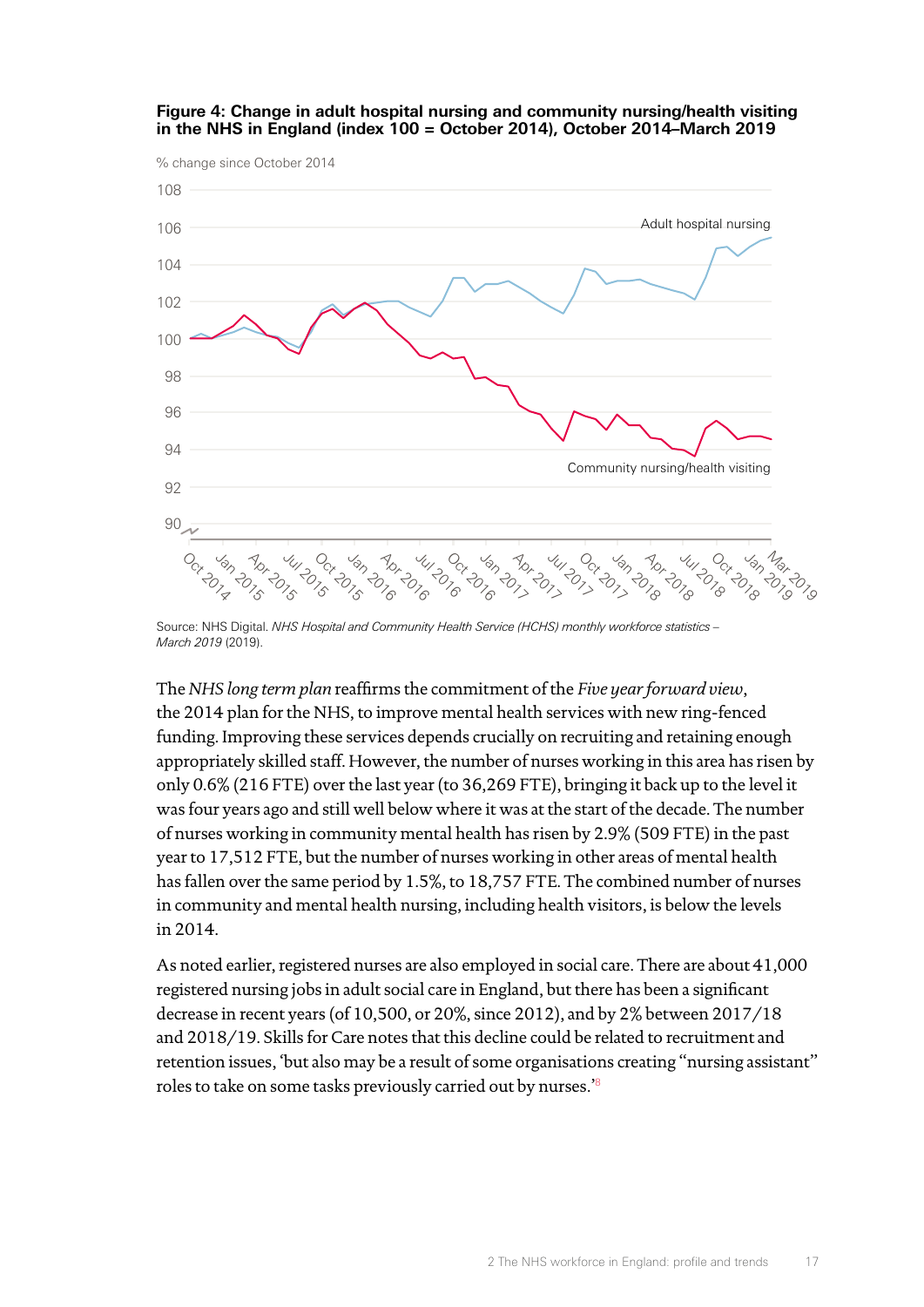## <span id="page-19-0"></span>2.3 Nursing support staff

Nursing support staff include nursing assistants and auxiliaries, nursing associates, nursing assistant practitioners and health care assistants (see Box 2).

#### **Box 2: Nursing support staff roles**

**Nursing assistants/auxiliaries**: Traditional 'on the job' trained assistant to registered nurses. Not regulated.

**Health care assistants**: Vocationally qualified, but not registered. Clinical support role, takes on tasks often previously undertaken by registered nurses.

**Nursing assistant practitioners**: Has 'a required level of knowledge and skill beyond that of the traditional health care assistant or support worker'.<sup>15</sup> Works under the supervision of a registered nurse. University or college trained. This role can provide a career pathway for health care assistants, and a route to registered professional roles.

**Nursing associates**: Qualified role: to be registered and regulated with the Nursing and Midwifery Council (NMC). A new role designed to help bridge the gap between health and care assistants and registered nurses. It will also provide a career progression route into graduate level nursing. The nursing associate part of the NMC register opened at the beginning of 2019.

Nursing support staff work alongside registered nurses to deliver patient care in many care environments, but the 'mix' between registered nurses and these nursing support staff varies between work areas. In contrast to the modest 1.5% growth in the number of registered nurses described above, the number of nursing support staff, who are within support to clinical staff, has grown more rapidly, by 3.4% (5,074 FTE) in the 12 months to the end of March 2019. This is the biggest increase in nursing support staff for 4 years.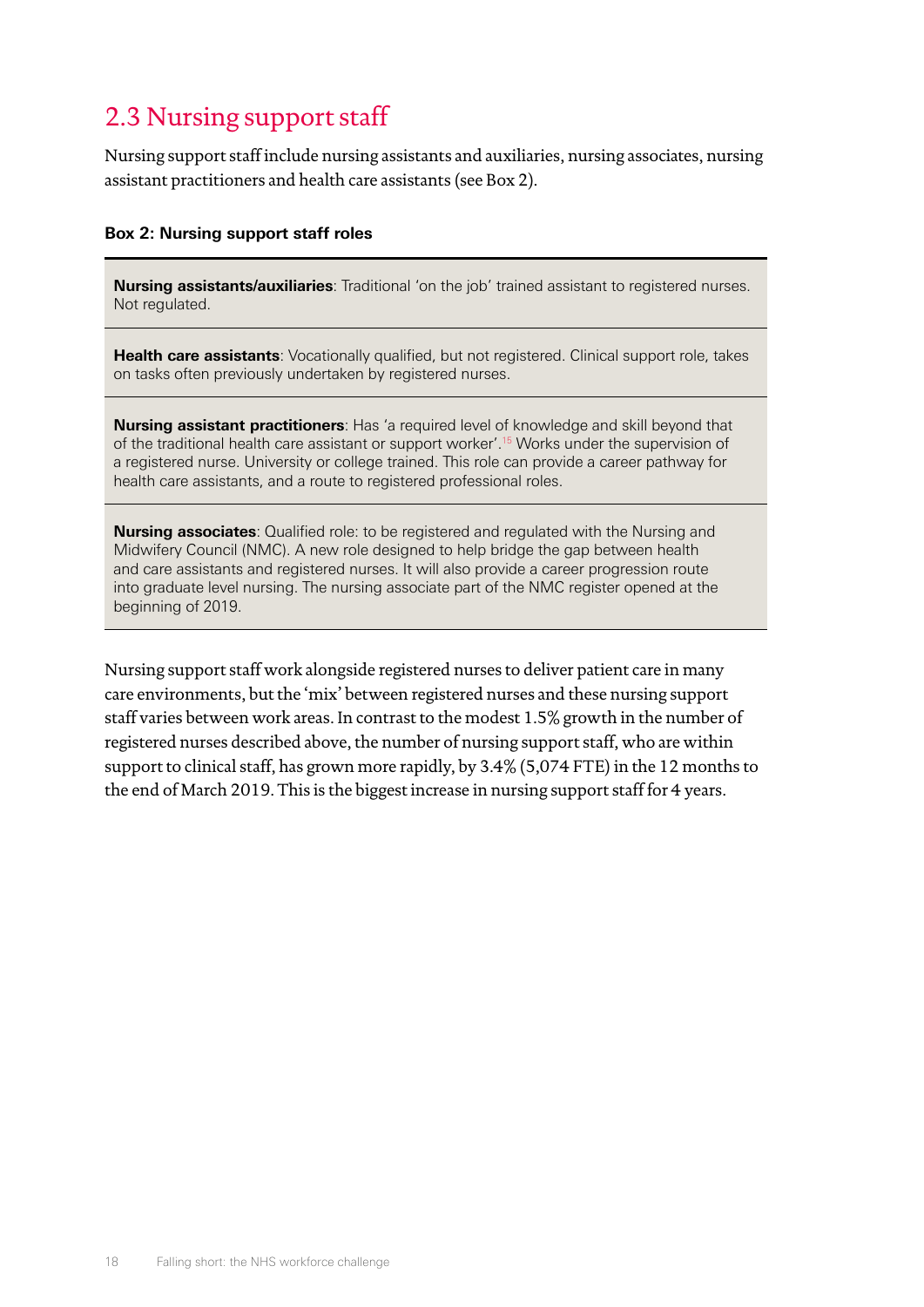

#### **Figure 5: Change in FTE numbers of nurses, health visitors, midwives and nursing support staff in the NHS in England (index 100 = October 2014), October 2014–March 2019**

Source: NHS Digital. NHS Hospital & Community Health Service (HCHS) monthly workforce statistics - March 2019 (2019).

The number of staff in the comparatively new role of nursing assistant practitioner has risen by 14.3% in the last year to 5,994 FTE, overtaking the growth in health care assistants (2.7%) which now number 66,281 FTE. The new role of nursing associate started to appear with the opening of the Nursing and Midwifery Council's (NMC) nursing associate register in January 2019. By the end of March 2019, there were 331 FTE nursing associates in employment, with a further 2,479 FTE trainee nursing associates in post.<sup>\*</sup> In contrast to the growth in these new categories of nursing support staff, the number of traditional, 'on the job' trained nursing assistants and auxiliaries has continued to decrease, falling 1.6% (783 FTE) to 47,193 FTE in the year to the end of March 2019.

Again, however, community services have fared even less well. In hospital acute, elderly and general care, the number of nursing support staff has increased by 4.8% (4349 FTE) to 97,839 FTE, compared with a rise of just 2.2% (342 FTE) in community services (15,736 FTE).

Those on the Nursing Associate Apprenticeship programme undertake academic learning one day a week and work-based learning the rest of the week. Qualified nursing associates can train as a registered nurse by undertaking a shortened nursing degree course.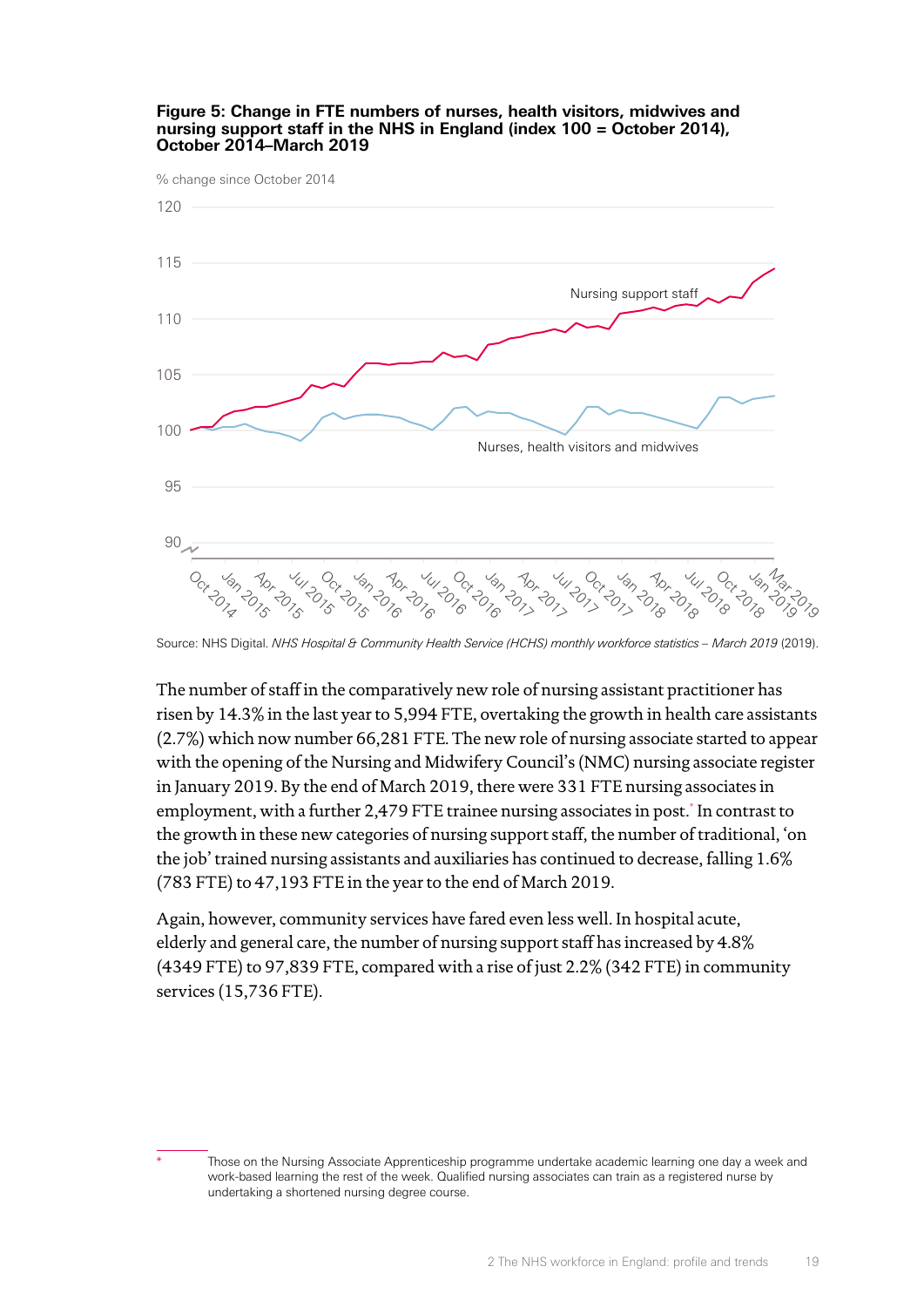## <span id="page-21-0"></span>2.4 General practice

We continue to see a fall in the number of qualified permanent general practitioners, despite the government's target, set out in 2016 in the *General practice forward view*, for an additional 5,000 GPs by 2020. This is part of an ongoing set of changes in skill mix and work patterns – alongside increasing numbers of non-permanent staff, and other clinical staff such as health care assistants and pharmacists.

The fall in permanent qualified GP numbers is occuring alongside a rise in the number of non-permanent staff – with increases in the numbers of GP registrars and GP locums.\*

The category of GP registrars includes foundation and specialty registrar trainees on placements in general practice. Although the source data on registrars has recently changed, indicative comparisons can be made back to 2015. These show that registrar numbers changed very little between March 2016 and March 2018, at around 5,200 FTE, but grew by 14.2% in the 12 months to March 2019, reaching a total of 6,039 FTE. If these trainees are included (so that the definition is restricted to 'regular' GPs), the total number of GPs is 33,420 FTE, an increase of 0.9% on 2018.

GP locums are temporary GPs who may be providing cover for permanent staff, or choosing to work more flexibly – sometimes referred to as 'freelance GPs'. The number of locums has increased by 0.9% over the past year, to 1,316 FTE. Comparisons before this point are not possible due to changes in data collection.

These two groups – registrars and locums – account for 7,355 FTE staff in general practice, which is 21% of the workforce (up from 19% in March 2018). Including them in the total number of GPs brings it to 34,736 FTE GPs at the end of March 2019, 0.9% higher than at the same point in 2018.

However, over this year the number of patients registered at GP practices has increased by 1.2%, or more than 700,000 people.<sup>[16](#page-49-16)</sup> The result is that the number of GPs per person, even including registrars and locums, has fallen over the past year.

In 2019, 45% of male GPs worked 37.5 hours or over per week, compared with 15% of female GPs. With an ageing male GP workforce (48% are aged 50 or older, compared with 31% of female GPs) the number of ageing male qualified permanent leavers is likely to rise. Although trainee numbers are increasing, just over 60% of GP registrars are women. This is significant because, historically, women have been more likely to work part time; if this trend continues, the number of new trainees required to replace the outflow to retirement will be even higher.

Figures exclude GPs working in settings other than GP practices.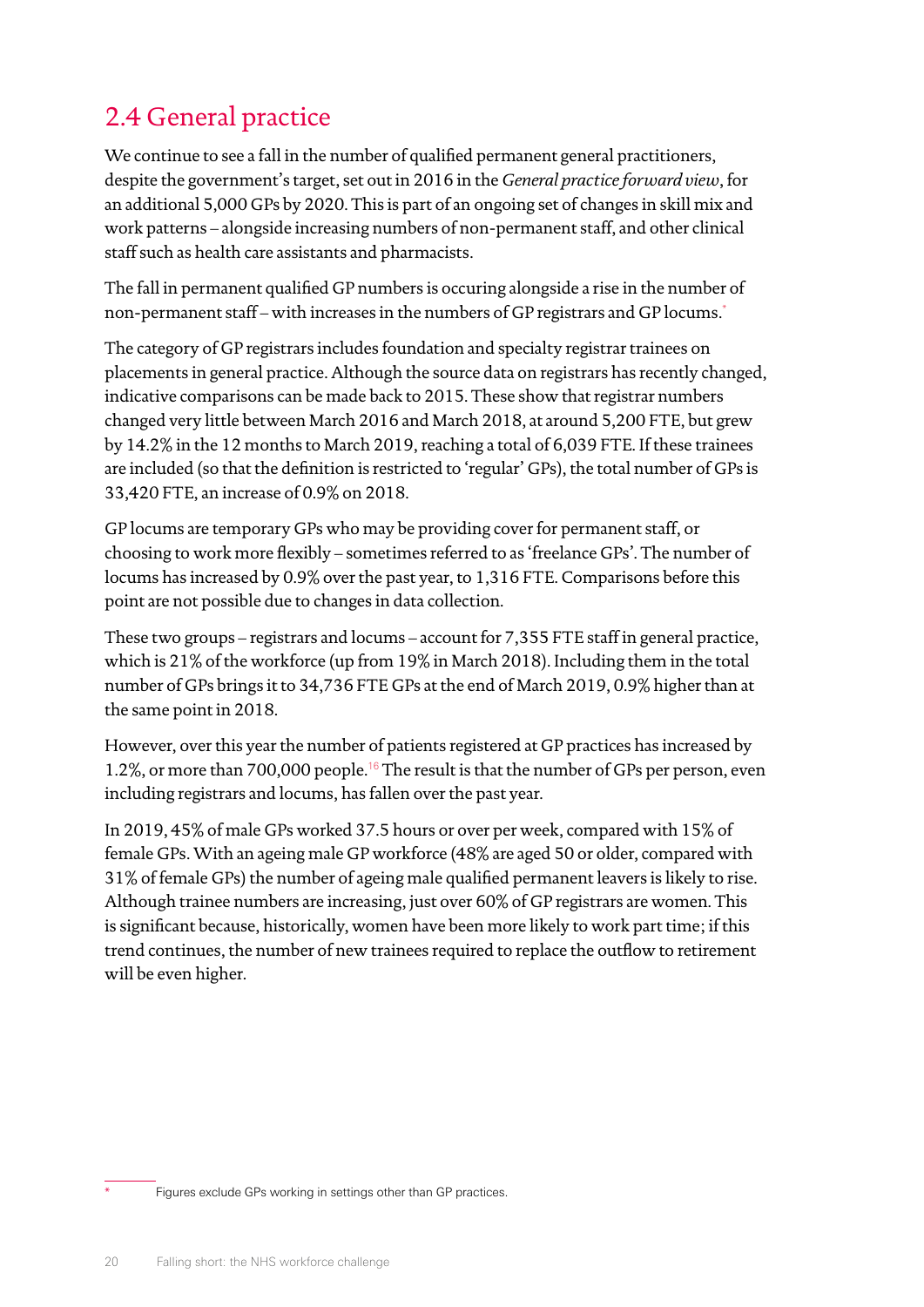<span id="page-22-0"></span>The majority of staff in general practice are not GPs. In March 2019 there were 29,459 FTE other clinical staff (including nurses) and 67,036 FTE admin or non-clinical staff working in general practice. The number of non-GP clinical staff has grown faster than the number of permanent qualified GPs – in March 2016 there were 6% fewer non-GP clinical staff, but by March 2019 they had overtaken GPs to outnumber them by 8%.

Although there are a wide variety of different nursing roles in general practice, the vast majority (over 90%) of nursing staff are either practice nurses (11,484 FTE) or advanced nurse practitioners (3,555 FTE). The number of practice nurses has been falling in recent years, declining by a further 0.4% in the last 12 months. However, numbers of advanced nurse practitioners have grown sharply, rising by 9.8% in the year to March 2019. Some of this growth will be practice nurses converting to the new advanced nurse practitioner roles.

Numbers of other direct patient care staff working in general practice have also risen, by 5.6%, to 12,976 FTE over the year to the end of March 2019. Most of these staff are health care assistants (6,928 FTE), dispensers (2,506 FTE), phlebotomists (727 FTE) and pharmacists (1,029 FTE). This last workforce has grown substantially since March 2016, when there were only 276 FTE pharmacists.

As outlined above, 'counting GPs' is not straightforward and differing trends emerge depending on the choices made over which groups to include and exclude. The issue is further complicated by the fact that GP workforce statistics are also relatively new, and are subject to changes in data sources and methodology; they also include estimates for practices where data has not been submitted. In the context of ongoing shortages of GPs, high-profile commitments to improving GP numbers, and significant ambitions to change skill mix in general practice, it will be important to improve the consistency and reliability of these data to help track progress and understand changes.

### 2.5 Summary

Year-on-year analysis shows that the NHS in England had a total workforce of 1.24 million people working in hospital and community health services in March 2019. There has over the year been an overall increase of 2.8% (29,355) in the full-time equivalent (FTE) workforce to March 2019. This is by far the largest increase in the NHS workforce this decade. Professionally qualified clinical staff (2.2%) and clinical support staff (2.8%) have grown more slowly than NHS infrastructure support staff (4.7%). In addition, in the three months to 31 March 2019, the number of posts advertised as vacant was 2.4% higher than in the same period of 2018, at at 89,589 FTE.

The relative sizes of the hospital and community nursing workforces have diverged even further over the past year. While the number of nurses working in adult hospital nursing (acute, elderly and general) grew by 2.2% to 179,745 FTE, those working in community nursing (including school nursing and health visitors) actually fell by almost 1% to 43,218 FTE, while excluding health visitors this increased by just 0.7%.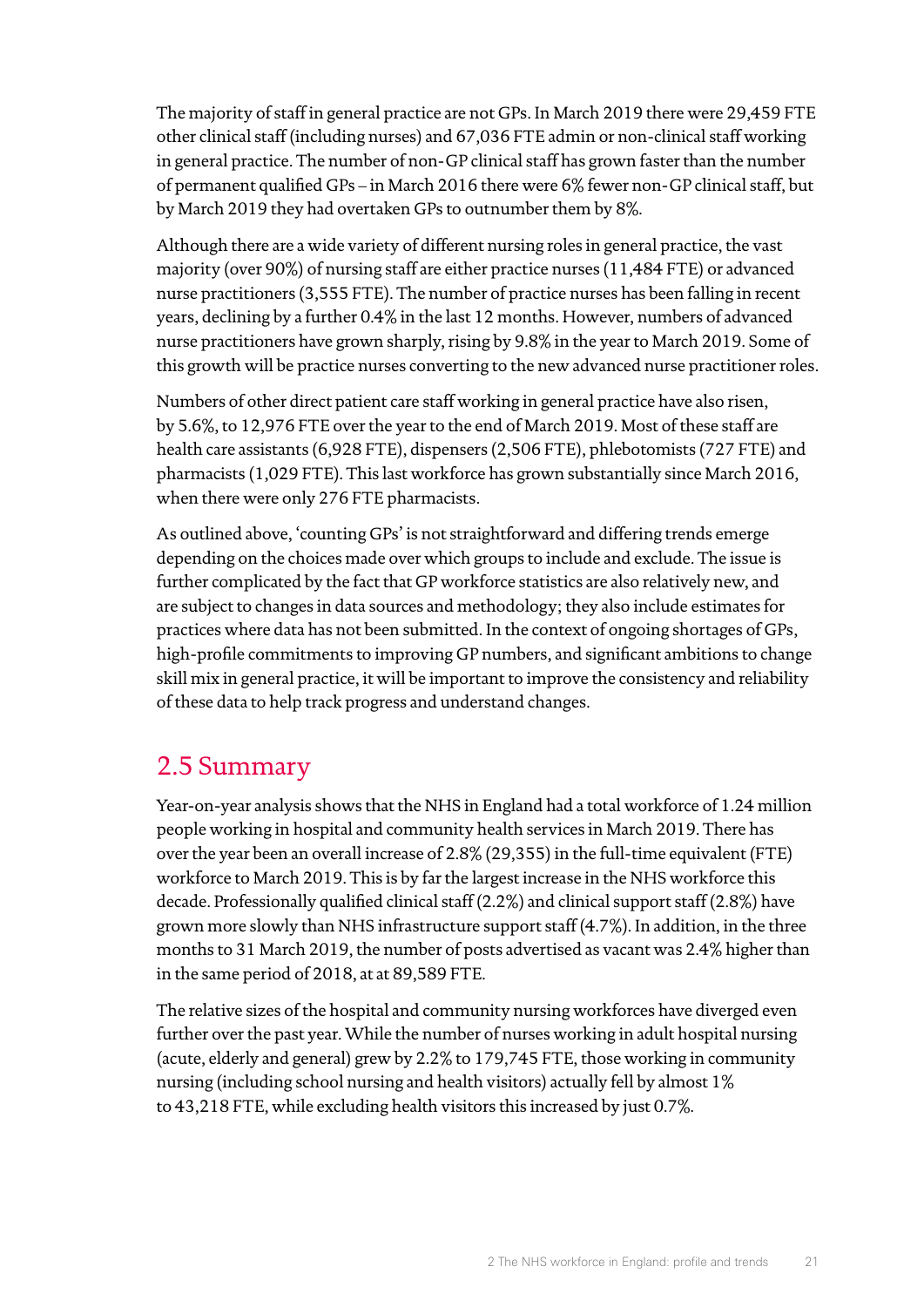In contrast to the modest 1.5% growth in the number of registered nurses, the number of nursing support staff has grown by 3.4% (5,074 FTE) in the 12 months to the end of March 2019. This is the biggest increase in nursing support staff for four years. Growth of nursing support staff has been much higher in acute care (4.8%) than in community services (2.2%).

The number of GP practice nurses has continued to decline, by a further 0.4% in the last 12 months; but the number of GP-based advanced nurse practitioners has grown sharply, rising 9.8% in the year to March 2019.

At the end of March 2019, the number of permanent qualified GPs was 27,381 FTE, down 1.6% on 2018. This is 4.6% fewer permanent qualified GPs than in March 2016, continuing a long-term decline.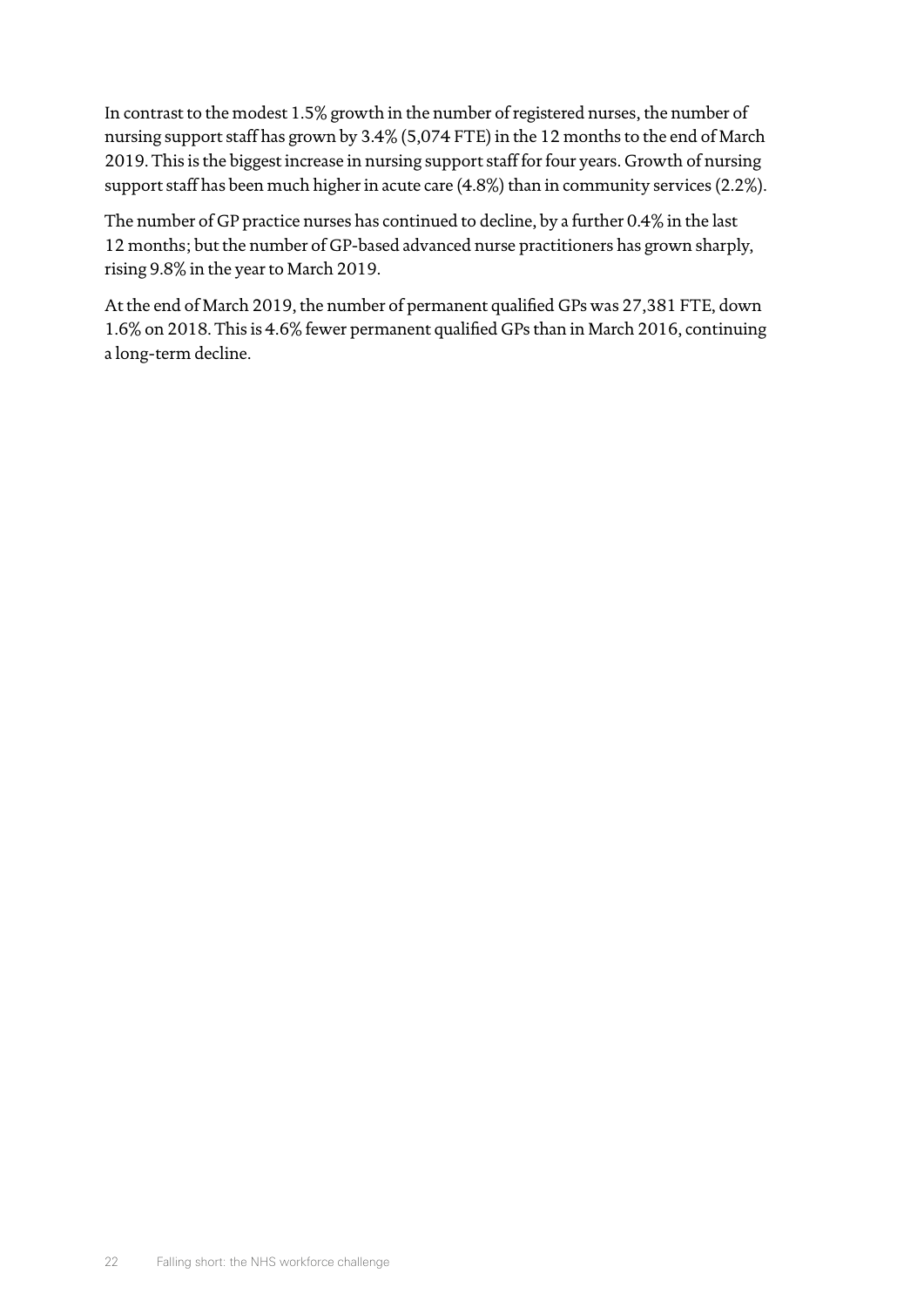## <span id="page-24-0"></span>3 Student nurses

## 3.1 The UK picture

This year, the number of applicants to nursing courses at higher education institutions (HEIs) in England increased for the first time since the NHS bursary was withdrawn in 2017. This 4.6% increase reversed two years of decline, in which the number of applicants fell by almost a quarter. The number of applicants has now risen to 40,780, but remains below the figure for 2017. The trend in Scotland, where the NHS bursary has been retained and its value increased, is for a 6.7% increase in the most recent year, taking the number of applicants to its highest ever level.

The characteristics of nursing applicants remain distinctly different from those of the general population of applicants to university-based education, as recorded by the Universities and Colleges Admissions Service (UCAS). Nursing applicants are more likely to be female – although applications from men are increasing, they still account for fewer than 10% of all applicants. Nursing applicants are also more likely to be older. With the ending of the NHS bursary in England the proportion of applicants who are older students (aged 20 and over) has been falling. Nevertheless, the majority (63%) of applicants are still aged 20 and over, compared to a third of all applicants to higher education.

As we know from previous years, the trend in applicant numbers is not necessarily the same as that of acceptances. In 2018 there were only 80 fewer acceptances in England despite a 13.6% fall in applications compared with 2017.

We will not know how many applicants have been accepted onto nursing courses starting in 2019 until UCAS releases the end-of-cycle statistics. In the latest set of figures, released 28 days after A level results day, the number of applicants placed on nursing degree courses at UK universities was 28,120, some 4.6% higher than at the same point in 2018. The number of applicants from England who have been placed at universities in the UK is up by 3.9%, at 21,030. This compares with increases of 5.2% for applicants from Wales, 4.8% for Northern Ireland and 6.9% for those from Scotland.

| Country:            | 2010   | 2011   | 2012  | 2013  | 2014  | 2015  | 2016                                                   | 2017  | 2018  | 2019      | $%$ change<br>2010-2016 | $%$ change<br>2016-2019 |
|---------------------|--------|--------|-------|-------|-------|-------|--------------------------------------------------------|-------|-------|-----------|-------------------------|-------------------------|
| England             | 20.570 | 18,380 |       |       |       |       | 18,500  18,620  20,660  20,670  22,040  20,820  20,250 |       |       | 21.030 7% |                         | $-5%$                   |
| Scotland            | 3.060  | 2.900  | 2.590 | 2.640 | 2,970 | 2.950 | 2.950                                                  | 3.200 | 3.340 | 3.570     | $-4%$                   | 21%                     |
| Wales               | 1.050  | 1.080  | 1.160 | 1.280 | 1.270 | 1.500 | 1,580                                                  | 1.630 | 1.720 | 1.810     | 50%                     | 15%                     |
| Northern<br>Ireland | 510    | 490    | 530   | 910   | 940   | 950   | 1.100                                                  | 1.070 | 1.050 | 1.100     | 116%                    | 0%                      |

**Table 2: Number of acceptances to nursing courses 28 days after A level results day, by domicile of applicant**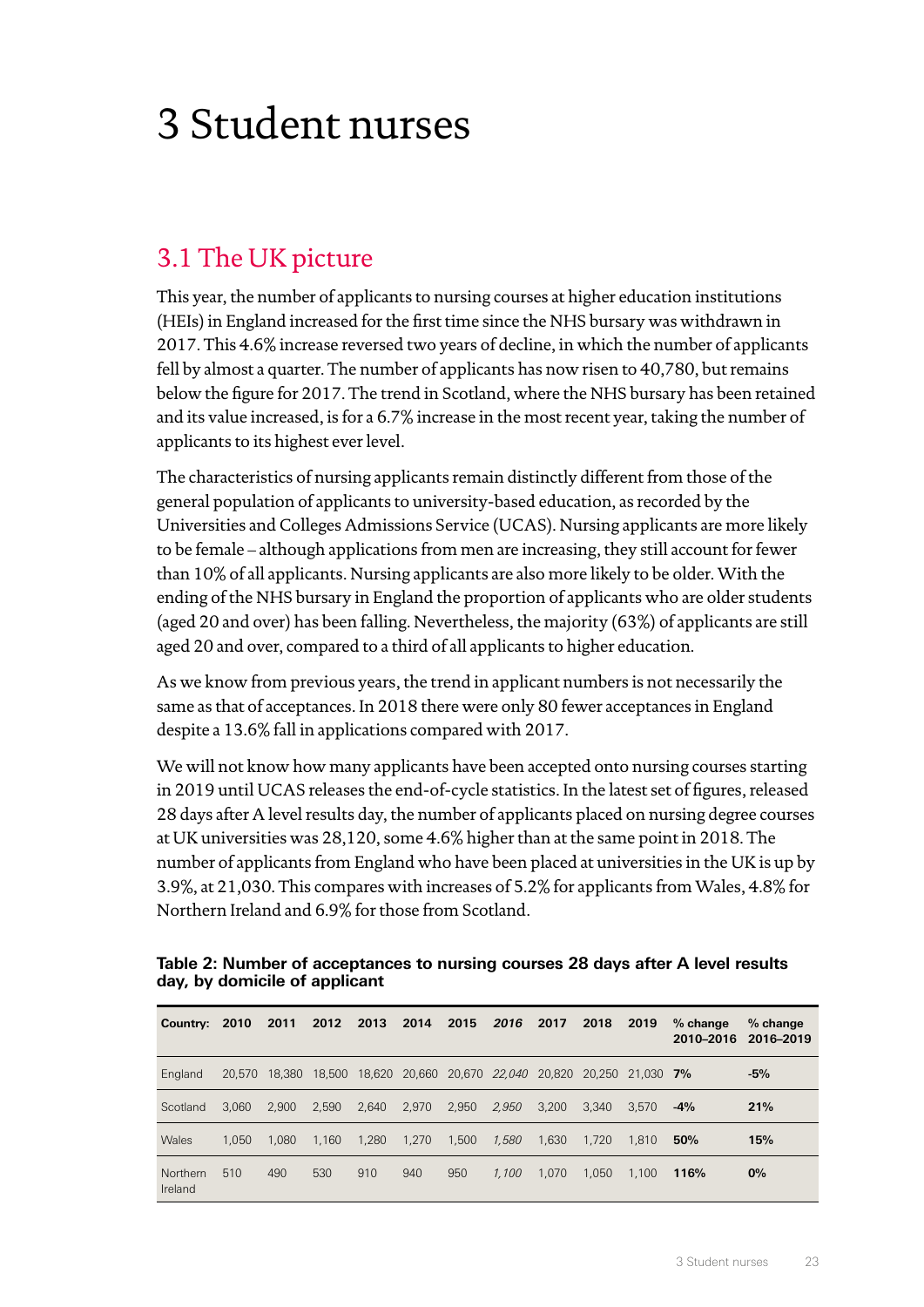## <span id="page-25-0"></span>3.2 How the UK compares internationally

Data from the Organisation for Economic Co-operation and Development (OECD) presents the opportunity to assess how many nurses the UK is training, compared with other high income countries. Caution must always be exercised when interpreting such international comparisons, but it can help us better understand and contextualise the UK situation. Analysis of the data suggests that significantly fewer nurses graduate per capita in the UK than in most other OECD countries (see Figure 6).

#### **Figure 6: Number of nurse graduates per 100,000 population, OECD countries, 2018 or nearest year**

Graduates per 1,000 population



Source: Organisation for Economic Co-operation and Development (OECD). *Nursing graduates (indicator)* (2019).

Using the indicator of nurse graduates per 100,000 population (the number of students who have obtained a recognised qualification required to become a licensed or registered nurse) gives a broad-brush 'league table' of how many new graduate nurses are potentially entering the labour market in each OECD country. The UK is towards the bottom of the table, with approximately 30 new nurse graduates per 100,000 population graduating each year. This is less than half the graduation rate in Australia (where there are more than 80 nurse graduates per 100,000 population), and half the rate of the USA.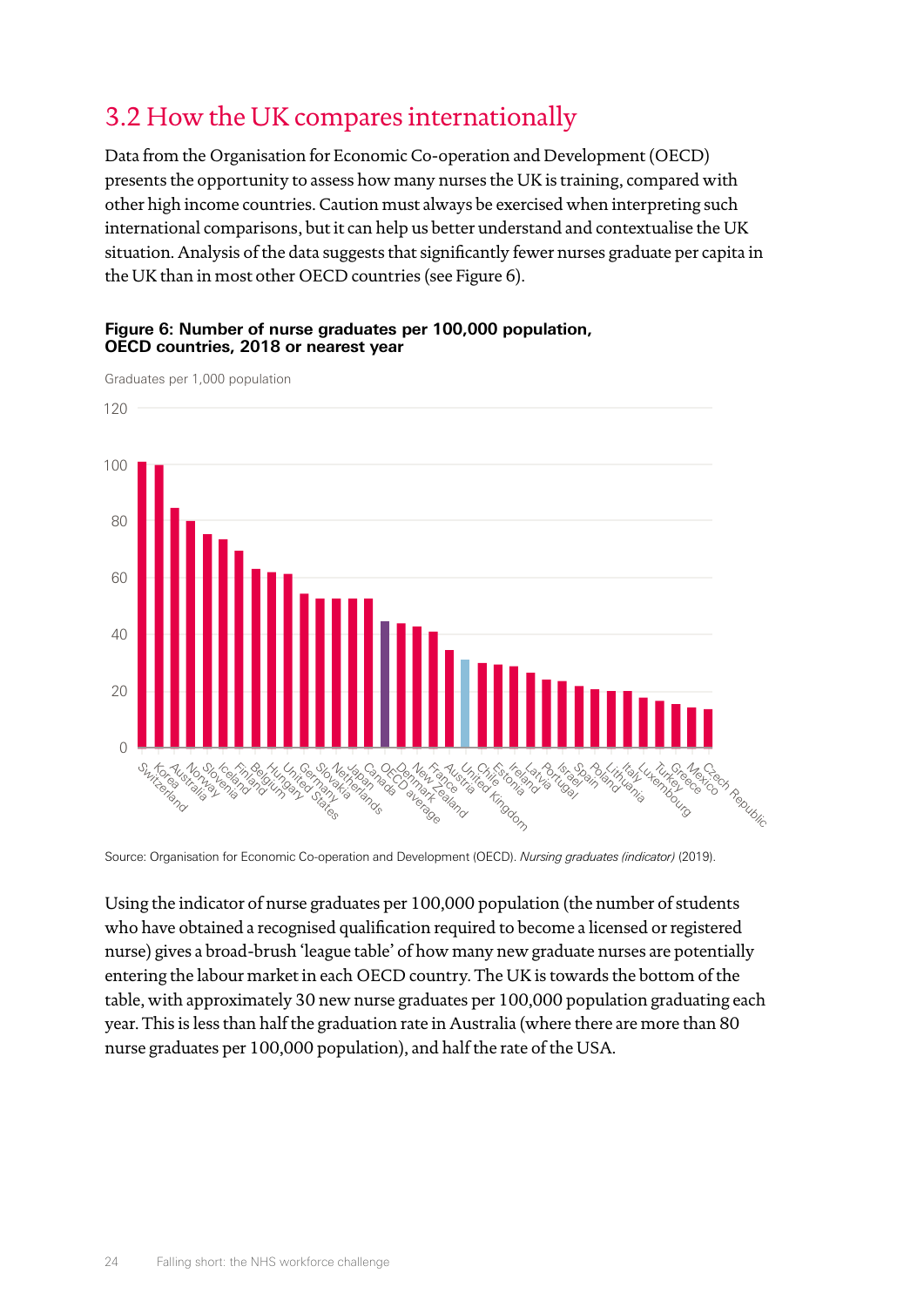The OECD notes that 'In response to concerns about current or anticipated shortages of nurses, many OECD countries have taken steps in recent years to expand the number of students in nursing education programmes.'[17](#page-49-17) However, a more detailed trend analysis of nurse graduation rates in the UK and some comparator countries since 2001 shows that the UK not only reports a lower graduation rate than most other OECD countries, it also has not exhibited the same rate of growth of graduations as the selected comparator countries of Germany, Australia and the USA (see Figure 7).



**Figure 7: Trends in nurse graduation rates since 2001, selected OECD countries**

Source: Organisation for Economic Co-operation and Development (OECD). *Nursing graduates (indicator)* (2019).

In the next section, our analysis of UCAS data will highlight that there was little indication, so far at least, of the claimed boost to student numbers from the changed funding model in England. Applications have dropped, and although applicant numbers are up slightly in the most recent year in England, the other UK countries that have retained some type of bursary model have seen a higher percentage increase than England. Analysis of OECD data suggests that the UK has been producing a significantly lower relative rate of new nurse graduates than most OECD comparator countries, and that it has not shown the same increase as some other OECD countries in recent years. In the next sections we will examine recent trends in applications and acceptances in England in more detail, in order to assess the policy implications.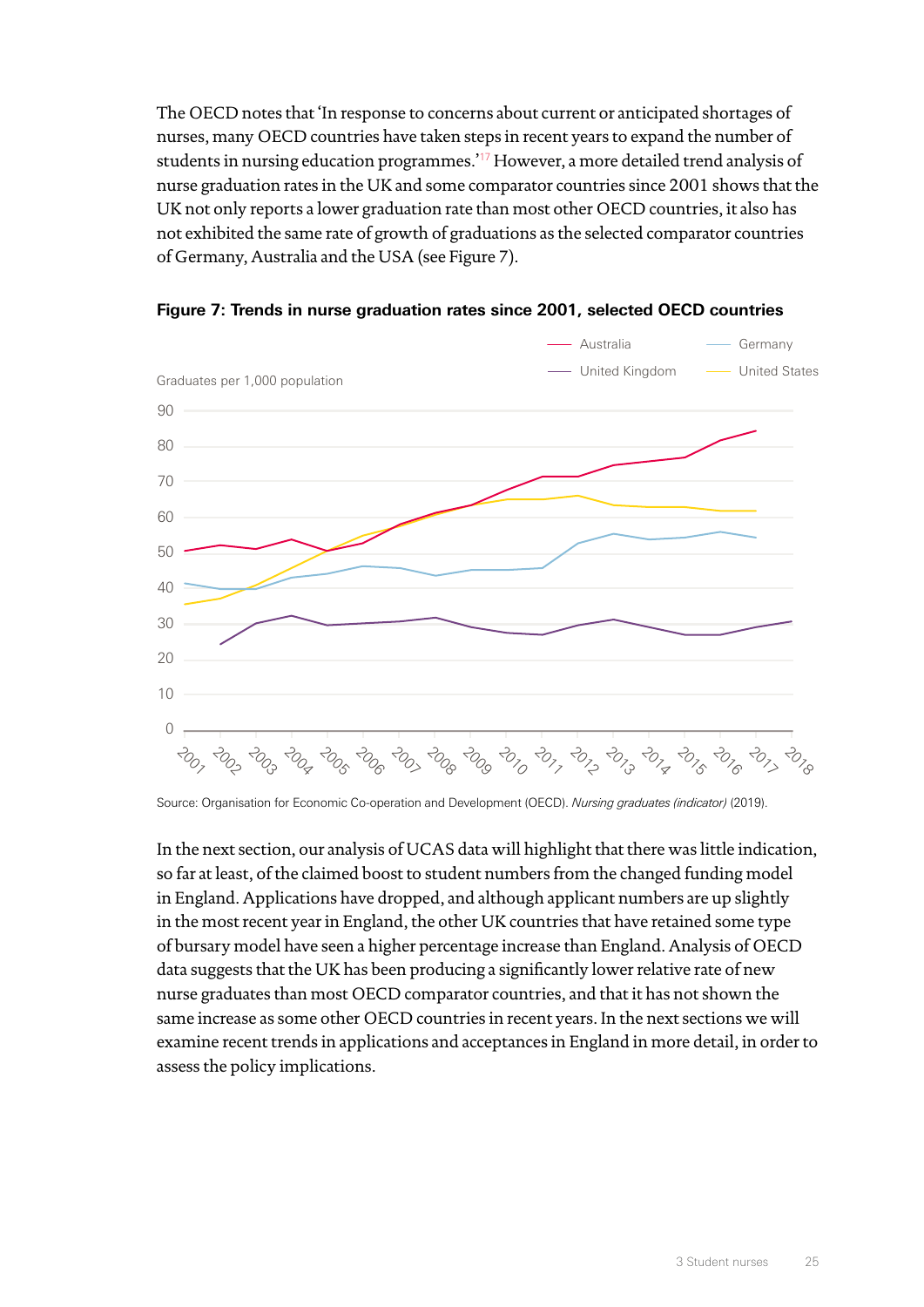## <span id="page-27-0"></span>3.3 Trends in applications and acceptances by branch of nursing and course

While it is important to look at the total numbers of people going into nursing courses, this can hide variation between different branches of nursing education (adult, children's, learning disability and mental health), and different parts of the country. With more than 80 providers of undergraduate nursing courses across the country, data from different providers and different courses varies markedly. For example, in previous reports we have pinpointed concerns about the impact a reduction in mature applicants (those aged 20 or over) could have on courses such as learning disability and mental health nursing, more than others. This concern has also been raised by the Council of Deans, highlighting that older students are thought to be more debt adverse, and so the changes in the bursary could adversely impact these courses.<sup>[18](#page-49-18)</sup>

This is of particular concern given that there are already shortages of nurses in these areas. Analysis of the NMC register shows that the number of learning disability nurses fell for the fourth year in a row in 2018/19, and the number of mental health nurses is still 2,000 below the number on the register in 2015.<sup>[19](#page-49-19)</sup>

To provide more detail on some of this variation, we have analysed course-level data between 2014 and 2018 from UCAS to see how applications and acceptances have varied. A course is a specific entry route at a specific university – for example, Adult Nursing at London South Bank University. We have not used the Joint Academic Coding System codes for the courses as our analysis has shown these to be inaccurate. Instead, we categorised courses based on their course name using text-matching methods, and manually checked all courses accepting more than 10 students. While these course names are also inconsistent – with more than 170 different course names for nursing – they give a better indication of the contents of the course.

As noted above, there are four main branches of nursing: adult (which accounts for almost 60% of all places), mental health (15%), children's (12%), and learning disability (2%). The 'B7 – nursing' UCAS categorisation also incorporates midwifery, dental nursing and other nursing courses, including dual registration courses. We have excluded these courses (which account for about 15% of acceptances in the subject group) from our analysis, which focuses on the four main branches of nursing. As a result, our numbers will not match the overall numbers reported in the previous sections.

In England, there have been changes to the student finance system, while the other three UK countries have retained variants on the bursary system. This will have potentially impacted students differently depending on a complex interaction of: which country they live in (and for how long they have been living there), which country they are applying to study in, and their eligibility for new forms of funding support. We cannot directly monitor this at course level, but we have limited our analysis to courses in England, which will account for most of this impact.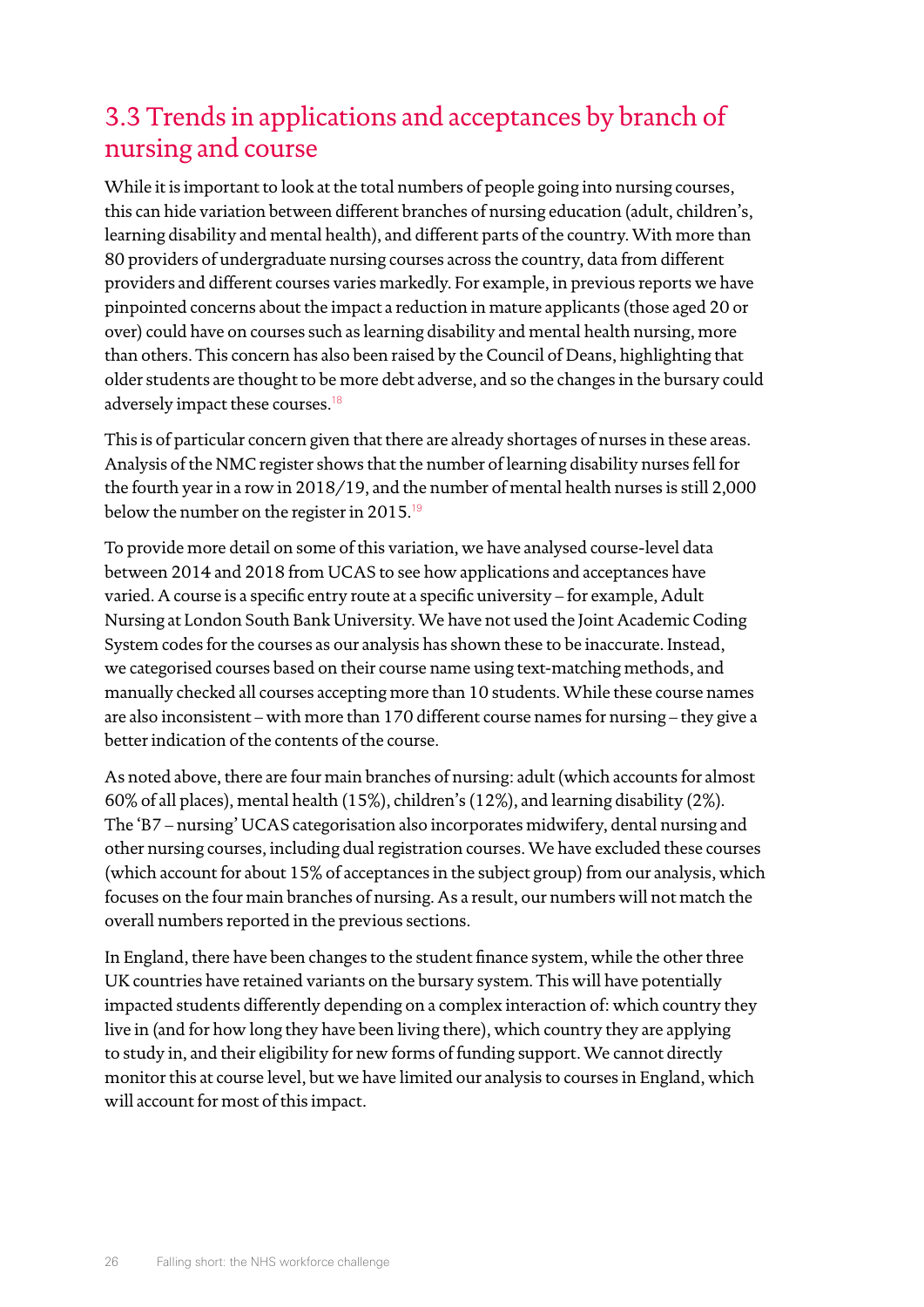### **What has happened to the number of nursing applicants?**

The overall fall in the number of nursing applicants has been widely reported, although the number of acceptances has held up. This is a result of the high number of applicants relative to places: four in every 10 applicants were accepted before 2017, and the figure is now six in 10.

At a national level, our analysis highlights that the drop-off in applicants was higher for learning disability and mental health nursing than for the other branches. However, if some applicants are applying to multiple different branches, these figures may not reflect the true picture due to double counting of students.

We can see the impact more clearly by looking at specific courses (see Figure 8). Nearly all courses that were running between 2014 and 2018 are now recruiting from a smaller pool of applicants. In particular, learning disability nursing courses, all of which had fewer than 500 applicants in 2014, have had an average reduction of more than 50% in the number of unique applicants. This raises serious concerns about the viability of these courses.





Source: Analysis of UCAS data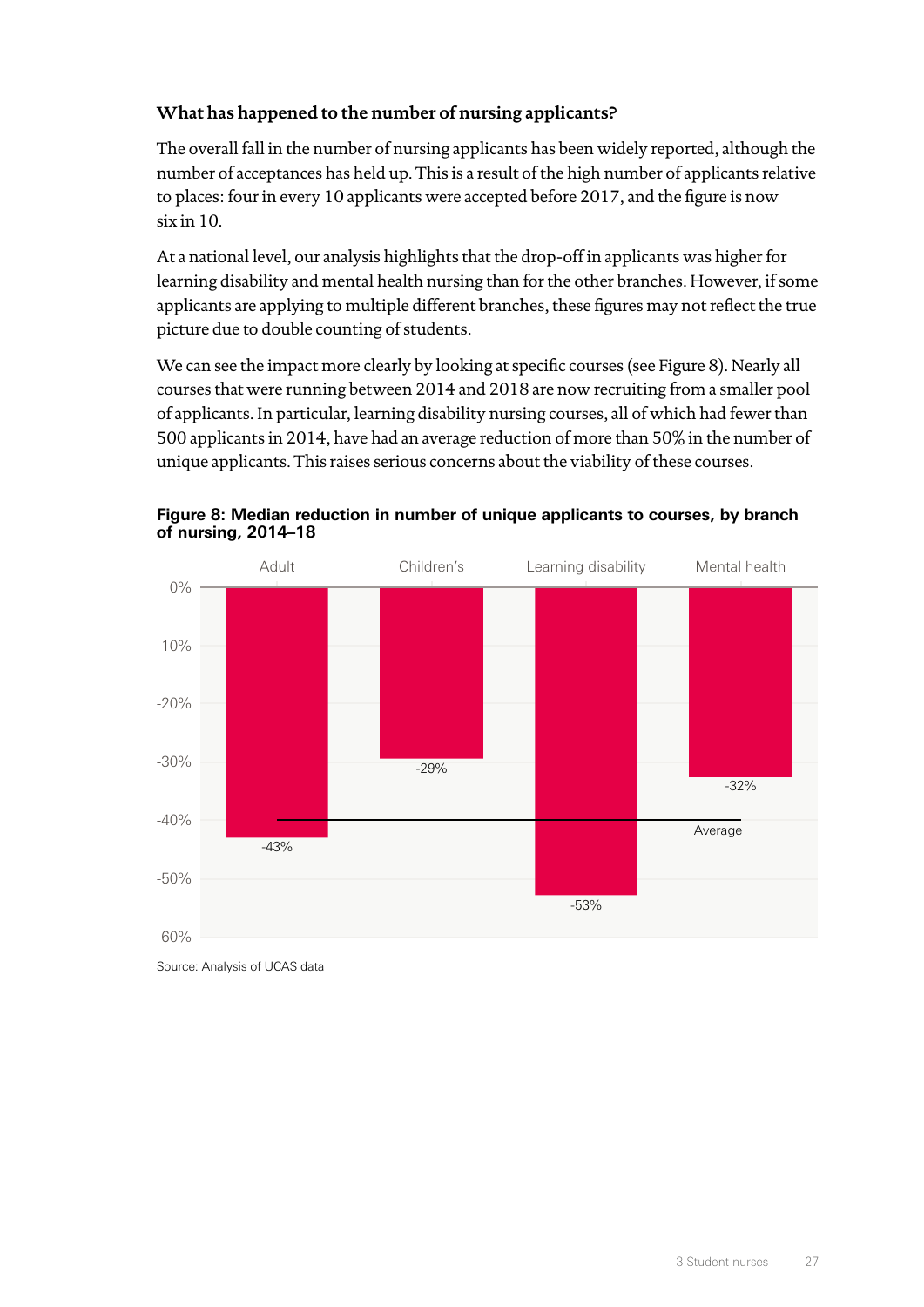#### **What has happened to the number of acceptances?**

Reductions in the numbers of nursing applicants are concerning because they reduce the pool that universities can choose from, and may limit student numbers or the quality of applicants in the long run. However, our main focus in the short term is what has happened to the numbers of acceptances, because students starting their training represent the nurses who may in the future be available to the NHS (although only around half of them will translate to FTE starters, due to attrition during training, and people joining non-NHS settings or taking on non-health work).<sup>[1](#page-49-1)</sup>

As shown in Figure 9 below, the biggest overall impact has clearly been on learning disability nursing, with the number of students accepted dropping by 30% in 2017, then by a further 10% in 2018. By contrast, the number of acceptances to children's nursing has held up strongly and grown year-on-year.



**Figure 9: Percentage change in number of acceptances by branch of nursing, by year, 2014–18**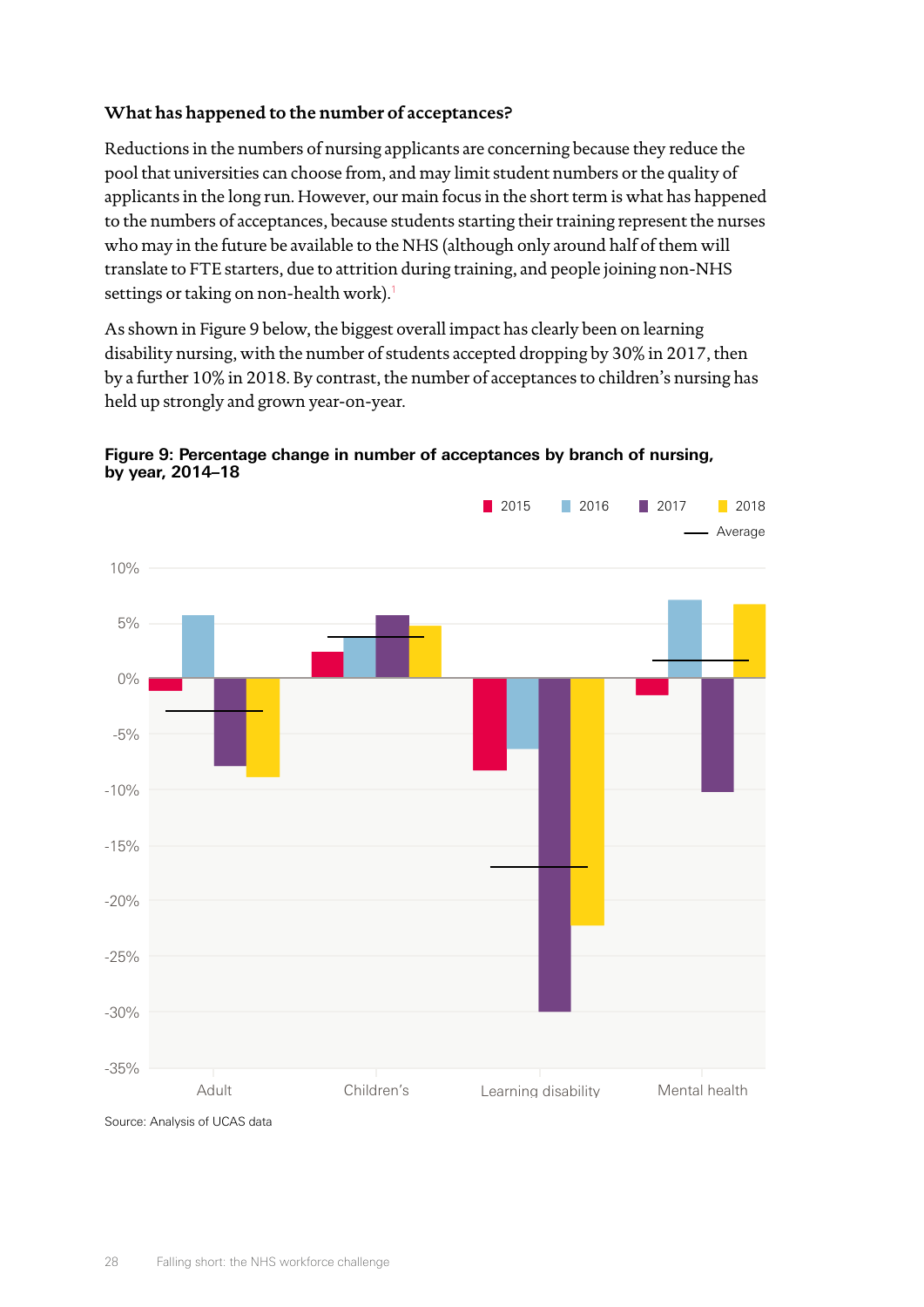Figure 10, below, shows the change in number of acceptances by course between 2014 and 2018, excluding adult nursing courses. This shows all courses which run in both years, and so excludes courses which are new or which have been discontinued. Courses above the diagonal line have increased their intake between 2014 and 2018; those below the line have decreased it. The learning disability courses are largely in the bottom left-hand corner – smaller courses with reduced size since 2014 – with all continuously running learning disability courses being smaller in 2018 than in 2014. This is in contrast to children's nursing, where around two-thirds (63%) have increased in size.





Source: Analysis of UCAS data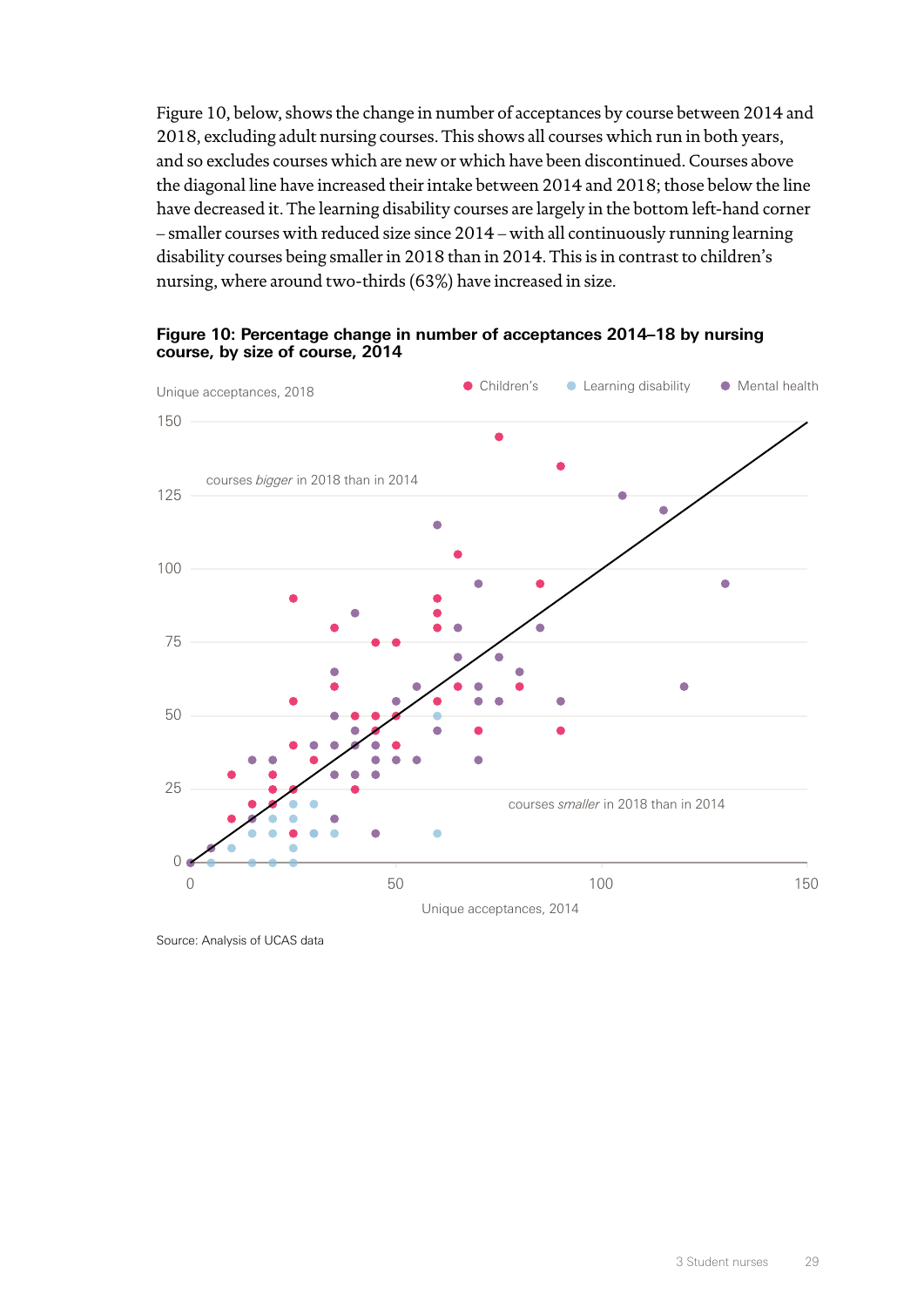#### **How has the pattern of applicants varied by age?**

One concern we have raised before is the fact that the biggest drop-off in applicants was among more mature students, who have historically been more likely to apply for learning disability and mental health nursing than younger applicants.

Our analysis of the data reinforces this concern, with clear differences between the age profiles of students in the different branches of nursing. In particular, in both 2014 and 2018 the age profiles of starters in learning disability and mental health nursing were significantly different from those of children's nursing.

For learning disability and mental health courses, the average (median) course in 2014 consisted of around 50% students 25 and over. In children's nursing, for the average course this was just 25%.

We applied a similar analysis to 2018 data to assess and illustrate the change over time. Overall, we saw a similar profile in 2018 to 2014, but with two major differences. Firstly, the profile of children's nursing students became younger – in 2014, 25% of those on the median course were 25 and over, whereas by 2018 this had fallen to 15%, and only a quarter of children's nursing courses had more than 25% aged 25 and over. Secondly, the age profile of courses in each branch has spread out, with a much wider range of age profiles represented. The reduction in the number of learning disability courses suggests that some of this increased spread may be due to mature students concentrating into fewer courses or universities.

The different challenges faced by the different branches is stark - the number of 18 and 19 year olds accepted onto children's nursing courses increased by 45%, while in learning disability nursing it fell by 66%. The result of these changes is not just affecting learning disability and mental health courses, but it is changing the make-up of undergraduate nursing as a whole.

This can also be seen in the number of unique applicants - the pool that individual courses can choose from. It is only in 2018 that for both adult and learning disability nursing courses, the average number of unique applicants under 20 outnumbered those 20 and over. This problem is most acute, however, in learning disability courses due to their size - courses received on average just 9 mature unique applicants in 2018, half as many as in 2014.

Our analysis suggests that the profile of children's courses has been getting significantly younger; that the drop off in mature students is happening in all courses, not just learning disability nursing; but that this was most serious in learning disability nursing which has had a historically high reliance on mature students and where the courses are small and as such less resilliant to these shocks.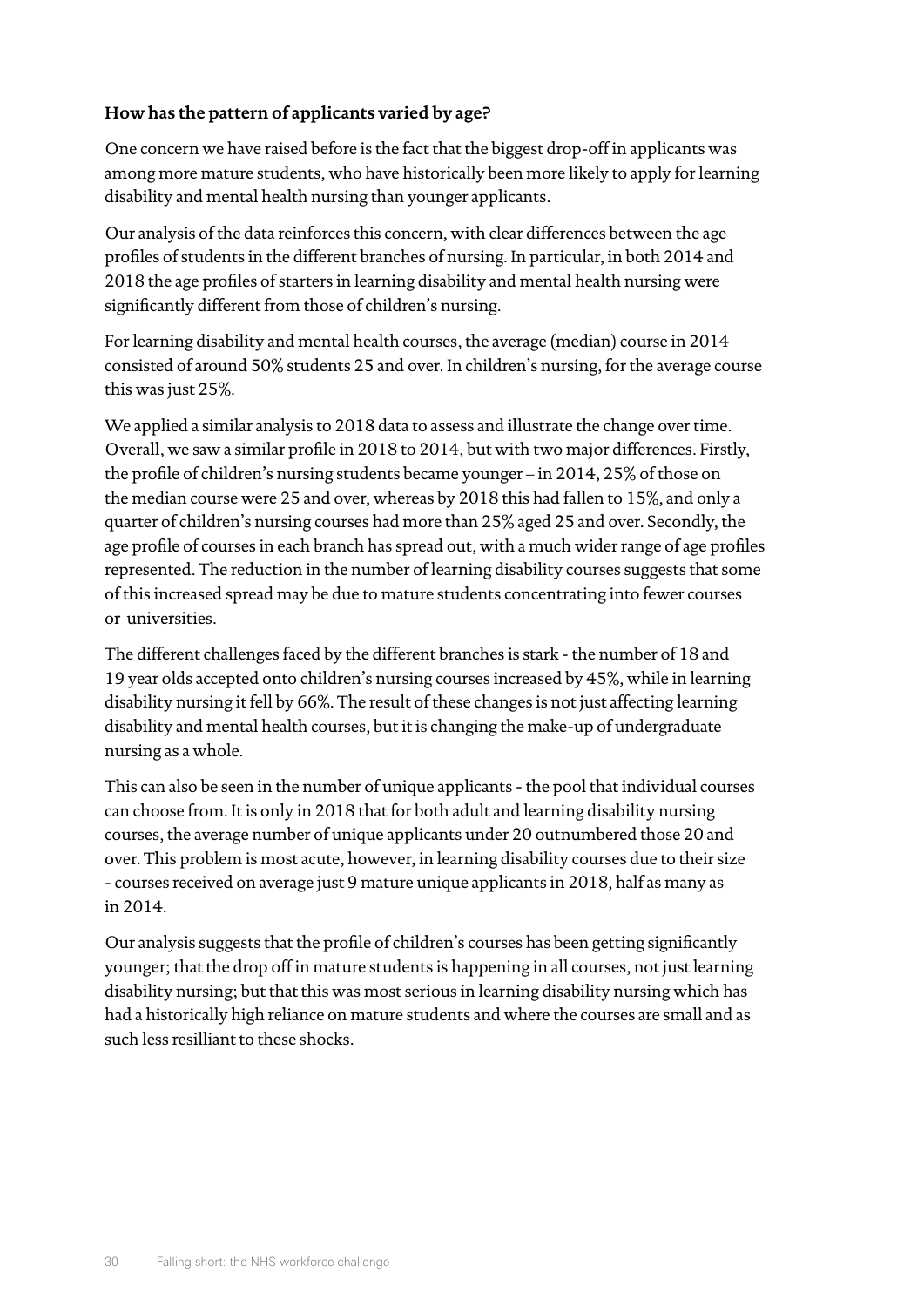#### **Have acceptances varied geographically?**

Variation can be seen not just by course, but also by region. This is important because where nurses undertake their training may impact on where they choose to work afterwards, in particular mature students who may choose where to study based on where they live.[20](#page-49-20)

Looking only at universities that provide courses in one of the four branches, some areas – such as the West Midlands and the North West – have almost twice as many student nurses starting pre-registration nurse education as the national average across all regions (see Figure 11 below). The South West region reports the lowest number of student nurses going into training.

By comparing acceptances with advertised nursing and midwifery vacancies (a loose measure of recruitment levels) we can see that in some areas with below average numbers of acceptances – such as the South West, London and the South East – there are also high numbers of vacancies. In the South East, for instance, there are almost twice as many vacancies as the national average, but it accepts a lower number of student nurses than the national average. The picture is similar in London. This contrasts with the West Midlands, which trains more nurses but reports lower vacancies than other regions.

These regions differ in many ways, one of which is the size of their populations – the South West is almost twice the size of the East Midlands, for example. Once adjusted for population size these differences are even more stark: with London and the South East in the bottom three regions for the number of acceptances and the top three for the number of vacancies per 100,000 people.

While this geographical variation may not in itself be a problem, it does highlight the importance of having a better understanding of the geographic mobility of nurses. Without this, some relatively 'undertraining' regions could be vulnerable to changes in the patterns of cross-region flow, and could then be caught in a vicious cycle if their vacancies were also to rise.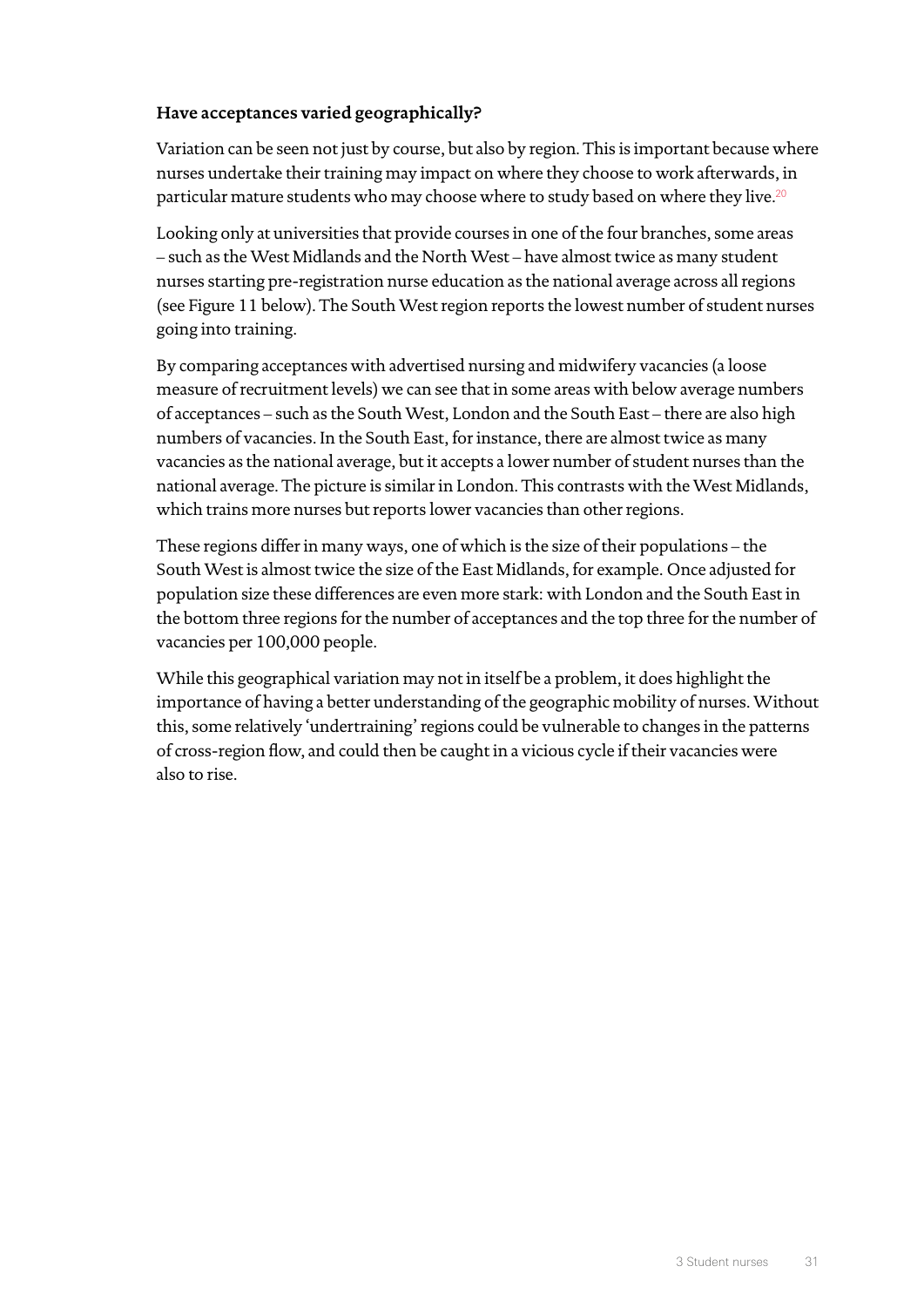#### **Figure 11: Number of acceptances onto the four branches of nursing, and advertised vacancies, by region**





Note: The vacancies are advertised nursing and midwifery vacancies between April 2018 and March 2019 as published by NHS Digital, which gives a measure of need for additional staff. This differs from the vacancy numbers published by NHS England and NHS Improvement, but allows analysis by different geographic areas. Source: Analysis of UCAS data.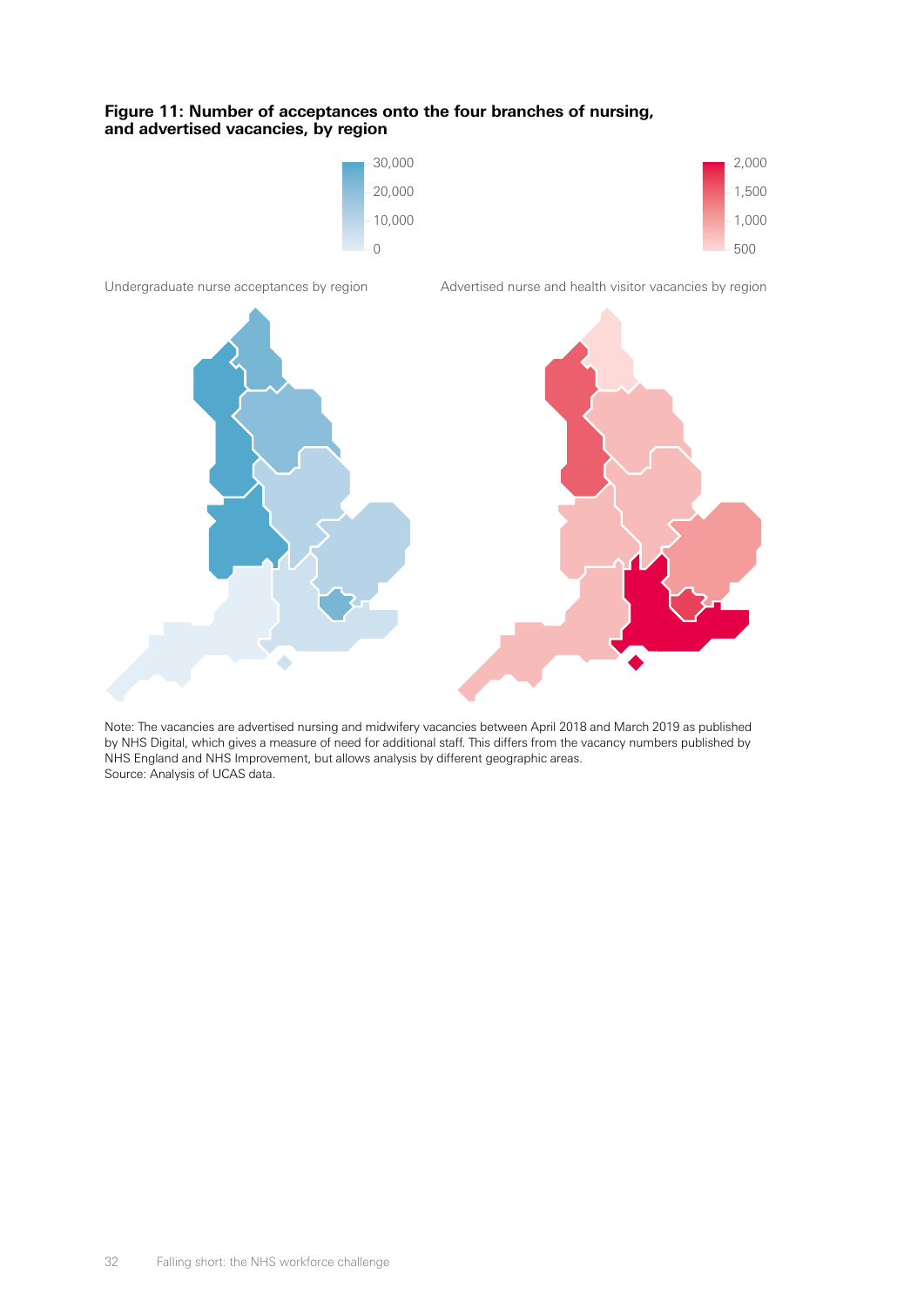## <span id="page-34-0"></span>3.4 Attrition from pre-registration nurse education

Once student nurses have begun their courses, it is important to track how many complete them in the expected time frame. This is a major data element in any workforce planning, as well as being an indicator of the student learning experience.

Data obtained by Nursing Standard and the Health Foundation through a Freedom of Information (FOI) request show that of 19,566 UK nursing students who began 3-year degrees were due to finish in 2018, a total of 4,695 left their courses early or suspended their studies.<sup>[21](#page-49-21)</sup> Our data cover around three-quarters of total nursing acceptances in the UK. By this measure, the average nursing student attrition rate in the UK is 24.0%, meaning that one in four do not complete their course within the expected time frame. A similar analysis conducted last year showed that the attrition rate for courses finishing in 2017 was 25.0%.

Previous research<sup>[22](#page-49-22)</sup> has shown that students who leave their courses cite reasons including; financial hardship, quality of clinical placements, supervision and mentoring.

When looking at the attrition rate measure by course (see Figure 12), there is some indication that rates of attrition are slightly higher for learning disability courses, although not significantly.



#### **Figure 12: Rate of nursing students leaving or suspending their studies before graduation, by branch, 2015–18**

Note: Number of students included in each group is 13,196; 2,868; 2,125; 600. Data are obtained from FOI requests, therefore some caution should be taken in interpreting small differences. For this reason we have mostly focused our analysis on the overall level of attrition in the UK.

Analysis like this can help us understand the rates of nursing students leaving or suspending their training, and how this varies by institution, area and branch of nursing. However, data from FOI requests can vary in quality. Until attrition data are accurately collected, systematically analysed on a full national basis, and routinely made publicly available, this FOI-based survey remains the main source of data to better understand the rates of attrition across the UK.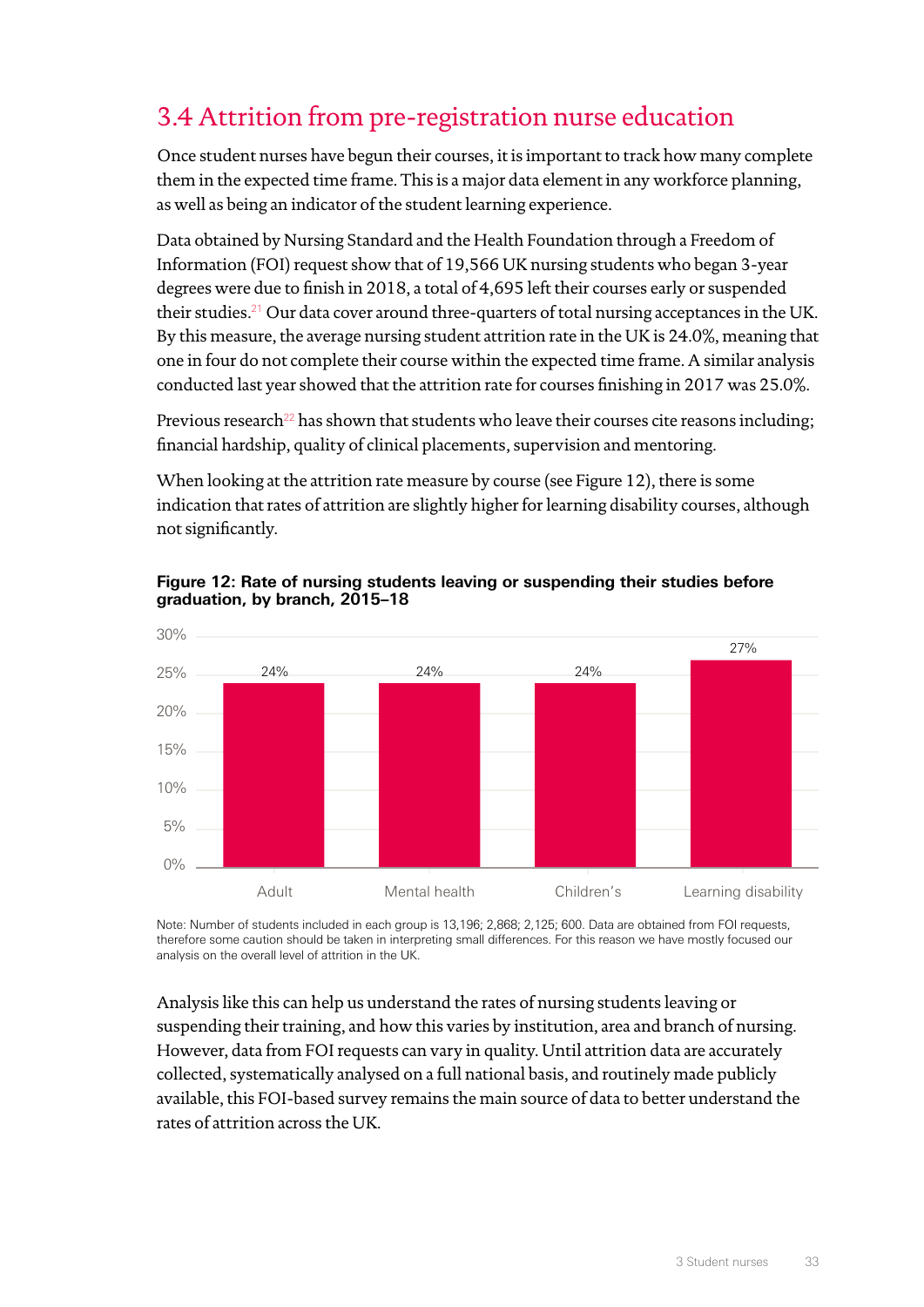## <span id="page-35-0"></span>4 The international context and international recruitment

## 4.1 International comparisons

In previous years, we have shown how the UK's health professional profile compares with other high income comparator countries, using Organisation for Economic Co-operation and Development (OECD) data. Caution should be used when interpreting such data, due to differences in definitions, but it does provide scope to make broad-brush comparisons.

The OECD data highlight that the UK is below OECD average both for practising doctors and practising nurses per population. Figure 13 shows the number of practising doctors per 1,000 population in 36 OECD countries, giving some indication of the relative availability of doctors. By this measure, the UK has just under three doctors per 1,000 population. This is below the OECD average and significantly lower than many other western European and Scandinavian countries, but not dissimilar to the USA, Ireland and Canada.



#### **Figure 13: Practising doctors per 1,000 population, 2018 or nearest year**

Source: Organisation for Economic Co-operation and Development. *OECD Health Statistics 2019* (2019).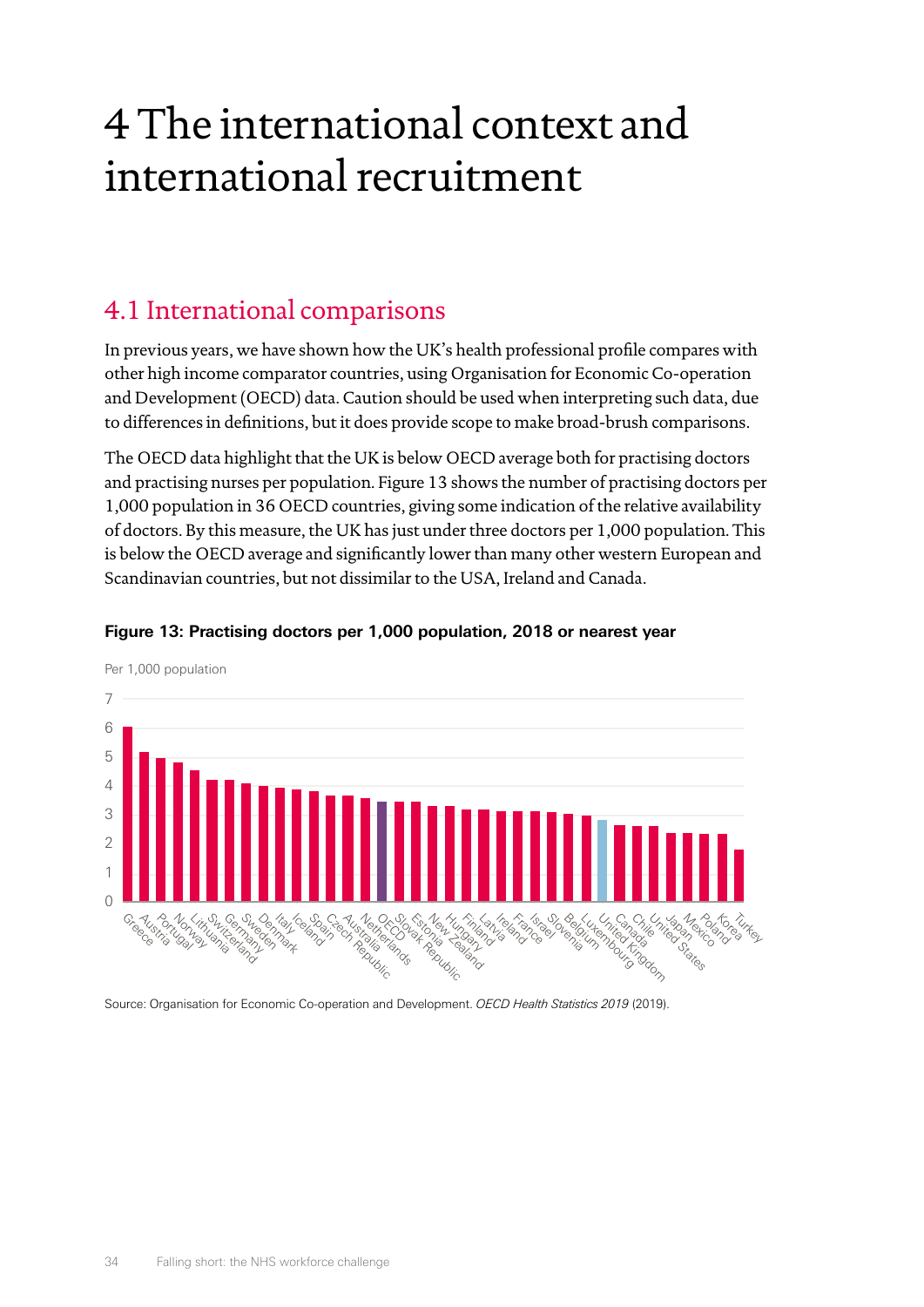The OECD also notes that the growth in the number of doctors per person has been 'particularly rapid in some countries that started with low levels in 2000, such as Korea, Mexico and the United Kingdom, converging to some extent to the OECD average'. This growth reflects significant policy attention to increasing medical training output in the UK, including the opening of new medical schools.

The UK is also reported to be below the OECD average for practising nurses (see Figure 14). There are approximately eight nurses per 1,000 population in the UK; this is a significantly lower ratio than in the most frequently cited comparator countries in western Europe, North America and Australasia, where the number is more often 10 nurses per 1,000 people, or higher.



#### **Figure 14: Practising nurses per 1,000 population, 2018 or nearest year**

1. Data include not only nurses providing care for patients, but also those working as managers, educators, etc.

2. Austria and Greece report only nurses employed in hospital.

3. Data in Chile refer to all nurses who are licensed to practice.

Source: OECD Health Statistics 2018.

Source: Organisation for Economic Co-operation and Development. *OECD Health Statistics 2019* (2019).

The OECD notes that the growth in the number of practising nurses per population has been particularly rapid in countries that already had a relatively high number of nurses in 2000 – such as Norway, Switzerland and Finland – with 'more modest' growth in the United States, Canada and Australia. It also highlights that, 'In the United Kingdom, the number of nurses per capita increased rapidly between 2000 and 2006, but has gradually decreased since then, so that the number per capita was slightly lower in 2016 than in 2000.' While data for the years since 2016 will show a return to a slow upward trend in the UK, this has not mirrored the overall growth in nursing numbers shown in many comparator OECD countries since 2000.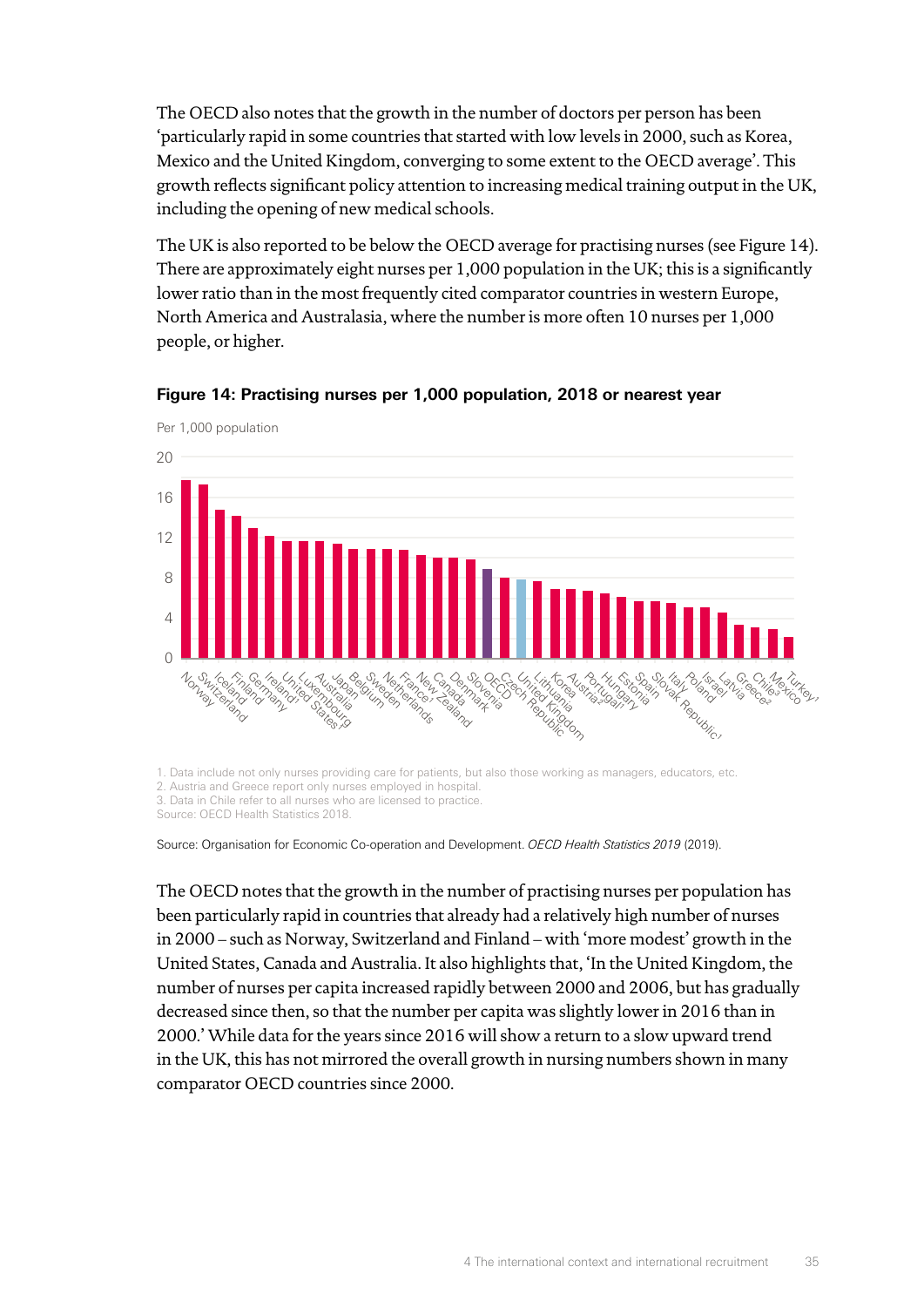One area of notable growth is in the number of practising pharmacists. The growth in the UK of pharmacists per 1,000 population has been the second highest of EU-15 countries.\* As a result it has gone from being below both the OECD and EU-15 averages to above both of them.





Source: Organisation for Economic Co-operation and Development. *OECD Health Statistics 2019* (2019).

This includes all registered pharmacists, not just those working in the NHS.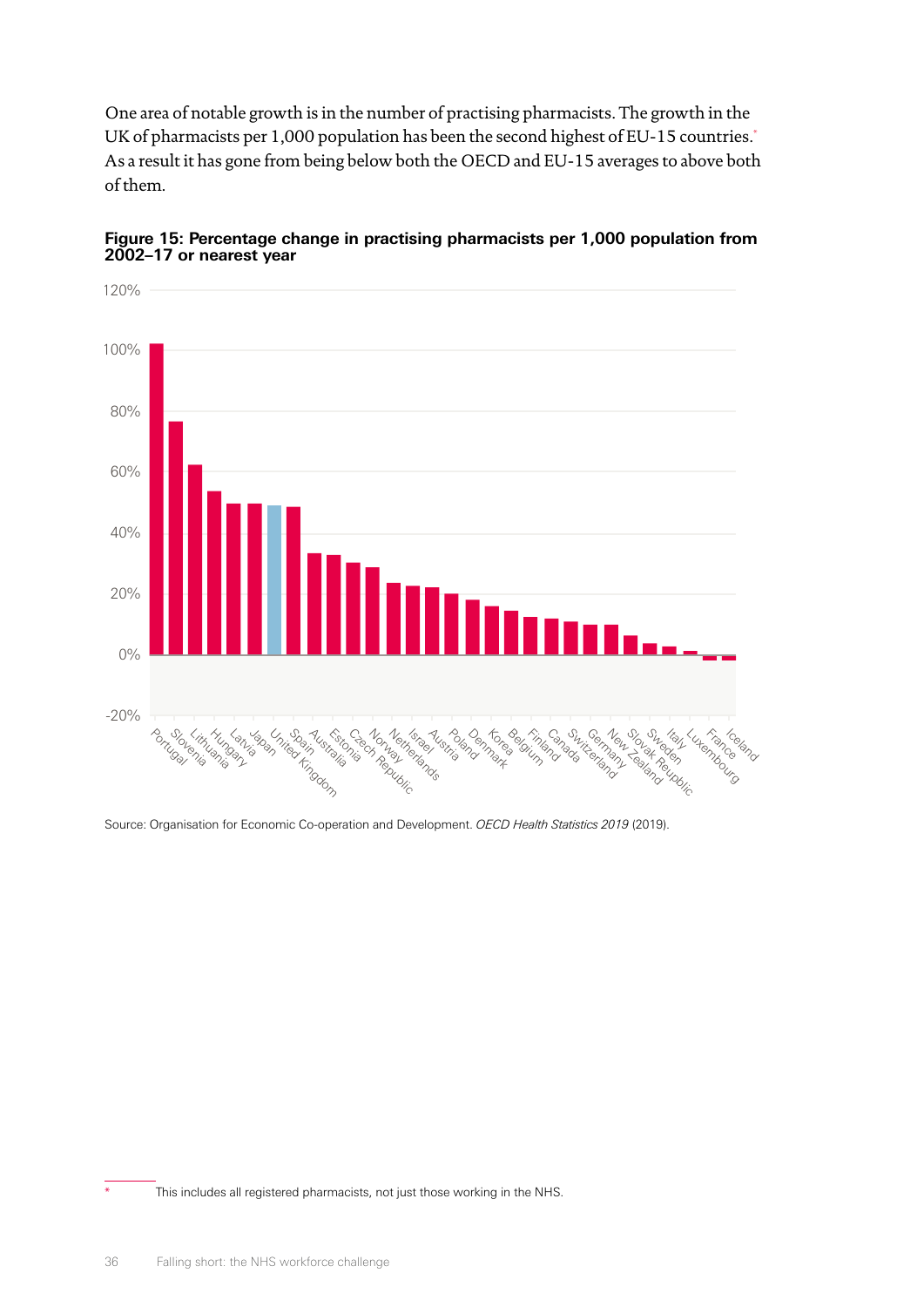## <span id="page-38-0"></span>4.2 Levels of reliance on international health professionals

In previous years, we have highlighted the NHS in England's long-term, and often significant, reliance on international workers. This has been brought into sharp relief by the referendum vote to leave the EU and the subsequent assessment of its implications for both international health workers already working in the UK, and those who may be recruited in the future. Most recently, as we note in the introduction, additional categories of all medical practitioners, occupational therapists, psychologists, radiographers, speech and language therapists, and social workers have been added to the Shortage Occupation List by the government.[4](#page-49-4) This means that these occupations and professions will now join nurses and senior medical staff as categories that can be more easily recruited from other countries.

In this first section we look at how the UK's reliance on international health professionals compares with other countries, using OECD data, with a focus on doctors and nurses. Figure 16 shows the percentage share of doctors who are 'foreign trained' across OECD 29 countries, giving an indication of the extent to which they are reliant on doctors trained elsewhere. It does not tell us when the doctors arrived, but is a loose measure of how 'self-sufficient' or otherwise different countries are in terms of the supply of doctors.

The UK reports about one in four doctors as being foreign trained. This is higher than the OECD average of approximately one in six, but not dissimilar to comparator countries such as the USA, Canada and Australia.



**Figure 16: Foreign-trained doctors working in OECD countries, 2018 or nearest year, % of total workforce**

Source: Organisation for Economic Co-operation and Development. *OECD Health Statistics 2019* (2019).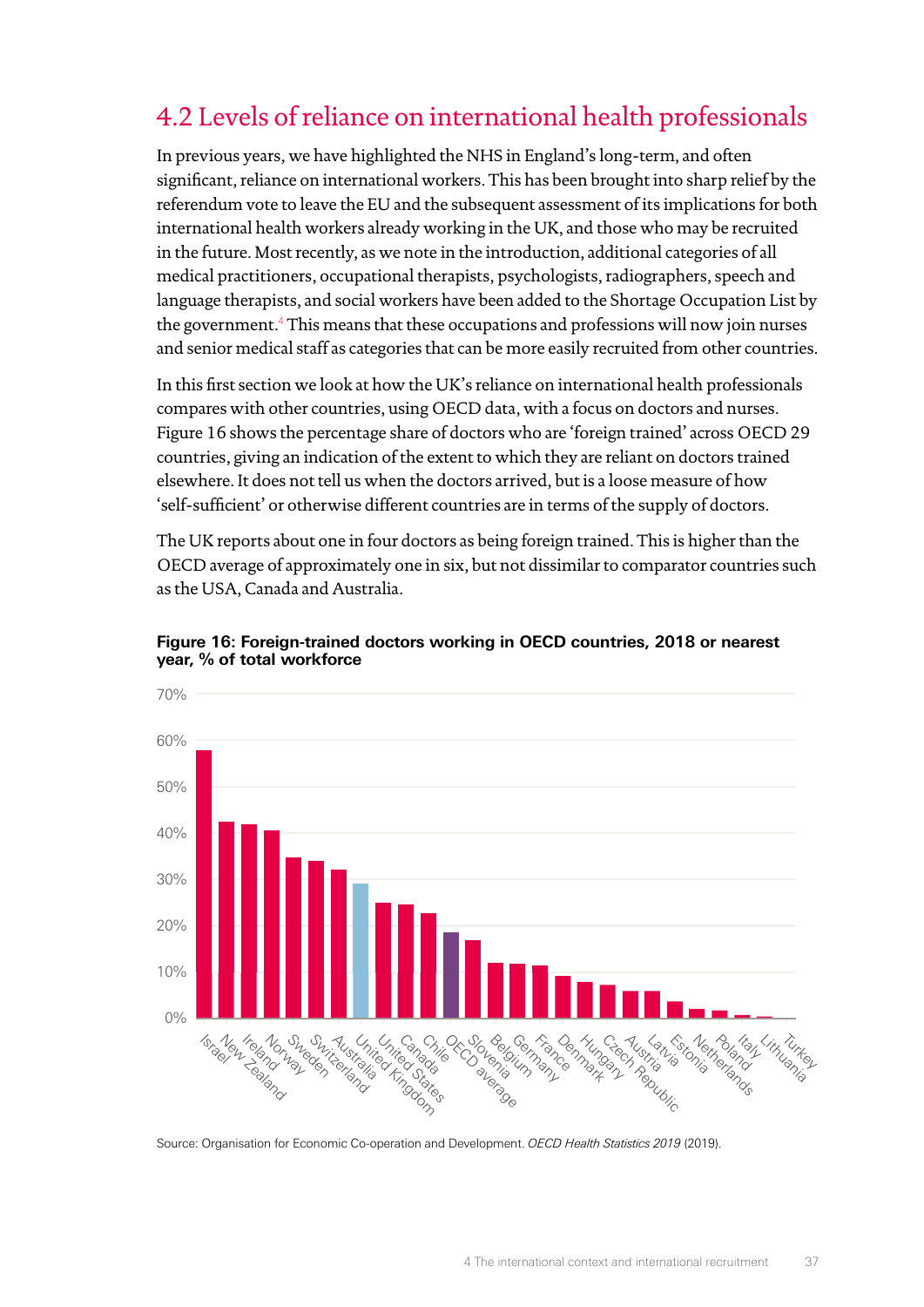The OECD reports that over the past decade the share of foreign-trained doctors has increased rapidly in Ireland, Norway, Switzerland and Sweden, and steadily in Belgium, France and Germany. In contrast, it has decreased slightly in the United Kingdom 'as the number of domestically-trained doctors has increased slightly more rapidly'. Even so, the UK had more than 50,000 foreign-trained doctors in 2017.

Data on the level of reliance on international nurses is shown below in Figure 17. Overall, there tends to be a lower proportion of reported foreign-trained nurses in OECD countries than doctors. The average across OECD countries is about 6%, with the level in the UK being more than twice as high; but it is lower than in some comparator high income English speaking countries, such as Australia and Ireland, but much higher than in others, such as Canada and the USA.





Source: Organisation for Economic Co-operation and Development. *OECD Health Statistics 2019* (2019)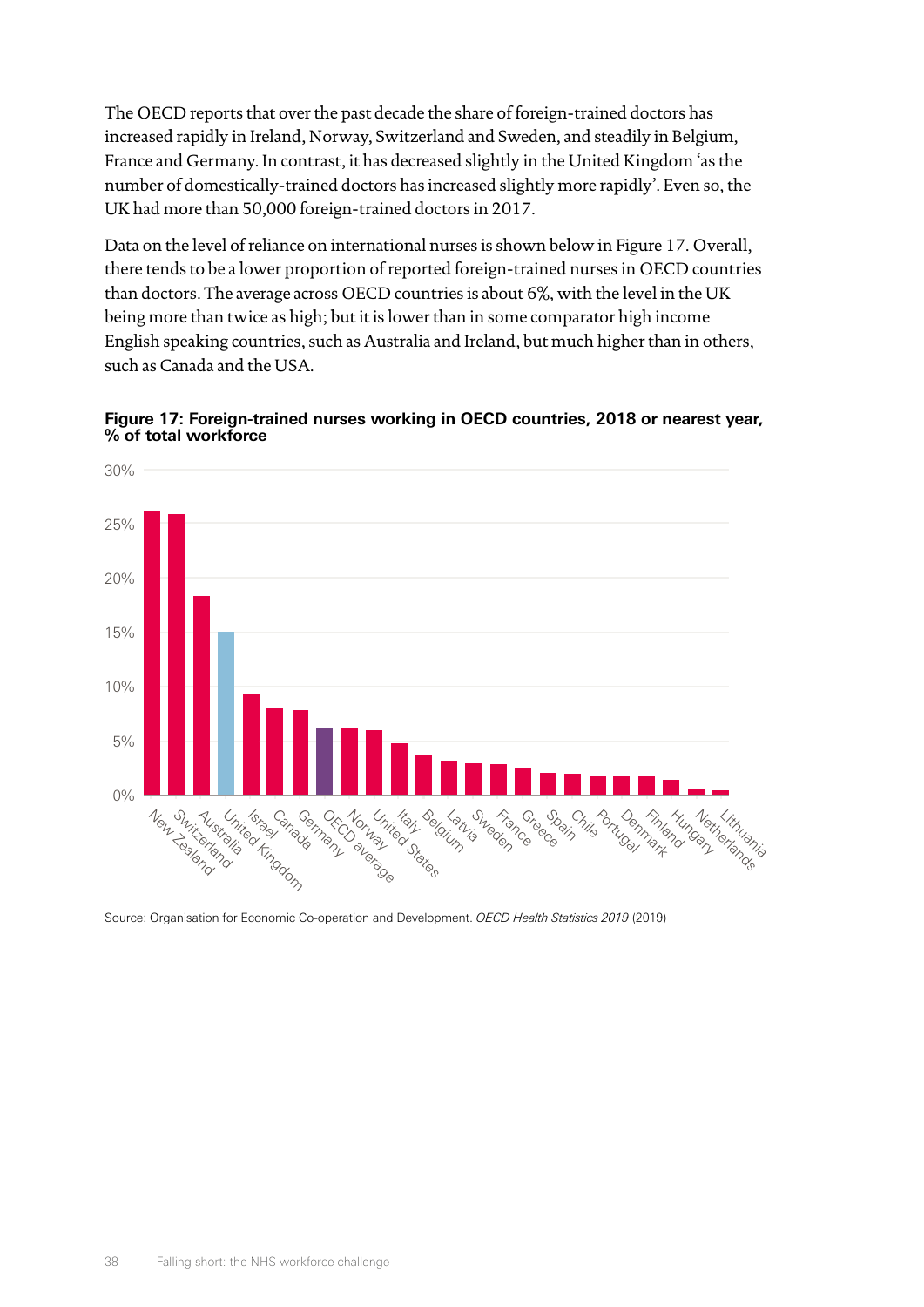The OECD reports that, in absolute numbers, the United States has by far the highest number of foreign-trained nurses, with an estimated number of almost 200,000 registered nurses (RNs) trained abroad; the UK is next highest, having over 100,000 foreign-trained nurses in 2017.

As noted above, reporting on the 'stock' of foreign-trained health professionals within a health care system gives some indication of its level of reliance on international staff (or, alternatively, of the shortfall from any target for 'self-sufficiency'). To get a clearer sense of the extent to which that reliance has shifted over time, and an indication of likely future trends, we can examine data on 'inflow' – annual trends in the number of new foreign-trained nurses that register in the UK each year.

In the figures below, data from the Nursing and Midwifery Council (NMC) is used to assess trends in inflow of nurses to the UK. There are almost 700,000 nurses and midwives on the NMC register – the 'pool' from which all employers must recruit. The total number of people on the register increased by 5,169 (0.9%) between March 2018 and March 2019.[23](#page-49-23) As noted above, more than 100,000 of those nurses were trained in another country, or approximately one in seven of the total number of registered nurses. There are about 33,000 registrants from EU countries, and another 73,000 trained in other, non-EU, countries.

Analysis of annual registration data gives a long-term perspective of changing levels of reliance on international nurses and midwives, as well as an indication of 'flows' of nurses into the UK.

Figure 18 below shows the annual number of nurses registering in the UK for the first time, from EU and non-EU countries, since 1990. The pattern is clear. There was a rapid increase in non-EU international inflow in the period up to 2001/2, mainly driven by active recruitment of nurses from the Philippines and India at a time of NHS-funded staff expansion. This was followed by a rapid overall decline in inflow in the period up to 2009/10. The next phase was a period of increased inflow as employers struggled to address shortages – mainly by recruiting from EU countries, such as Spain, Portugal and Italy. Finally, in the most recent period since 2016 and the referendum vote to leave the EU, there has been a rapid decline in inflow from the EU, but a rapid increase in non-EU international inflow – again, mainly from India and the Philippines.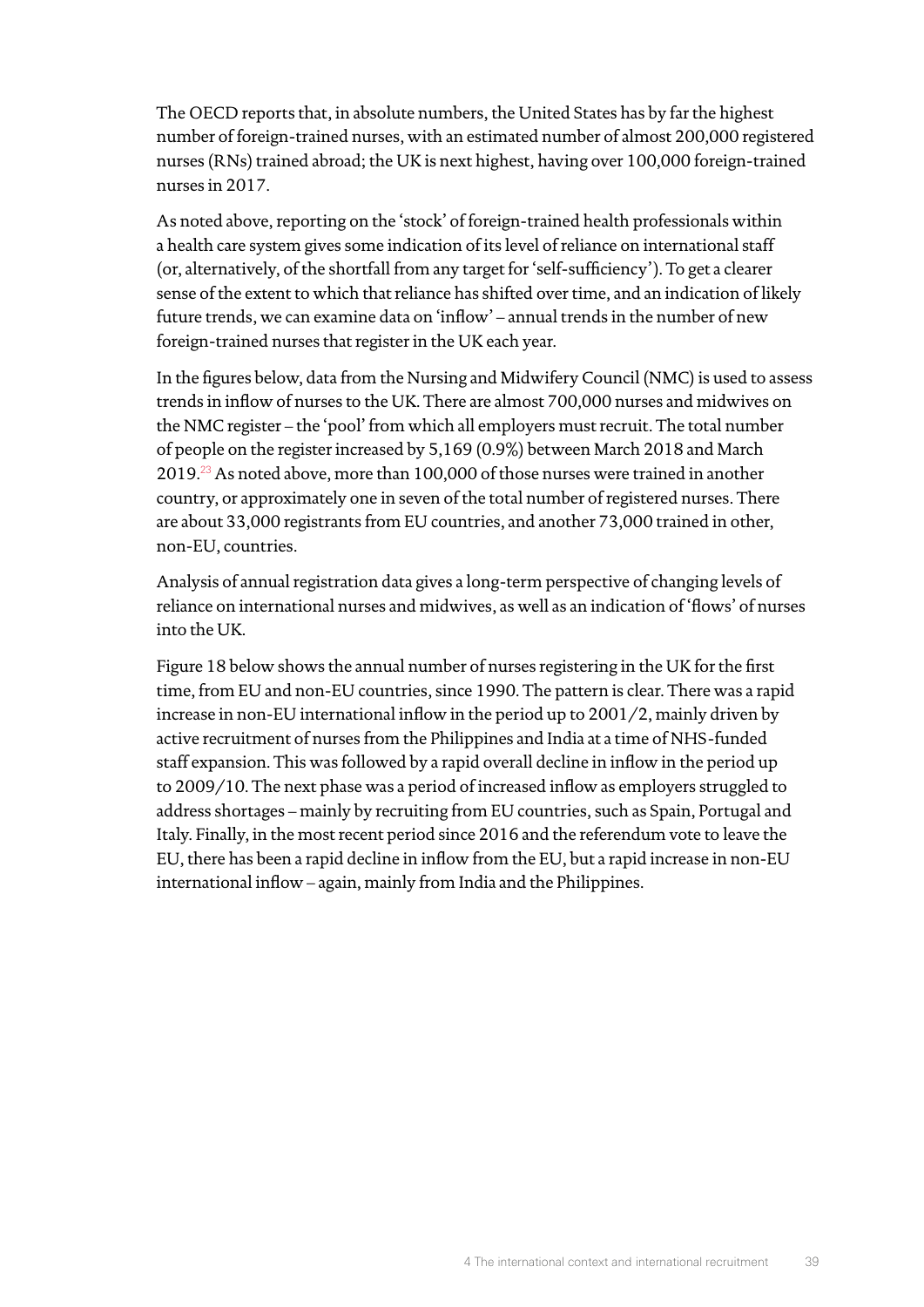

#### **Figure 18: Annual number of new NMC registrants from EU and non-EU countries, 1990-2019**

Source: Nursing and Midwifery Council (NMC)/UK Central Council for Nursing, Midwifery and Health Visiting (UKCC), and authors' analysis.

The NMC notes 'a significant increase in the number of people from outside the EEA (European Economic Area) joining our register for the first time (an increase of 126.4 percent). The total on our register increased from 68,438 last year to 73,308 this year.'[20](#page-49-20)

To put into context the UK's reliance on an international inflow of nurses (now mainly from non-EU countries): in 2018-19 more nurses first entered the UK register from the Philippines (3,118) than from Scotland, and more entered the register for the first time from India (1,791) than from Wales. Figure 19 compares the UK's inflow of nursing registrants from international sources (both EU and non-EU) with new registrants coming from UK nurse education, each year since 1990.

Every year, at least one in every 10 new entrants to the NMC register (which makes them eligible to practise as a nurse in the UK), has come from other countries. In most years, this percentage inflow from other countries has been much higher – peaking at over 50% in 2001/2. The level of reliance on international inflow then dropped until 2010, after which there was a second period of growing reliance between 2011 and 2016, followed by a second recent period of decline, and then an increase in the most recent year, 2018/19.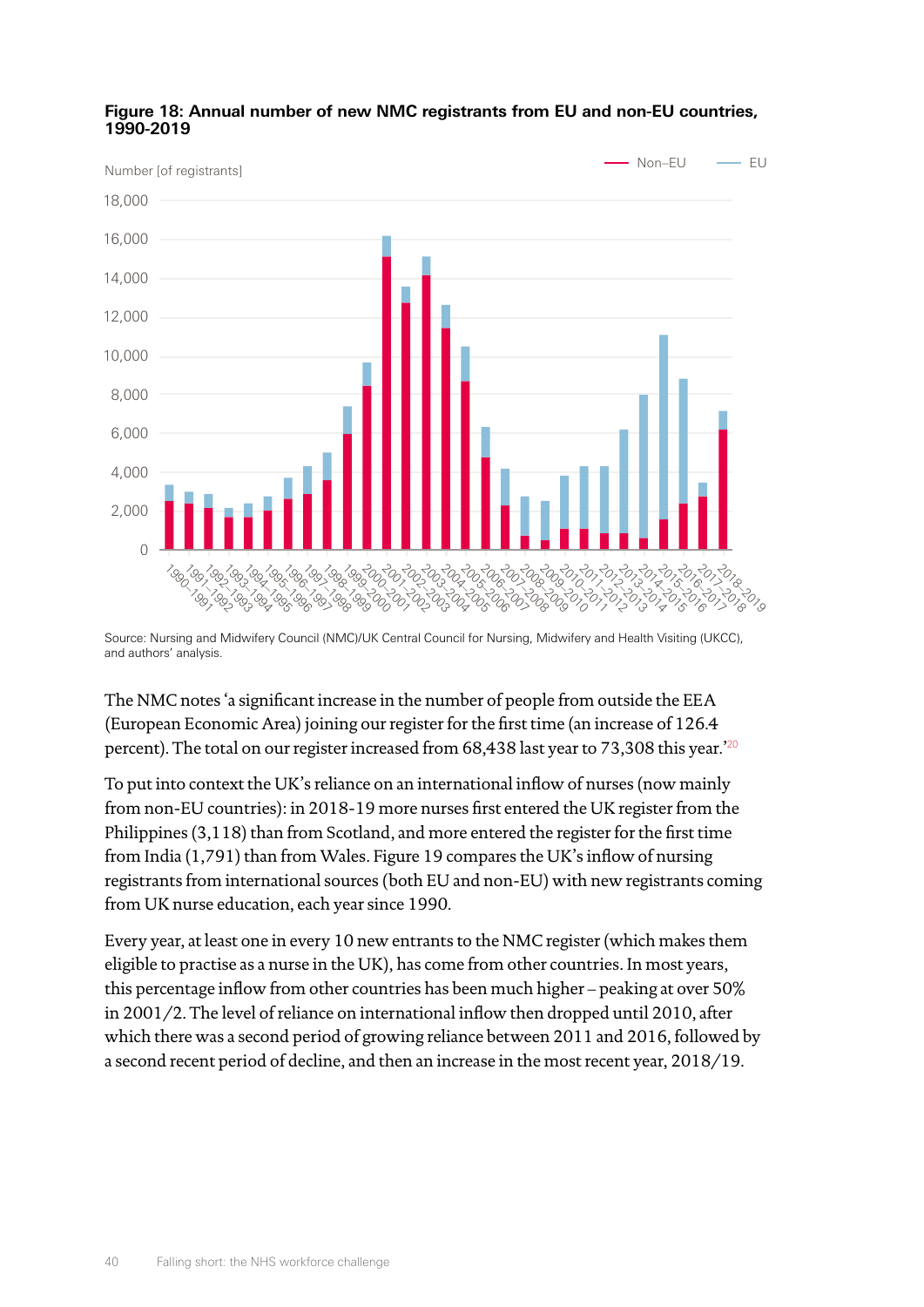

#### **Figure 19: Annual intake of new NMC registrants: % from UK and from international sources, 1990–2019**

Source: Nursing and Midwifery Council (NMC)/UK Central Council for Nursing, Midwifery and Health Visiting (UKCC), and authors' analysis.

The recent NMC data suggest that two different factors are impacting on international inflow of nurses to the UK. Shortages are driving an upward trend in the number of UK employers wishing to use active international recruitment. However, this has been constrained by the general approach to UK immigration policy in recent years, and further impacted by the referendum vote to leave the EU and subsequent uncertainties about the status of EU nurses.

The negative impact of immigration policy on inflow has been reduced, at least temporarily. In the introduction to this report, we noted the recent analysis by the Migration Advisory Committee (MAC), which highlighted changes made to immigration rules in 2018 that exempted all doctors and nurses from the immigration cap, leading to what the MAC described as 'a vast increase of Tier 2 RCoS (Restricted Certificates of Sponsorship) applications being given to nurses and doctors',<sup>[3](#page-49-3)</sup> – with nurses being the single largest user. The MAC also stated that 'a significant number of stakeholders reported difficulties in the recruitment of nurses. Vacancy rates have been rising, even with increased employment and they ranked relatively highly in the shortage indicators'. The MAC recommended retaining nurses on the Shortage Occupation List.<sup>[3](#page-49-3)</sup> In addition, attempts have recently been announced to enable 'fast-tracking' of applications from international nurses, in order to make recruitment quicker.<sup>[24](#page-49-24)</sup>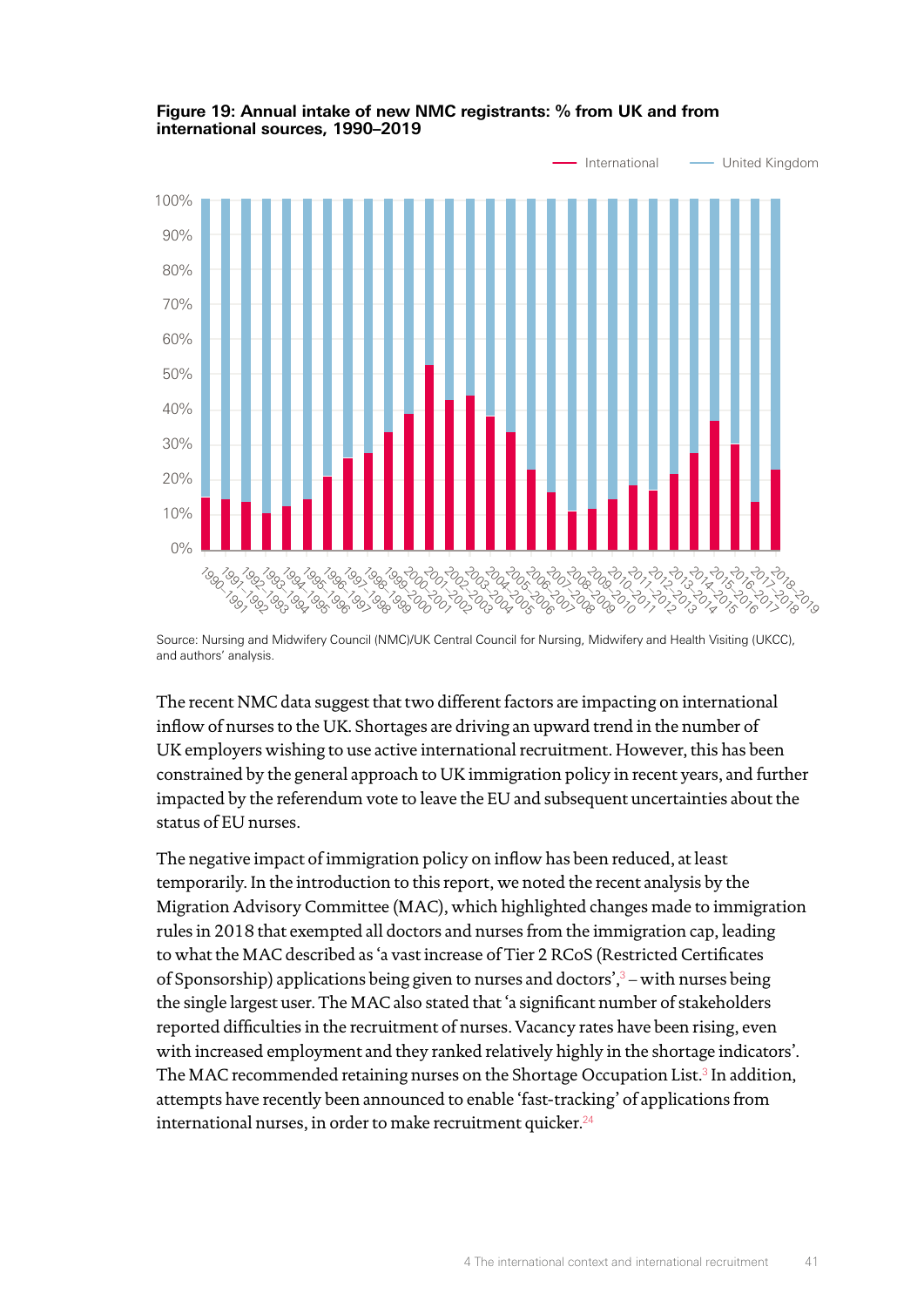## <span id="page-43-0"></span>4.3 Summary

Compared with most OECD countries, the UK has had a significant reliance on international doctors, but unlike key comparator OECD countries, this level of reliance is reportedly dropping. The UK is also above the OECD average in terms of its reliance on international nurses – it has the second largest number of international nurses of any OECD country.

Further analysis of the inflow of nurses to the UK register shows a varied picture across time, but a recent switch from EU inflow – now markedly reduced since three or four years ago – to a growth in inflow from non-EU countries. Uncertainties related to Brexit are a likely main factor in the shift of active recruitment of nurses away from EU countries to non-EU countries, such as India and the Philippines.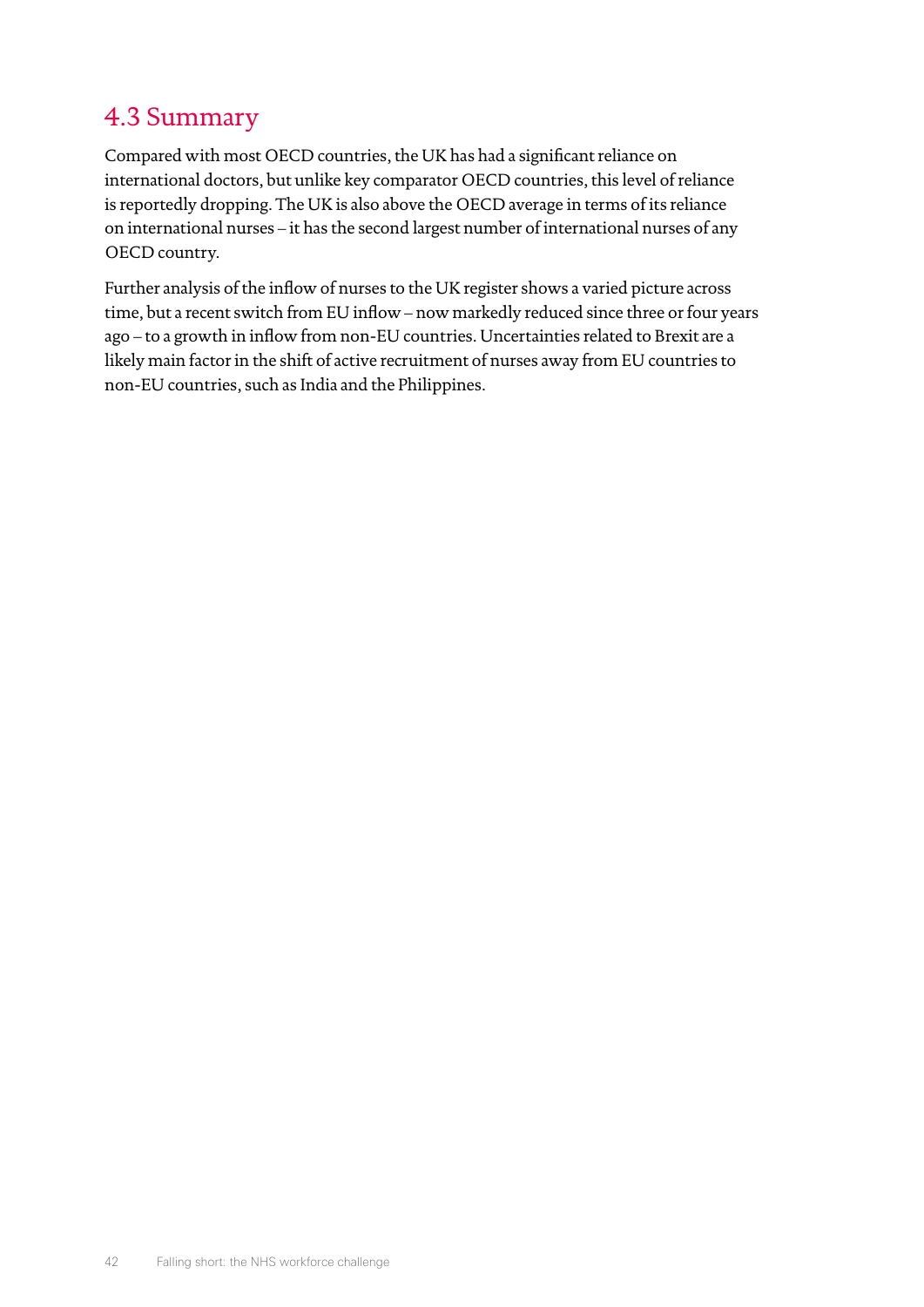## <span id="page-44-0"></span>5 Retention

One in nine staff leaves the NHS each year, and needs to be replaced if the number of people working in the NHS is to remain consistent, let alone keep up with growing need. The leaver rate of nurses and health visitors increased significantly over this decade, from 8.5% in 2010/11 to 10.7% in 2017/18, before recovering slightly to 10.2% in 2018/19. In nursing, around 2% of the workforce leave the NHS each year at retirement age, while 8% leave before that age. Finding ways to support these staff to stay will be part of the solution to reducing staff shortages in the NHS. It is also important because people leave for a reason – and looking at retention focuses attention on why people leave, and how to improve staff experience and morale. Choosing to leave a job is a complex, personal decision, which can be the result of a number of things, such as work-life balance, pay, morale and job prospects.

### Reasons for leaving the NHS

Over recent years, work-life balance in particular has increased as a reported driver, with more than two-and-a-half times as many people citing it as a reason for leaving the NHS in 2018/19 than in 2011/12 (see Figure 20). While this is partly accounted for by more nurses leaving and increased data availability, it has grown from representing 17% of stated voluntary reasons for leaving to 23%, where we have the relevant information. However, the analysis we can do here is limited because the most common reason reported for leaving is 'other/not known'.



**Figure 20: Change in reason for leaving given by staff (for voluntary resignations), 2011–12–2018–19**

Source: NHS Digital. NHS Workforce Statistics.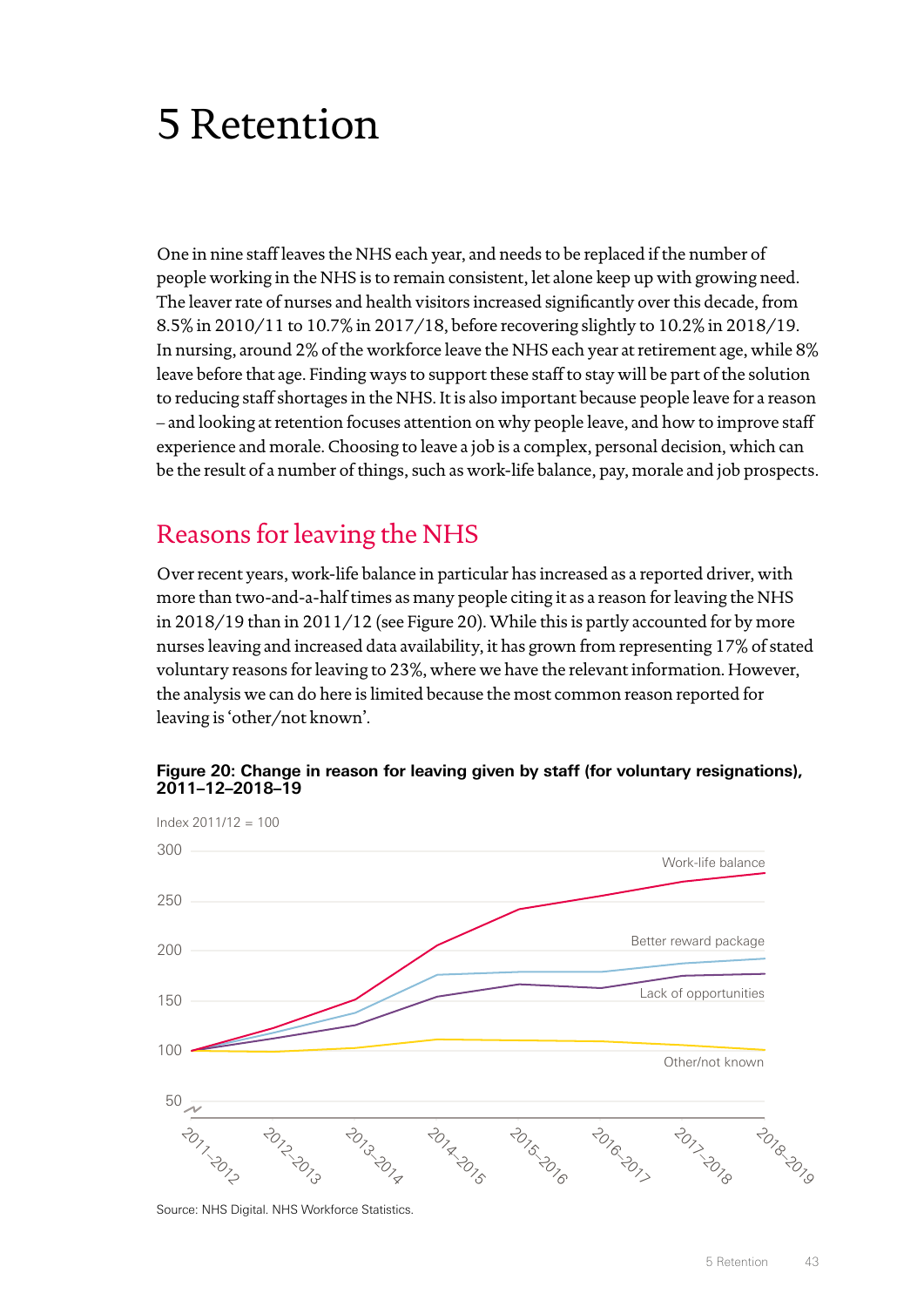## Movement within the NHS

Retention is an issue not just in terms of the number of staff leaving the NHS entirely, but also the movement of people from their organisation. Community trusts have much higher rates of staff leaving than other types of trust – and twice as high as acute teaching trusts (see Figure 21). Retention rates are also lower at smaller acute trusts than medium or large acute trusts. Some of these findings will be driven by other factors, such as the types of staff they employ and their geographical location.





Source: NHS Digital. NHS Workforce Statistics.

While there are some early positive signs from the NHS Improvement retention programme, and some indication that leaver rates have slowed this year, future progress will rely on the NHS's ability to embed and spread these efforts in the context of ongoing staff shortages.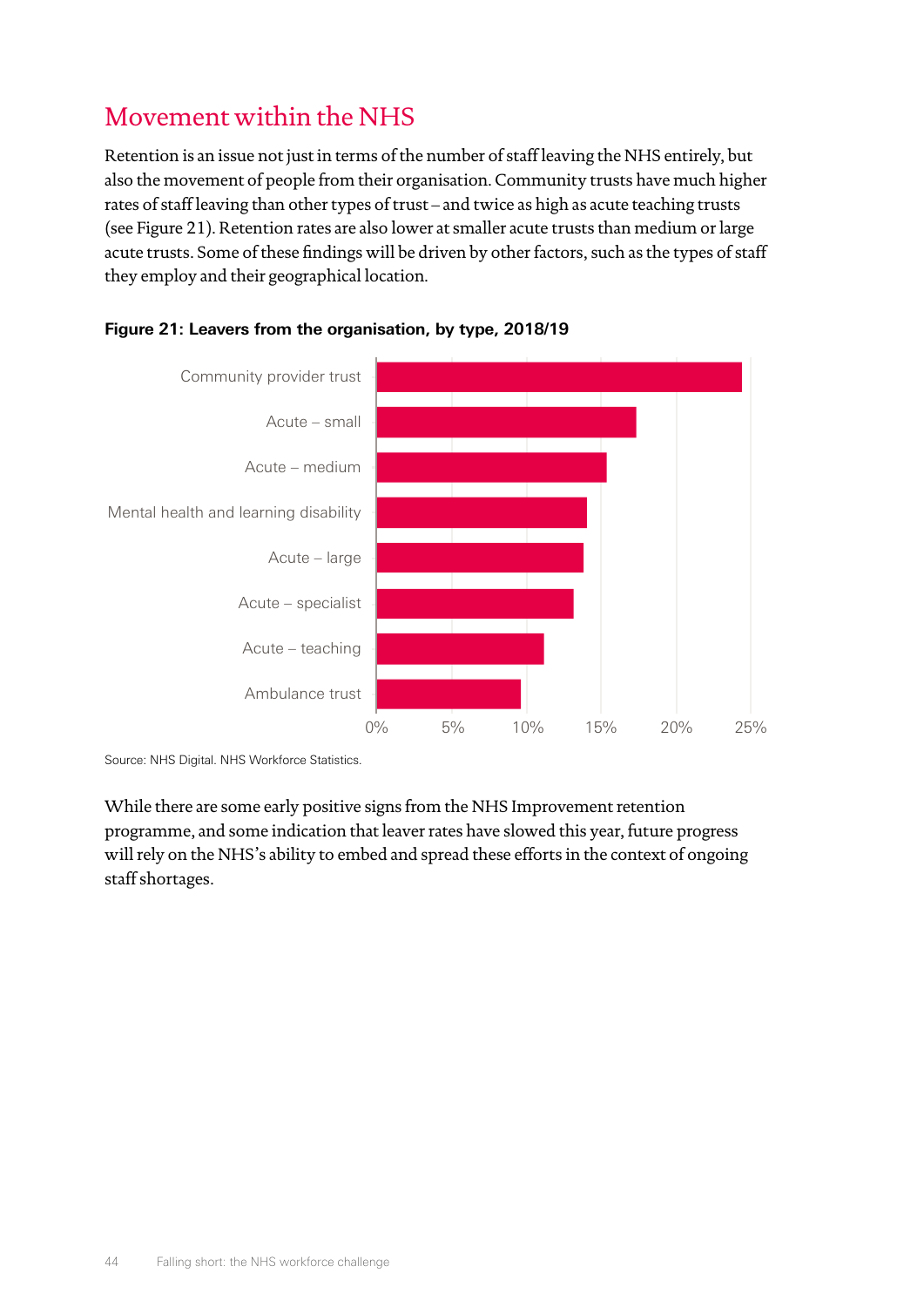## <span id="page-46-0"></span>6 Key points and conclusion

We noted in the introduction that we will be replacing the annual workforce trends report with a more timely and flexible approach to publishing analysis on trends and immediate 'pressure points'. This does not mean that we do not see the value in monitoring longer term trends at a national level. This type of analysis both pinpoints emerging challenges and gives evidence about the extent to which current challenges are being met or mitigated. In particular, in this year's report we have continued to emphasise three key workforce challenges.

## 1. Increasing nurse numbers to match need

The extent to which there are ongoing and persistent vacant nursing posts in the NHS flags a core challenge of skills shortages. This then ripples out to other sectors where significant numbers of nurses are working or are sought for work, notably in social care and the nursing home sector. Our analysis this year reinforces the points that:

- the UK produces relatively few 'new' nursing graduates compared to other OECD countries
- NHS nursing numbers in England have not changed markedly over the last few years
- attrition during pre-registration nurse education continues to be persistently high
- the reliance on international recruitment, which has ebbed and flowed, is on the up again, but with non-EU source countries now the target.

Against this background of supply-side issues, continuing concerns about relatively low increases in student nurse numbers in England become even more pronounced.

Our joint analysis with The King's Fund and the Nuffield Trust for *Closing the gap,*[1](#page-49-1) published earlier this year, reported that based on current trends, in 10 years' time the NHS would have a shortfall of 108,000 full-time equivalent nurses. It also suggested that half of this gap could be bridged by increasing the number of nurses joining the NHS from training (5,000 more nurses to start training each year by 2021), by reducing the drop-out rate during training by a third, and by encouraging more nurses to join the NHS once they qualify. In addition, we highlighted the need for 5,000 internationally recruited nurses to be employed each year until 2023/24.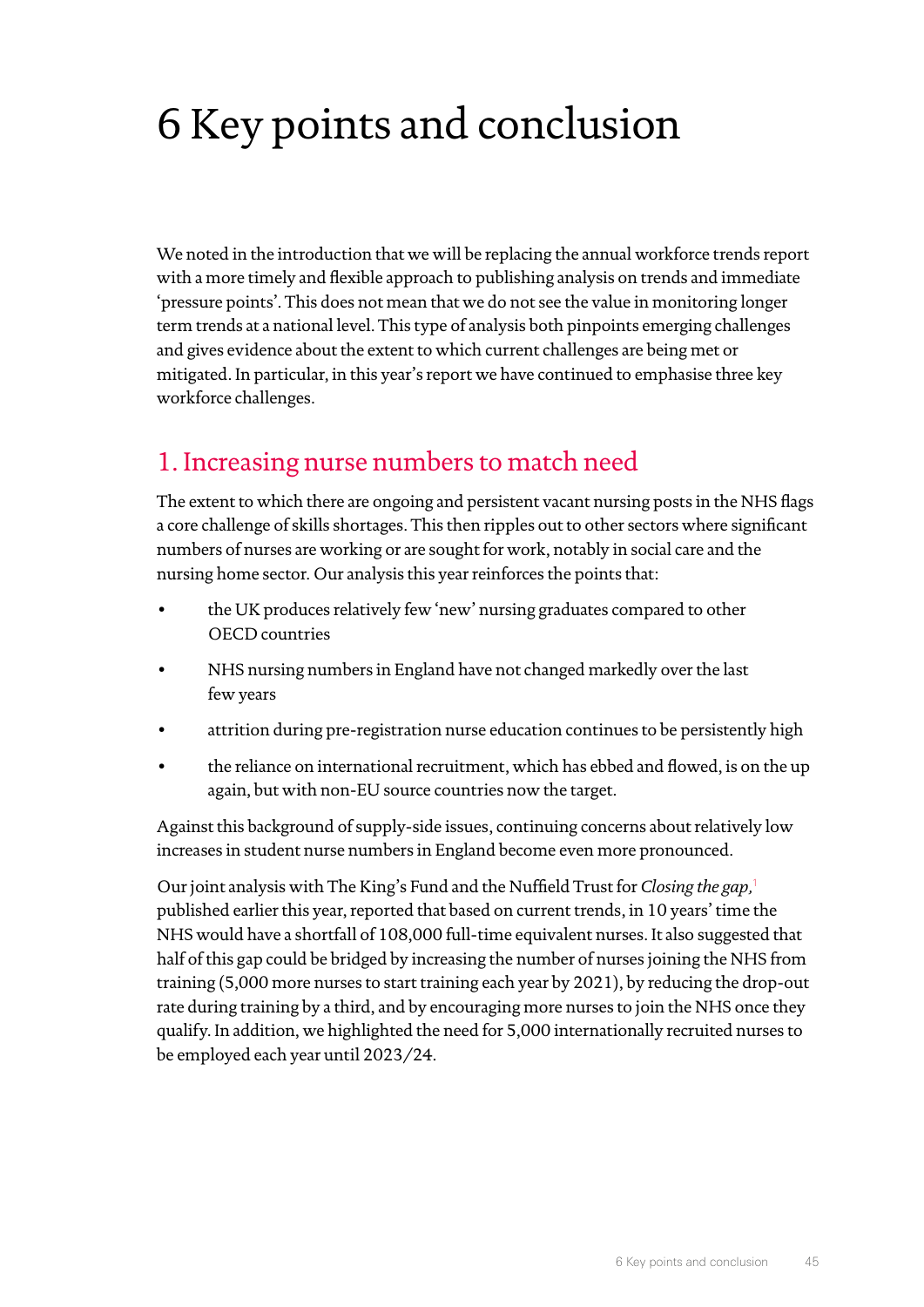While it is only a few months since that analysis, it is apparent that there is no early indication of significant growth in the number of student nurses, or a reduction in student attrition, and that the international recruitment has 'switched' sources from EU to non-EU countries, rather than exhibiting any significant numerical growth. This means that the fundamental challenge remains the same as we set out at that time – and will require action not just in the upcoming *NHS people plan* but also across government, on issues such as migration and funding.

## 2. Lack of growth in the primary care workforce

The long-term policy imperative of shifting more care to the primary care sector is not being matched by any significant trend of relative growth in the workforce in primary care. The aim to provide more care at home, and the growing incidence of non-communicable diseases and co-morbidities argues for a multidisciplinary primary health care team, $25$  and this was reinforced in the recent Care Quality Commission (CQC) report *State of care*. [12](#page-49-12) In Closing the gap,<sup>[1](#page-49-1)</sup> we highlighted that national efforts to increase the number of GPs need to continue, but that 'the stark reality is that even with a major focus on increasing the number of GPs in training, we project the numbers of GPs in the NHS will fall substantially short of demand and of the government's target of an additional 5,000 GPs'. As such, we argue that the only way forward is to make substantial progress towards a new model of general practice, with an expanded multidisciplinary team drawing on the skills of other health care professionals. There is increasingly compelling evidence about the effectiveness of nurses,  $26,27,28$  $26,27,28$  $26,27,28$  $26,27,28$  pharmacists,  $29,30$  $29,30$  $29,30$  allied health professionals<sup>[31](#page-50-6)</sup> and other staff working in advanced roles in community and primary care. The new GP contract and the *NHS long term plan* both support this shift, and there are some early encouraging signs, but the key issue is the speed, consistency and quality of implementation across the NHS.

In our updated review we continue to flag problem areas in primary care, but also some possible improvements. One major ongoing problem is community nursing workforce shortages. The challenge of recruiting and retaining nurses in this sector is pronounced, and likely to become more difficult. This is because the older age profile of nurses in the community and primary care sectors points to a growth in retirement, while these sectors also appear less amenable to the quick fix of international recruitment. There are now fewer NHS community nurses and health visitors than there were in 2014, and fewer GP practice nurses. The Deputy Chief Nursing Officer for NHS England was quoted recently as saying that there would need to be a 20% increase in community nursing numbers over the next 10 years. $32$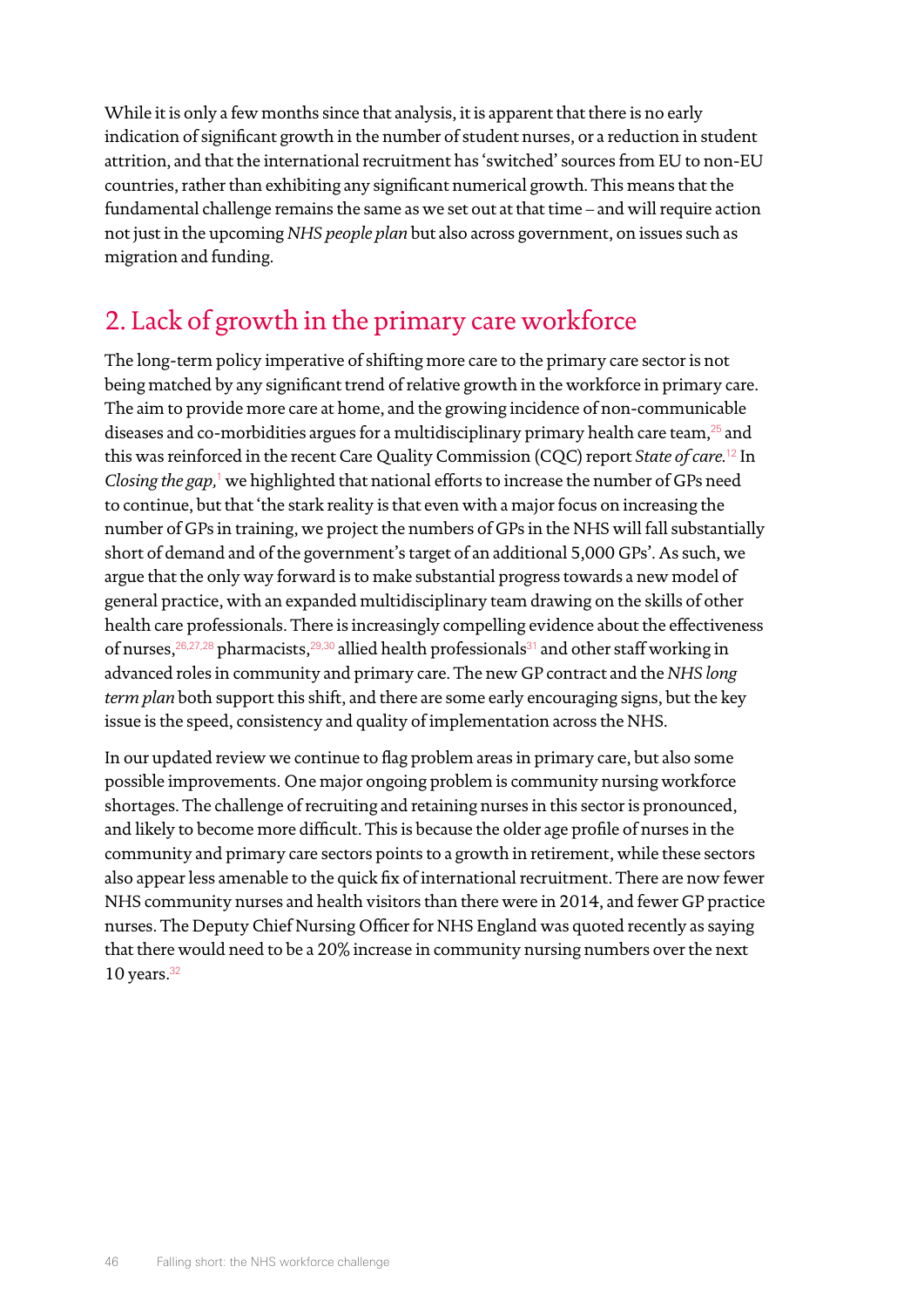One positive note is that there has been some growth in advanced practice nurses working with GPs, which we highlight in this report. We also note that the ambitious growth target for GPs is not being met, with our latest analysis showing little change in overall GP numbers. We have argued before that staffing and skills shortages are a major block on delivering services, and therefore also a potential block on the effective implementation of the *NHS long term plan*. This point takes on even sharper focus when looking at the ambitions for greater service delivery in primary care, which are not currently being matched by any marked growth in the health professional component of the primary care workforce. There is a related risk that there may be an overall skill dilution in primary care, at a time when patient and resident acuity may be increasing, raising complexity of care and overall workload.

### 3. Reliance on international recruitment

At the time of writing the report it is unclear what the outcomes of Brexit negotiations will be, and how this will impact on the international flows of health workers to and from the UK. Even so, it is apparent in our analysis that the country falls well short of any measure of 'self-sufficiency' when it comes to the current significant numbers of international recruits working in the NHS. The long-term reliance on international recruitment for doctors may reduce over time given the significant increase in medical education capacity in the UK – which is now translating into more UK-trained NHS doctors, notably at consultant level. However, there is no sign of a decreasing trend in the recruitment of international nurses, with the number of nurses from non-EU countries now increasing. Our analysis for *Closing the gap* indicated that the UK will have to continue international recruitment activity for nurses for many years to come, even if there is an increase in domestic training (which in any case is not yet evident). Irrespective of how the government decides to take forward immigration policy, one key question will be how that policy enables or constrains inflow of health professionals from other countries. Domestic policy on the health workforce will have to take account of, and align with, immigration policy.

We also noted in the introduction to this report that the full *NHS people plan* is awaited. What we have set out in this year's analysis is a range of relatively longstanding challenges that still need to be addressed fully, plus some emerging new workforce challenges. The extent to which the new plan recognises these challenges, and sets out how to address them with adequate funding, will be a key marker of its seriousness of intent.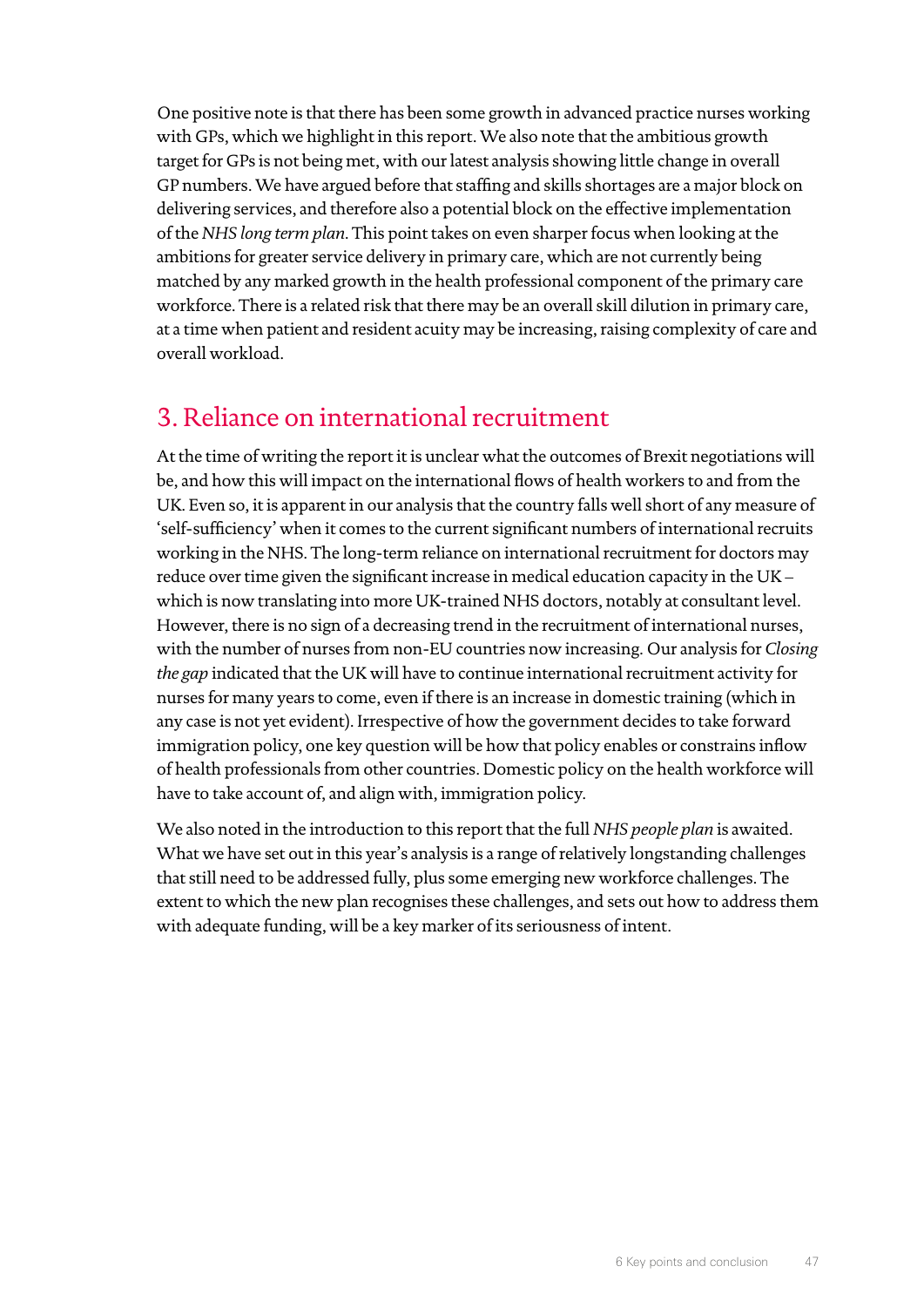## <span id="page-49-0"></span>References

- <span id="page-49-1"></span>1. Beech J, et al. *Closing the gap: Key areas for action on the health and care workforce*. Health Foundation, The King's Fund and Nuffield Trust; 2019 [\(www.health.org.uk/publications/reports/closing-the-gap\)](https://www.health.org.uk/publications/reports/closing-the-gap).
- <span id="page-49-2"></span>2. NHS Improvement. *Interim People Plan*. NHS Improvement; 2019 [\(www.longtermplan.nhs.uk/wp-content/](https://www.longtermplan.nhs.uk/wp-content/uploads/2019/05/Interim-NHS-People-Plan_June2019.pdf) [uploads/2019/05/Interim-NHS-People-Plan\\_June2019.pdf\)](https://www.longtermplan.nhs.uk/wp-content/uploads/2019/05/Interim-NHS-People-Plan_June2019.pdf).
- <span id="page-49-3"></span>3. Migration Advisory Committee. *Full Review of the Shortage Occupation List*. Migration Advisory Committee; 2019 [\(www.gov.uk/government/publications/full-review-of-the-shortage-occupation-list-may-2019](https://www.gov.uk/government/publications/full-review-of-the-shortage-occupation-list-may-2019)).
- <span id="page-49-4"></span>4. NHS Employers. Shortage occupation list changes now implemented [webpage]. *NHS Employers*; 2019 ([www.nhsemployers.org/news/2019/10/shortage-occupation-list-changes-now-implemented\)](https://www.nhsemployers.org/news/2019/10/shortage-occupation-list-changes-now-implemented).
- <span id="page-49-5"></span>5. House of Commons Library. *NHS Key Statistics: England, May 2019*. House of Commons Library; 2019 ([researchbriefings.parliament.uk/ResearchBriefing/Summary/CBP-7281\)](https://researchbriefings.parliament.uk/ResearchBriefing/Summary/CBP-7281).
- <span id="page-49-6"></span>6. House of Commons Library. *NHS staff from overseas: statistics*. House of Commons Library; 2019 ([researchbriefings.parliament.uk/ResearchBriefing/Summary/CBP-7783\)](https://researchbriefings.parliament.uk/ResearchBriefing/Summary/CBP-7783).
- <span id="page-49-7"></span>7. NHS Pay Review Body. *Thirty-Second Report 2019*. NHS Pay Review Body; 2019 [\(assets.publishing.service.](https://assets.publishing.service.gov.uk/government/uploads/system/uploads/attachment_data/file/819464/NHSPRB_2019_Report_Web_Accessible__1_.pdf) [gov.uk/government/uploads/system/uploads/attachment\\_data/file/819464/NHSPRB\\_2019\\_Report\\_Web\\_](https://assets.publishing.service.gov.uk/government/uploads/system/uploads/attachment_data/file/819464/NHSPRB_2019_Report_Web_Accessible__1_.pdf) [Accessible\\_\\_1\\_.pdf](https://assets.publishing.service.gov.uk/government/uploads/system/uploads/attachment_data/file/819464/NHSPRB_2019_Report_Web_Accessible__1_.pdf)).
- <span id="page-49-8"></span>8. Fenton W, Polzin G, Arkesden J, McCaffrey R. *The size and structure of the adult social care sector and workforce in England, 2019*. Skills for Care; 2019 ([www.skillsforcare.org.uk/adult-social-care-workforce-data/Workforce](https://www.skillsforcare.org.uk/adult-social-care-workforce-data/Workforce-intelligence/documents/Size-of-the-adult-social-care-sector/Size-and-Structure-2019.pdf)[intelligence/documents/Size-of-the-adult-social-care-sector/Size-and-Structure-2019.pdf\)](https://www.skillsforcare.org.uk/adult-social-care-workforce-data/Workforce-intelligence/documents/Size-of-the-adult-social-care-sector/Size-and-Structure-2019.pdf).
- <span id="page-49-9"></span>9. The King's Fund. The King's Fund responds to the findings of the NHS staff survey [webpage]. *The King's Fund*; 2019 [\(www.kingsfund.org.uk/press/press-releases/kings-fund-responds-findings-nhs-staff-survey\)](https://www.kingsfund.org.uk/press/press-releases/kings-fund-responds-findings-nhs-staff-survey).
- <span id="page-49-10"></span>10. Sizmur S, Raleigh V. *The risks to care quality and staff wellbeing of an NHS system under pressure*. The King's Fund and Picker Institute; 2018 ([www.picker.org/wp-content/uploads/2014/12/Risks-to-care-quality](https://www.picker.org/wp-content/uploads/2014/12/Risks-to-care-quality-and-staff-wellbeing-VR-SS-v8-Final.pdf)[and-staff-wellbeing-VR-SS-v8-Final.pdf](https://www.picker.org/wp-content/uploads/2014/12/Risks-to-care-quality-and-staff-wellbeing-VR-SS-v8-Final.pdf)).
- <span id="page-49-11"></span>11. Care Quality Commission. Growing pressures on access and staffing risk creating 'perfect storm' for people using mental health and learning disability services [webpage]. *Care Quality Commission*; 2019 ([www.cqc.org.uk/news/releases/growing-pressures-access-staffing\)](https://www.cqc.org.uk/news/releases/growing-pressures-access-staffing).
- <span id="page-49-12"></span>12. Care Quality Commission. *The state of health care and adult social care in England 2018/19*. Care Quality Commission; 2019 ([www.cqc.org.uk/publications/major-report/state-care](https://www.cqc.org.uk/publications/major-report/state-care)).
- <span id="page-49-13"></span>13. NHS Digital. *NHS Workforce Statistics – March 2019*. NHS Digital; 2019 ([digital.nhs.uk/data-and-information/](https://digital.nhs.uk/data-and-information/publications/statistical/nhs-workforce-statistics/nhs-workforce-statistics---march-2019-provisional-statistics) [publications/statistical/nhs-workforce-statistics/nhs-workforce-statistics---march-2019-provisional-statistics](https://digital.nhs.uk/data-and-information/publications/statistical/nhs-workforce-statistics/nhs-workforce-statistics---march-2019-provisional-statistics)).
- <span id="page-49-14"></span>14. Health Education England. *Supported from the start; ready for the future; The Postgraduate Medical Foundation Programme Review*. Health Education England; 2019 ([www.hee.nhs.uk/sites/default/files/documents/](https://www.hee.nhs.uk/sites/default/files/documents/FoundationReview%20FINAL%20for%20web.pdf) [FoundationReview%20FINAL%20for%20web.pdf](https://www.hee.nhs.uk/sites/default/files/documents/FoundationReview%20FINAL%20for%20web.pdf)).
- <span id="page-49-15"></span>15. NHS Employers. Assistant practitioners [webpage]. *NHS Employers*; 2018 [\(www.nhsemployers.org/](http://www.nhsemployers.org/your-workforce/plan/workforce-supply/education-and-training/developing-your-support-workforce/assistant-practitioners) [your-workforce/plan/workforce-supply/education-and-training/developing-your-support-workforce/](http://www.nhsemployers.org/your-workforce/plan/workforce-supply/education-and-training/developing-your-support-workforce/assistant-practitioners) [assistant-practitioners](http://www.nhsemployers.org/your-workforce/plan/workforce-supply/education-and-training/developing-your-support-workforce/assistant-practitioners)).
- <span id="page-49-16"></span>16. NHS Digital. Patients registered at a GP practice. *NHS Digital* ([https://digital.nhs.uk/data-and-information/](https://digital.nhs.uk/data-and-information/data-tools-and-services/data-services/general-practice-data-hub/patients-registered-at-a-gp-practice) [data-tools-and-services/data-services/general-practice-data-hub/patients-registered-at-a-gp-practice\)](https://digital.nhs.uk/data-and-information/data-tools-and-services/data-services/general-practice-data-hub/patients-registered-at-a-gp-practice).
- <span id="page-49-17"></span>17. OECD. Nursing graduates (indicator) [webpage]. *OECD*; 2019 (<https://doi.org/10.1787/c54611e3-en>).
- <span id="page-49-18"></span>18. Jones-Berry, S. Nursing student attrition: are we losing the battle? *Nursing Standard*; 2019
- <span id="page-49-19"></span>19. Health Education England. Reducing Pre-registration Attrition and Improving Retention [webpage]. Health Education England; 2019 (www.hee.nhs.uk/our-work/reducing-pre-registration-attrition-improving-retention).
- <span id="page-49-20"></span>20. Nursing and Midwifery Council. *The NMC Register 2019*. Nursing and Midwifery Council; 2019 (www.nmc.org. uk/globalassets/sitedocuments/other-publications/nmc-register-data-march-19.pdf).
- <span id="page-49-21"></span>21. Jones-Berry S. Nursing student attrition: are we losing the battle? *Nursing Standard*; 2019 ([rcni.com/nursing-standard/newsroom/analysis/nursing-student-attrition-are-we-losing-battle-152466](https://rcni.com/nursing-standard/newsroom/analysis/nursing-student-attrition-are-we-losing-battle-152466)).
- <span id="page-49-22"></span>22. Dussault G, Buchan J. Noncommunicable diseases and human resources for health: a workforce fit for purpose. In: Jakab M, Farrington J, Borgermans L (eds.) *Health systems respond to noncommunicable diseases: time for ambition*. World Health Organization Europe; 2018 (http://www.euro.who.int/\_\_data/assets/pdf\_ file/0009/380997/Book-NCD-HS.pdf).
- <span id="page-49-23"></span>23. Nursing and Midwifery Council. *The NMC Register 2019*. Nursing and Midwifery Council; 2019 ([www.nmc.org.uk/globalassets/sitedocuments/other-publications/nmc-register-data-march-19.pdf](https://www.nmc.org.uk/globalassets/sitedocuments/other-publications/nmc-register-data-march-19.pdf)).
- <span id="page-49-24"></span>24. Jones-Berry S. NMC streamlines registration process for overseas nurses and midwives. *Nursing Standard*; 2019. ([rcni.com/nursing-standard/newsroom/news/nmc-streamlines-registration-process-overseas-nurses-and](https://rcni.com/nursing-standard/newsroom/news/nmc-streamlines-registration-process-overseas-nurses-and-midwives-153846)[midwives-153846\)](https://rcni.com/nursing-standard/newsroom/news/nmc-streamlines-registration-process-overseas-nurses-and-midwives-153846).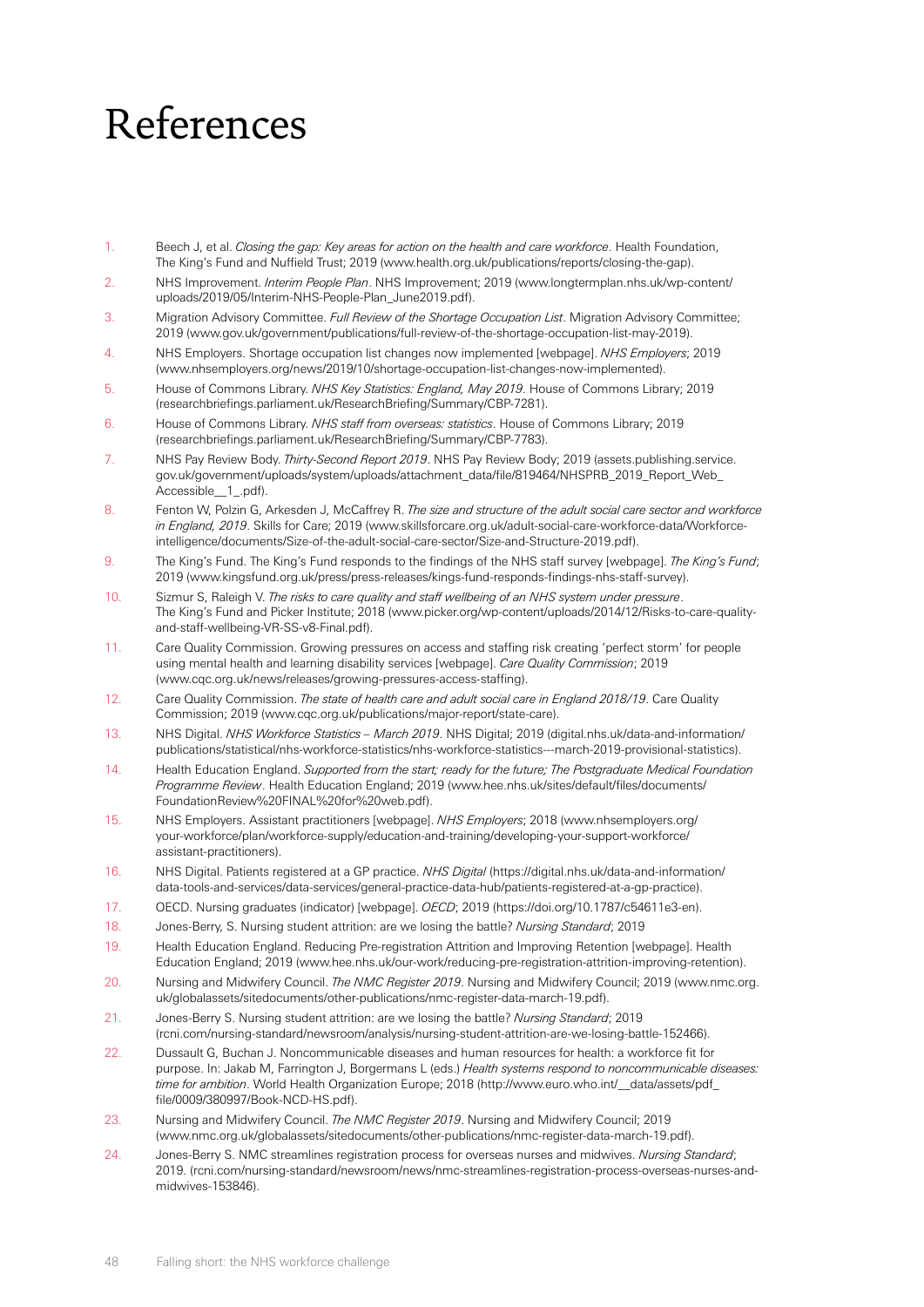- <span id="page-50-0"></span>25. Dussault G, Buchan J. Noncommunicable diseases and human resources for health: a workforce fit for purpose. In: Jakab M, Farrington J, Borgermans L (eds.) *Health systems respond to noncommunicable diseases: time for ambition.* World Health Organization Europe; 2018 [\(http://www.euro.who.int/\\_\\_data/assets/pdf\\_](http://www.euro.who.int/__data/assets/pdf_file/0009/380997/Book-NCD-HS.pdf) [file/0009/380997/Book-NCD-HS.pdf](http://www.euro.who.int/__data/assets/pdf_file/0009/380997/Book-NCD-HS.pdf)).
- <span id="page-50-1"></span>26. Swan M, Ferguson S, Chang A, et al. Quality of primary care by advanced practice nurses: a systematic review. *International Journal for Quality in Health Care*. 2015; 27(5), 396-404.
- <span id="page-50-2"></span>27. Martin-Misener R, Harbman P, Donald F, et al. Cost-effectiveness of nurse practitioners in primary and specialised ambulatory care: systematic review. *BMJ Open*. 2015; 5(6), e007167.
- <span id="page-50-3"></span>28. Maier C, Barnes H, Aiken L, Busse R. Descriptive, cross-country analysis of the nurse practitioner workforce in six countries: size, growth, physician substitution potential. *BMJ Open*. 2016; 6(9), e011901.
- <span id="page-50-4"></span>29. Mossialos E, Courtin E, Naci H, et al. From "retailers" to health care providers: transforming the role of community pharmacists in chronic disease management. *Health Policy*. 2015; 119(5), 628-639.
- <span id="page-50-5"></span>30. Barnes E, Ashraf I, Din A. New roles for clinical pharmacists in general practice. *Prescriber*. 2017; 28(4), 26-29.
- <span id="page-50-6"></span>31. Sanchez A, Bully P, Martinez C, Grandes G. Effectiveness of physical activity promotion interventions in primary care: A review of reviews. *Preventive Medicine*. 2015; 76, S56-S67.
- <span id="page-50-7"></span>32. Ford M. Community workforce 'must grow 20%' to shift care out of hospitals. *Nursing Times*; 2019. [\(www.nursingtimes.net/news/community-news/20-increase-community-nurses-needed-shift-care](https://www.nursingtimes.net/news/community-news/20-increase-community-nurses-needed-shift-care-sector-25-09-2019/)[sector-25-09-2019/](https://www.nursingtimes.net/news/community-news/20-increase-community-nurses-needed-shift-care-sector-25-09-2019/)).